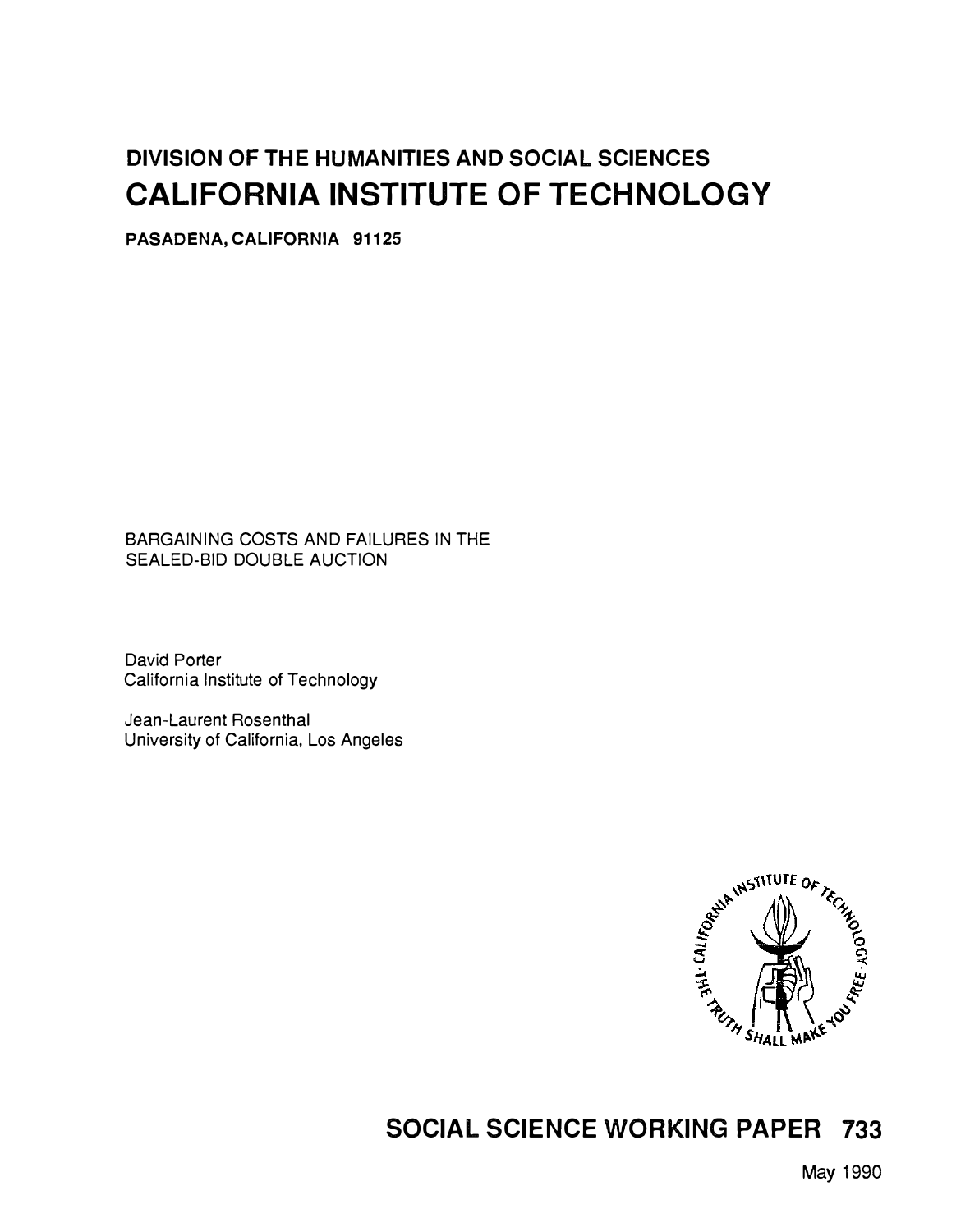# ABSTRACT

This paper analyzes bilateral bargaining in the sealed-bid double auction with bargaining costs. There exists a multiplicity of equilibria to this game, all of which have unsatisfactory properties. Since anything seems possible, we focus on the completely mixed strategy equilibria  $(C.M.S.)$  but find that such equilibria require that the negotiator with the higher bargaining cost receive higher profits. Allowing the bargaining process to be dynamic does not entirely solve the problem because the offers in the dynamic game can demonstrate \_  $ch$ aotic behavior. Moreover when failure costs are low there exist many infinite horizon C.M.S. equilibria. One feature of the  $C.M.S$  equilibrium is the existence of a significant probability of delay which is consistent with empirical reality. Finally, if there is asymmetric information over bargaining costs. the negotiator with the higher bargaining costs obtains lower profits. Thus, asymmetric cost information leads to more plausible properties for most bargaining equilibria.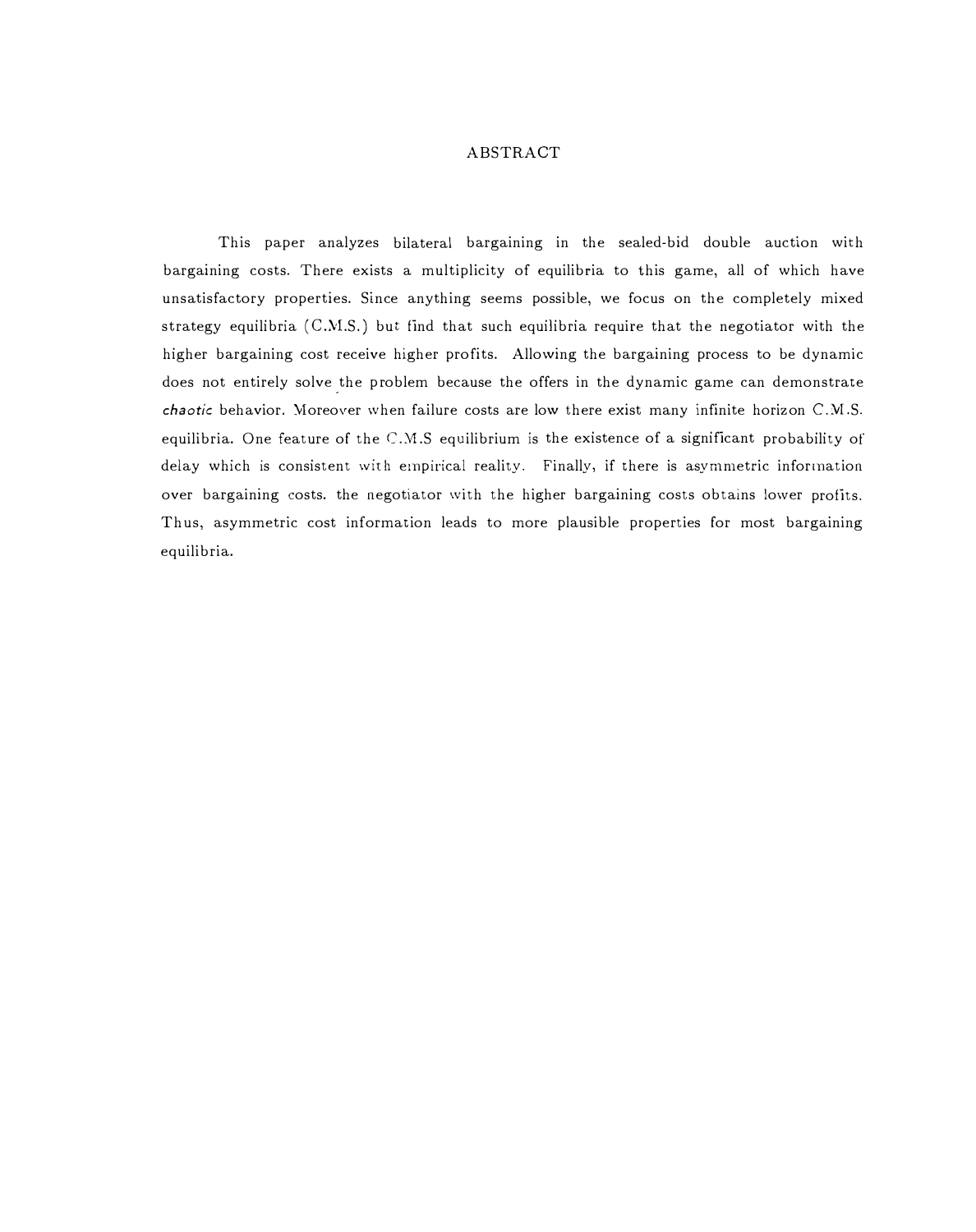#### I. Introduction

The Stahl-Rubinstein model of bargaining posits a game in which offers and counteroffers are are tendered until an agreement is reached. The surplus over \Vhich the players are bargaining shrinks with successive offers--based on individual discount rates. In the perfect equilibrium of this game the player making the first offer receives a potentially significant advantage and there are no bargaining failures--agreement occurs in the first period. The first period agreement result is frequently criticized from an empirical point of view due to the nunierous observations of bargaining delays and failures (see, for example, Tracy [1986] and Card [1988]). In addition, it is hard to describe institutional arrangements in the field that allow for endogenous first mover advantages. Extensions to the Stahl-Rubinstein rnodel of bargaining where there is asymrnetric information concerning individual values or discount rates show that delays in agreements can occur (see Cho [1988]). Nonetheless, these bargaining "failures" are efficient because delay serves the purpose of information transmission. Delay allows for the separation of types provided that the discount rate is not arbitrarily close to one.

To remedy the first mover advantage, analysts have investigated simultaneous move bargaining games. In particular, a sealed-bid double auction for bilateral trading has been developed and analyzed (see Myerson and Satterthwaite [1983], Chatterjee and Samuelson [1983], Leininger, Linhart, and Radner [1989], Satterthwaite and Williams [1989], and Broman  $[1989]$ . This mechanism is usually described as a game of incomplete information in which the buyer and seller of an object simultaneously submit offers. There is asyminetric information about buyer's reservation price and the seller's cost of production. Trade occurs when the buyer's offer exceeds the seller's offer, and the price paid by the buyer is the average of the two offers. This mechanism has a multiplicity of Bayes-Nash equilibria, some with low efficiency properties (see Leininger, Linhart and Radner [1989]). Thus, it seems that uncertainty concerning the players' valuations is enough to generate delay, failures, or other inefficiencies in bargaining. This paper complements this recent research of the sealed-bid double auction by introducing delay costs and multiple bargaining periods.

We shall begin by analyzing the sealed-bid double auction with complete information. In addition, if the parties do not come to an agreement each must pay a cost of  $c > 0$ . The cost c can be interpreted as a direct loss out of current earnings from not agreeing. The cost becomes sunk if there is disagreement but can be avoided if the parties reach an accord. For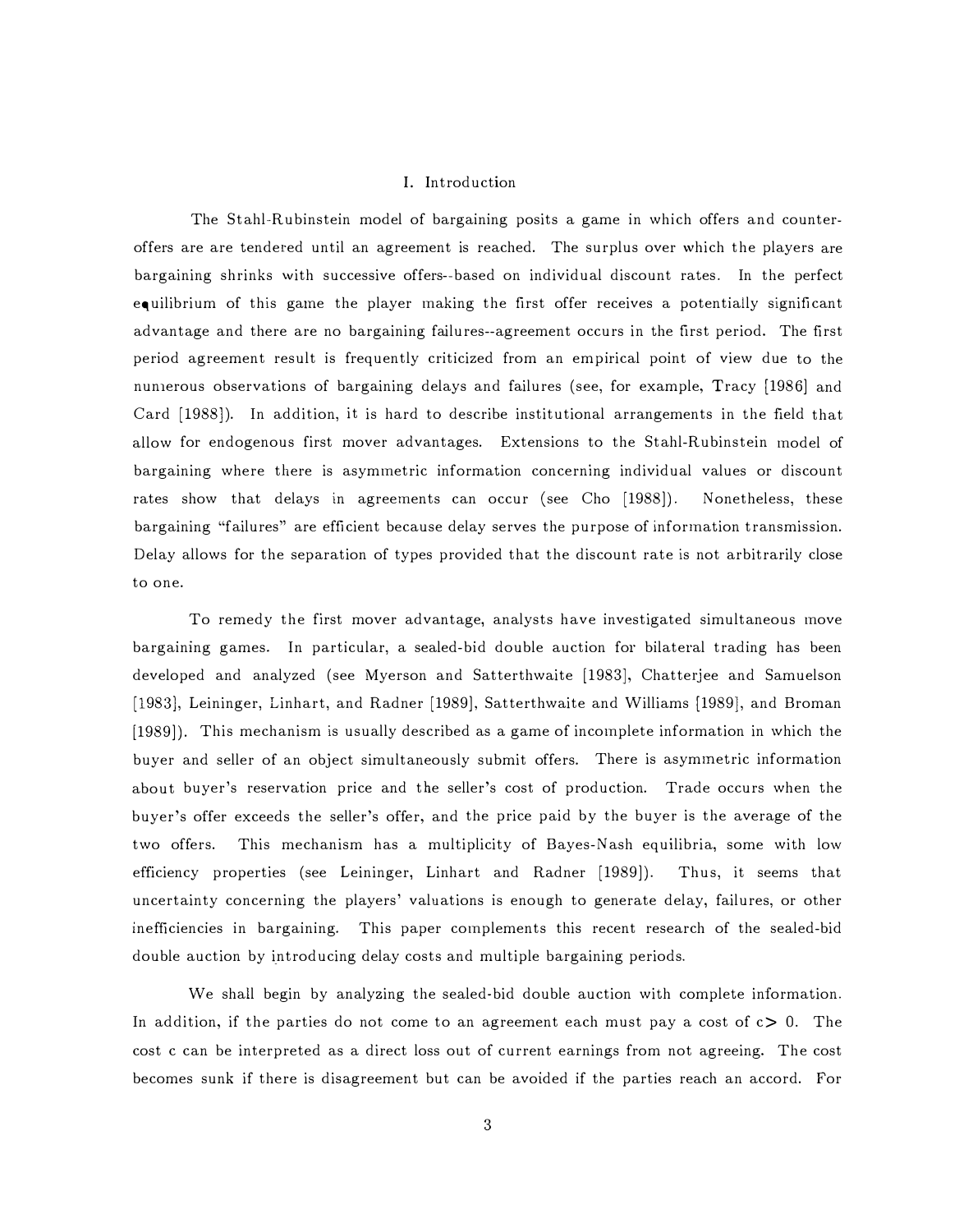example, strikes are disadvantageous to both parties: the firm relinquishes profits and the workers loose income. In pretrial negotiations the plaintiff and defendant often pay incremental lawyer fees until a settlement is reached. A further empirical example of such institutions is analyzed in Rosenthal [1988] where owners of marshland contemplate draining the marsh and enjoying the returns to better pasture. For the marsh to be drained, however, the owners must agree on a rule to divide the surplus. Every time a proposal fails the owners collectively forego the rent to the surplus and pay legal fees to draw up a new proposal. In the dynamic version of this game, disagreenient does not affect the size of the surplus because all the cost of failure are borne incrementaly and out-of-pocket.

The sealed-bid double auction ( under complete information) has a multiplicity of Nash equilibria and thus to make any headway we must confront the problem of equilibrium selection. We focus our attention on completely mixed strategy  $(C.M.S.)$  equilibria since alternative selection criteria such as focal equilibria and trenibling hand perfect equilibria are not robust 1n both payoffs and conjectures. Of course, when mixing is considered failure and delay become nontrivial and the expected value of the game is very sensitive to the underlying parameters of the bargaining environment. The next section \vill formally describe the bargaining model for the case of discrete values. Later sections will extend this model to both dynamic and incomplete information environments.

# II. The One-Shot Game

The bargaining process can be reduced to the strategic interaction between a buyer and a seller negotiating the terms of trade for an object. We assume the buyer has a reservation price of 1, and the seller's reservation price is 0. If the buyer and seller do not come to an agreement each will incur a cost of  $c>0$ . Notice that this game has a simple definition of efficient outcomes: trade occurs in the first period and joint profits are equal to 1. This model conforms to an agency model of bargaining where a union and management board negotiate a wage contract via intermediaries. Thus, we have a bilateral monopoly situation where the players must solve a coordination problem \Vith short commitment.

The sealed-bid double auction requires each player to simultaneously submit an offer price. Let s denote the offer price for the seller and b the offer price of the buyer. An agreement is reached if  $s$ <br/>b. If an agreement is reached the settlenent price occurs half way between the offers, i.e., the seller receives  $\frac{(b+s)}{2}$  and the buyer receives  $1-\frac{(b+s)}{2}$ . If s>b, then the parties have not reached an agreement and each player pays c. The model presented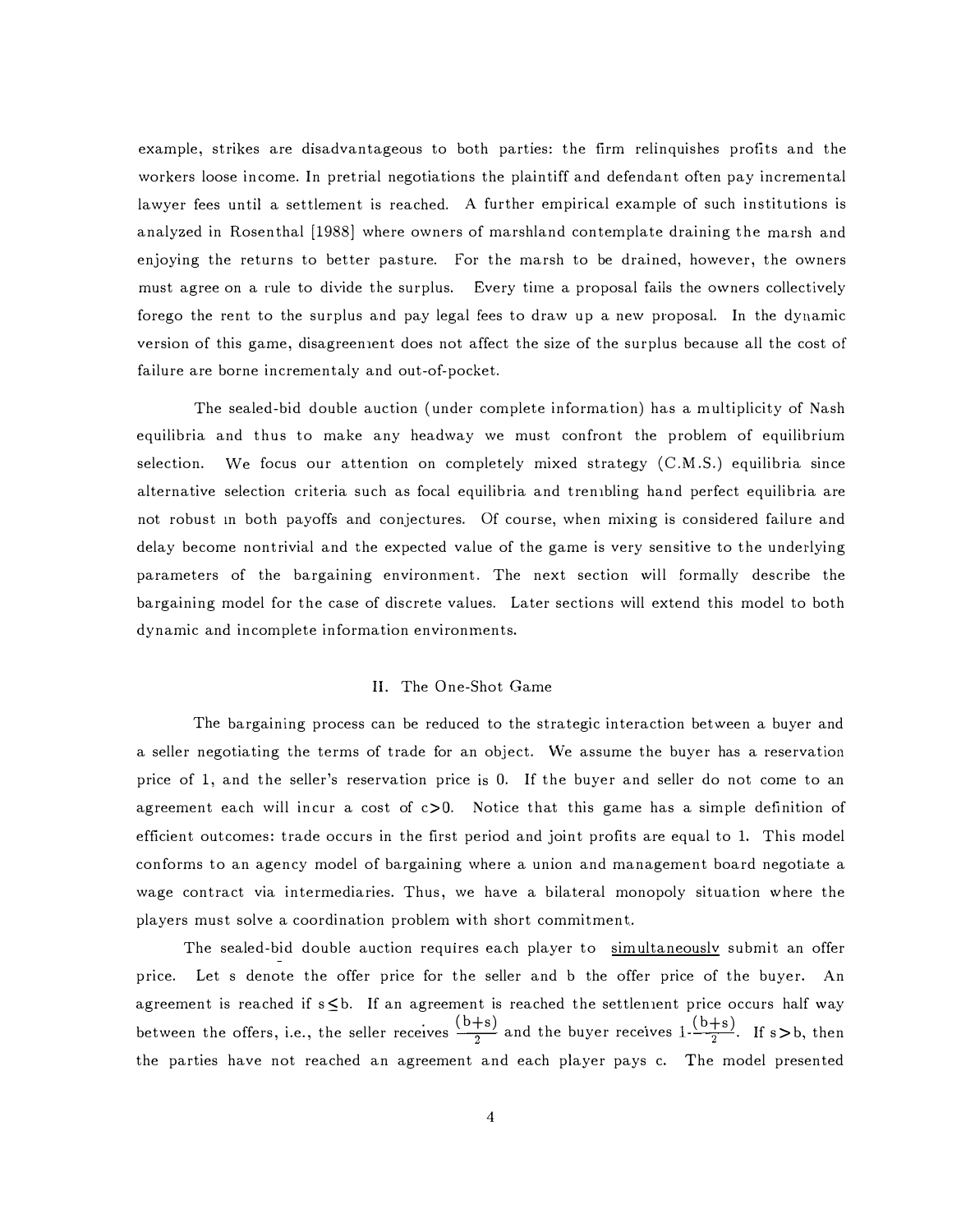below can be extended to the case of multiple parties or where the settlement price is given by s +  $k(b-s)$  if  $b \geq s$  and  $k \in [0,1]$ .

#### II.1 The Model

Suppose that buyer and seller offers are limited to a finite set  $\mathbb{Z} \subseteq [0,1]$ . Without loss of generality, the elements of  $\mathbb{Z}$ , denoted by  $z_i$ , will be indexed from 0 to n such that  $z_i = \frac{1}{n}$ , i.e., the offer grid is defined by  $\{0, \frac{1}{n}, \frac{2}{n}, \dots, \frac{n-1}{n}, 1\}$ . Thus, the actions are given by the seller selecting a  $z_i \in \mathbb{Z}$  and the buyer selecting  $z_j \in \mathbb{Z}$ . The payoffs for the seller can thus be written as:

$$
\frac{(z_i + z_j)}{2} \qquad \text{if } i \le j
$$
  
-c \qquad \qquad \text{if } i > j

In a similar fashion we can describe the payoffs of the buyer as:

$$
\begin{array}{ccc}\n1. & \frac{(z_i + z_j)}{2} & \text{if} & i \leq j \\
-c & \text{if} & i > j\n\end{array}
$$

This payoff structure can easily be represented in matrix form where the column index is the catalog of buyer offers and the row index is the catalog of seller offers. We shall denote the seller payoff matrix as A. In particular, A is a  $(n+1)$  x  $(n+1)$  matrix with entries:

$$
a_{ij} = \frac{(i+j)}{2n} \qquad \text{for } i \le j
$$
  

$$
a_{ij} = -c \qquad \text{for } i > j
$$

Similarly, the buyer payoff matrix ( $\mathcal{B}$ ) is a  $(n+1) \times (n+1)$  matrix with entries

$$
b_{ij} = 1 - \frac{(i+j)}{2n}
$$
 for  $i \leq j$   

$$
b_{ij} = -c
$$
 for  $i > j$ 

A strategy for the seller is a probability distribution over  $\mathbb{Z}$ ,  $P_s : \mathbb{Z} \mapsto [0,1]$  where  $P_s(z_i) = p_{si}$  with  $\sum_k p_{sk} = 1$  and  $p_{sk} \ge 0$ . Similarly, a <u>strategy</u> for the buyer is a probability distribution  $P_b: \mathbb{Z} \stackrel{\sim}{\mapsto} [0,1]$  for the buyer offers  $z_0, \ldots, z_n$ .

# Il.2 Equilibrium

An equilibrium in this game is simply a pair of functions  $(P_s^*, P_t^*)$  such that  $P_s^*$ maximizes the seller's expected profits  $\pi_s$ ;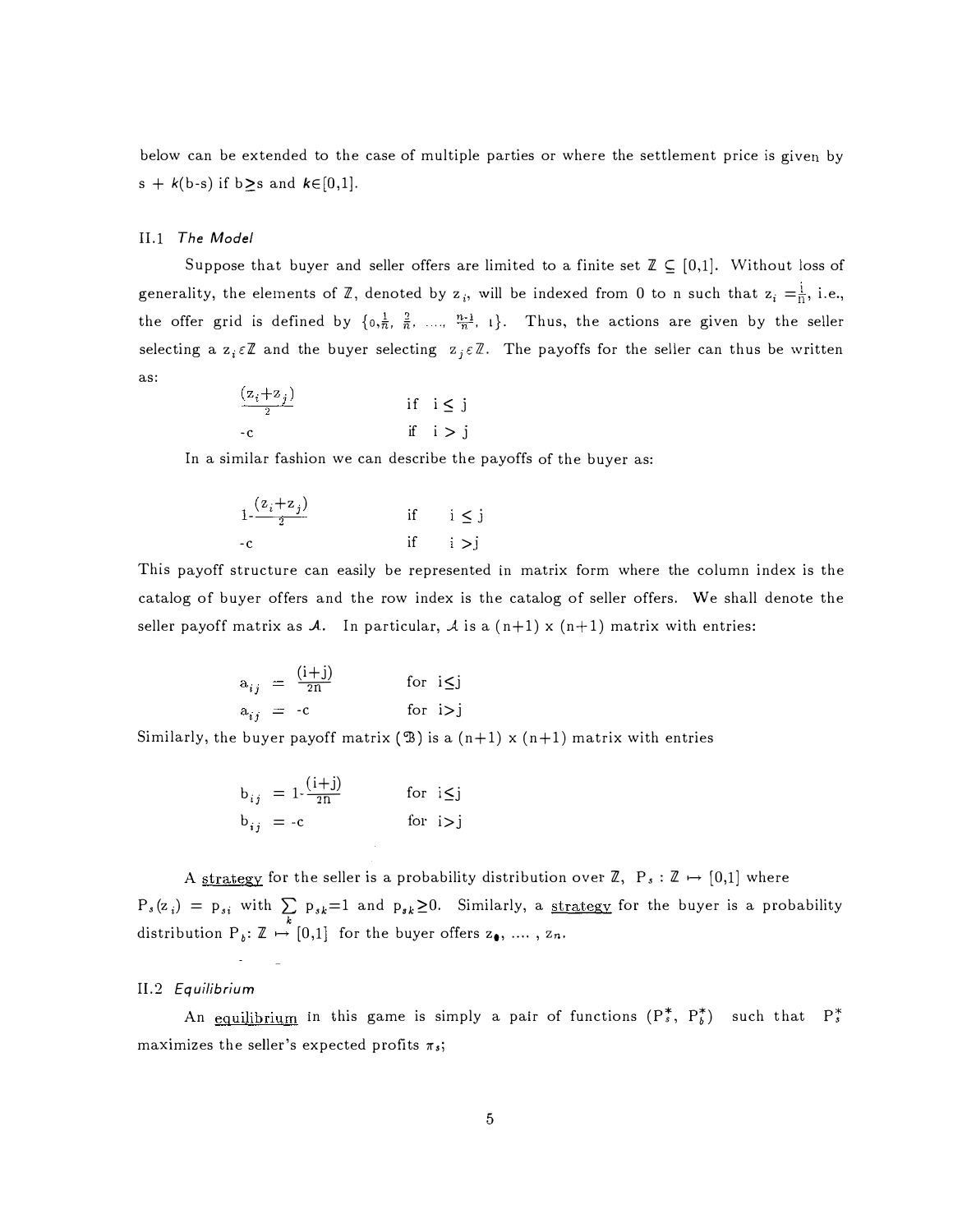$$
\pi_s \left( P_s | P_b^* \right) = P_s A \left( P_b^* \right)^T
$$
\nsubject to  $p_{si} \ge 0$  and  $\sum p_{si} = 1$ 

and  $P_b^*$  maximizes

$$
\pi_{\flat} (P_b | P_s^*) = P_s^* B (P_b)^T
$$
  
subject to  $p_{bi} \ge 0$  and  $\sum p_{bi} = 1$ 

where  $T$  denotes the matrix transpose.

We now state an obvious result for mixed strategy equilibria (indifference in payoff for all equilibrium messages).

Lemma 1:

\n
$$
\mathcal{A} (P_b^*)^T = [\pi_{s_i}] = \begin{cases}\n k & \text{if } p_{s_i}^* > 0 \\
 & \text{if } p_{s_i}^* = 0 \\
 & \text{if } p_{s_i}^* = 0\n\end{cases}
$$
\n
$$
(P_s^*)^T = [\pi_{s_i}] = \begin{cases}\n l & \text{if } p_{s_i}^* > 0 \\
 & \text{if } p_{s_i}^* = 0 \\
 & \text{if } p_{s_i}^* = 0\n\end{cases}
$$

Let  $S = \{z_i : p_{si}^* > 0\}$  and  $B = \{z_j : p_{ij}^* > 0\}$ , then:

Lemma 2:  $S = B$ .

Lemma 2 shows that there must be consistency in the offers of each "rival" or else one side can "take advantage" of the other in its mixed strategy. Lemma 2 also tells us that there are  $2^{n+1}$ -1 non-empty subsets of  $\mathbb Z$  that are potential equilibria to this game. Notice that Lemma 1 and 2 together tells us that we need only consider the reduced matrices of  $\mathcal A$  and  $\mathcal B$ in which the rows (and corresponding columns) of  $z_k \in \mathbb{Z}\backslash S$  are eliminated. For each subset  $\Omega$ of  $\mathbb{Z}$ , let  $\mathcal{A}_{\Omega}$  and  $\mathbb{B}_{\Omega}$  denote the reduced matrices to the subset  $\Omega$ . From Lemma 1 we need only consider the equations:

$$
\mathcal{A}_{\Omega} (P_{\bullet}^{*})^{\mathrm{T}} = \mathcal{K}
$$
\n
$$
(P_{\bullet}^{*}) \mathcal{B}_{\Omega} = L
$$
\n
$$
(2.1)
$$
\n
$$
(2.2)
$$

Where  $K$  and  $L$  are the appropriate dimensioned matrix of constants  $k$  and  $l$  respectively. Suppose  $\mathcal{A}_{\Omega}^{-1}$  and  $\mathfrak{B}_{\Omega}^{-1}$  exist so that

$$
\tilde{P}_b^*\tilde{P} = \mathcal{A}_{\Omega}^{-1} K \qquad (2.3)
$$
  

$$
(P_s^*) = L \mathfrak{B}_{\Omega}^{-1} \qquad (2.4)
$$

, Since  $P_b^*(k)$  is a linear function of k and  $\sum P_{bi}^*(k) = 1$  (there is only one k that will solve this problem). Thus, for each k and l there is a unique pair  $(P_b^*(k)$ ,  $P_s^*(l))$  that solve (2.3) and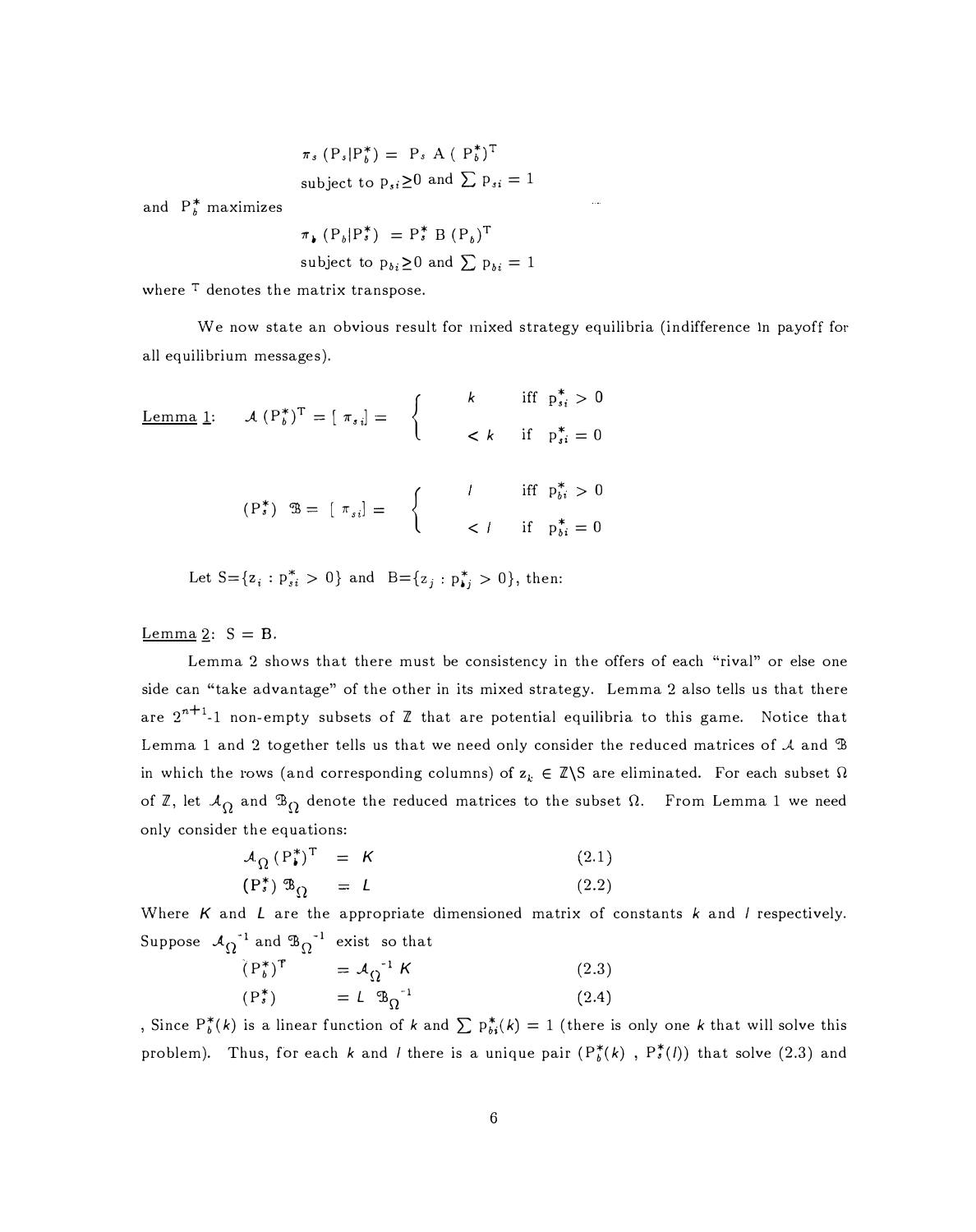(2.4). All proofs in this paper will be supplied in the Appendix.

<u>Theorem</u> 1: There exists  $2^{n+1}$ -1 equilibria to the sealed-bid double auction under certainty with offer grid of finesse n and failure cost  $c > 0$ .

Theorem 1 is an extension of the result found in Broman [1989]. The number of pure strategy equilibria is n (each element in  $Z$  is an equilibrium). It is also the case that there is one equilibrium which spans the entire offers of  $\mathbb Z$  (the completely mixed strategy equilibrium). The probability for the mixed strategy equilibrium that spans  $\mathbb Z$  (for the seller) is given by the algorithm (see Appendix for derivation):

$$
p_{i} = \frac{1}{2(n-i+nc)} \prod_{j=1}^{i-1} \frac{n \cdot j + nc + \frac{1}{2}}{n \cdot j + nc} p_{0}
$$

$$
p_{0} = \prod_{j=1}^{n} \frac{n \cdot j + nc}{n \cdot j + nc + \frac{1}{2}}
$$

The limit as  $n-\infty$  of the above probabilities exists with  $p_i\rightarrow 0$  and  $p_0\rightarrow a(c)>0$ . Figure 1 supplies a graph for different values of c as n gets large.

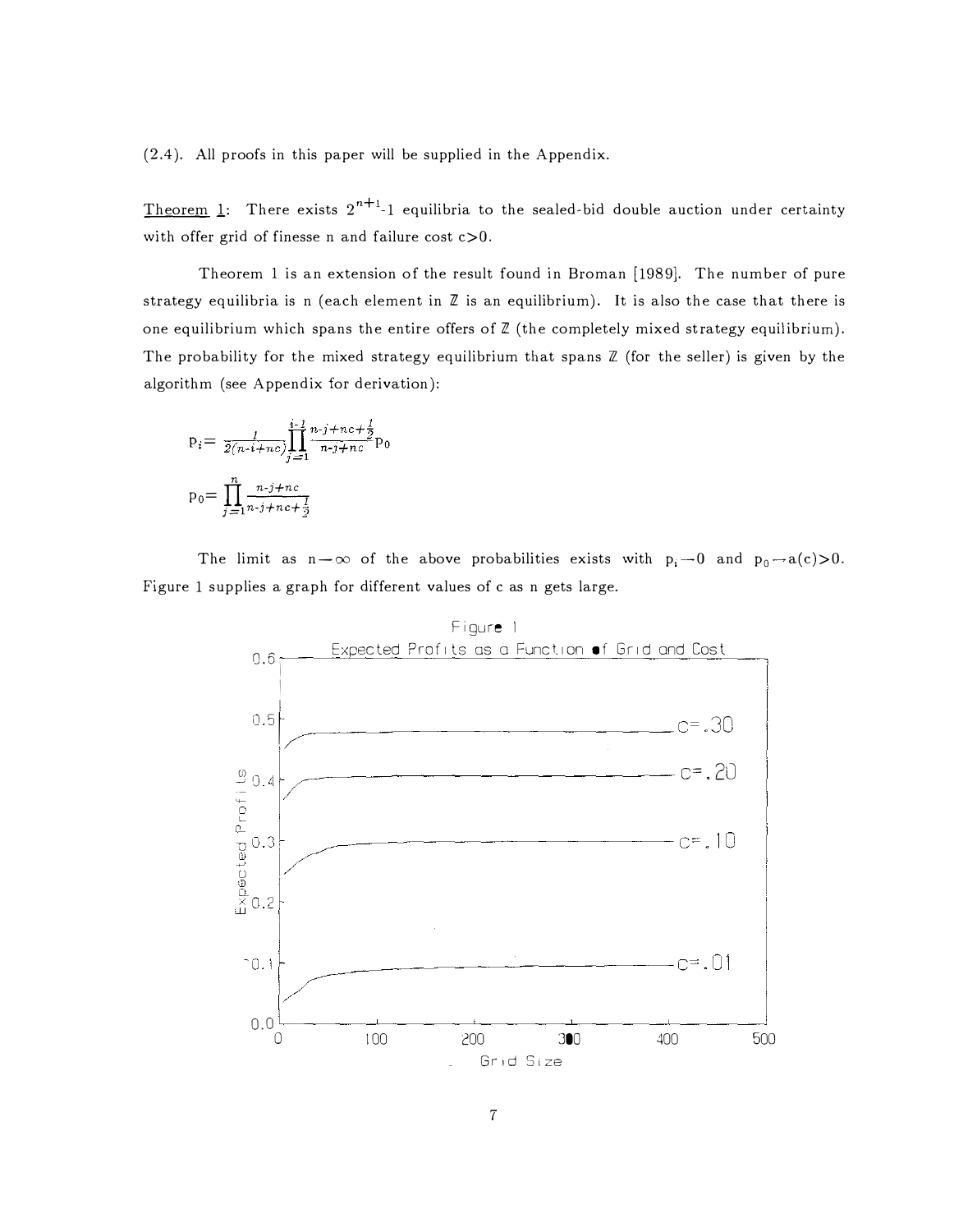Unfortunately, extending the model to the case of continuous (or measureable) offer sets does not allow for completely mixed strategy equilibrium, even if positive probability can be placed on single offers. This condition follows from the expected profit function of each player. Let f be the density of seller offers and g the density of buyer bids. Suppose  $f,g > 0$ (bounded and continuous) almost everywhere on  $[0,1]$ , then profits are defined by:

$$
\pi_s(f,\alpha) = \int_0^1 f(x) \left\{ \int_X^1 g^*(y) \frac{(x+y)}{2} dy - c \int_0^x g^*(y) dy \right\} dx
$$

$$
\pi_b(g,\beta) = \int_0^1 g(y) \left\{ \int_0^y f^*(x) [1 - \frac{(x+y)}{2}] dx - c \int_y^1 f^*(x) dx \right\} dy
$$

For  $f^*$ , $g^*$  to be a Nash equilibrium we must have that for all offers x and y:

$$
\left\{\int_{\mathbf{x}}^{1} \mathbf{g}^{*}(y) \frac{(x+y)}{2} d\beta^{*}(y) + \int_{0}^{x} \mathbf{g}^{*}(y) (-c) d\beta^{*}(y) \right\} = k \tag{2.5}
$$

$$
\left\{\int_{0}^{y} f^{*}(x)[1 - \frac{(x+y)}{2}] d\alpha^{*}(x) + \int_{y}^{1} f^{*}(x)(-c) d\alpha^{*}(x)\right\} = 1
$$
\nThe equations admit an integral (differential) equation-expand (2.6).

The equations admit an integral (differential) equation--expand (2.6) and integrate by parts and solve the resulting integral equation to obtain:

$$
F^*(y \mid c) = \frac{(c+l)}{(1+c\cdot y)} \cdot \frac{1}{2(1+c\cdot y)} \cdot \left\{ e^{-\int_0^y \frac{1}{(1+c\cdot s)} ds} \right\} \cdot \left\{ \int_0^y \frac{(c+l)}{(1+c\cdot s)} \cdot \left\{ e^{\int_0^s \frac{1}{2(1+c\cdot x)} dx} \right\} ds \right\} (2.7)
$$

but  $F^*(0) = 0 \rightarrow \equiv c$  which is not possible. It is obvious that this same contradiction will hold for any measureable subset of [0,1]. Adding positive probability to single offers only complicates the form (2.7), but the only solution is where  $f^*$ , $g^* = 0$  on measurable sets of offers. An example for the case where positive probability is placed on the 0 offer of the seller is given in the Appendix. For the remainder of this paper we will assume that bargaining institution restricts offers to a discrete grid and dispense with any further discussion of the continuous offer case.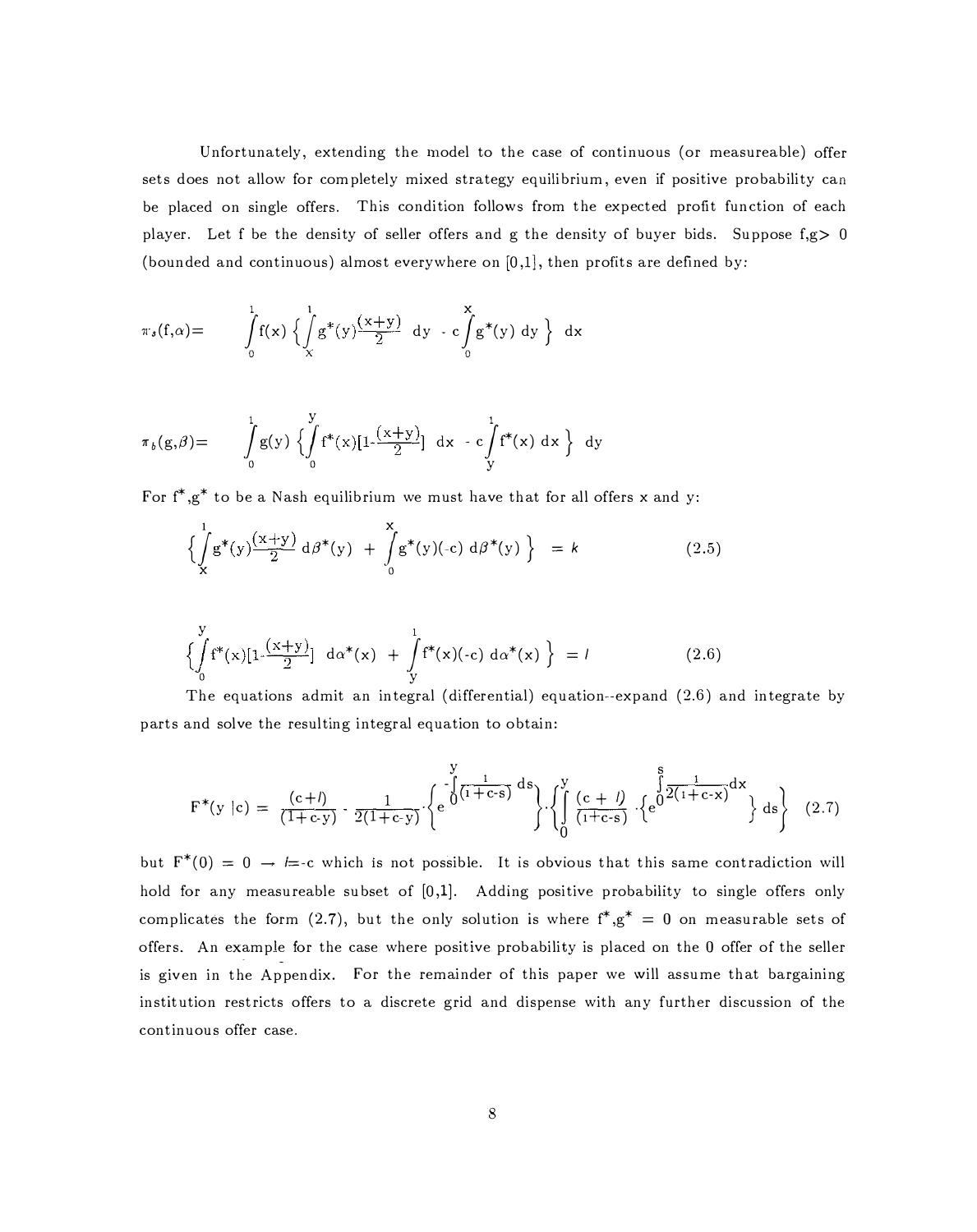#### ll.3 Equilibrium Selection

To arrive at an optimal strategy (what to do in the one-shot game) the player must conjecture about the likelihood that his opponent will restrict his offer set to some subset of  $\mathbb{Z}$ . Thus, an equilibrium in conjectures is a set of of restrictions (conjectures) on  $\mathbb Z$  where both players "agree" on their opponents choice of  $\Omega$ .

Definition : A conjecture is a mapping C:  $\mathbb{Z} \mapsto \Re^{n+1}$ , where  $C(\mathbb{Z})_i$  is the conjecture that your opponent includes  $z_i$  in his offer set. A pair of conjectures  $[C(\mathbb{Z})_b, C(\mathbb{Z})_s]$  are said to be symmetric conjectures when  $C(\mathbb{Z})_{bj} = C(\mathbb{Z})_{sn-j}$ .

Suppose the seller comes to a conclusion about  $C(\mathbb{Z})_{s,i}$ , then the seller should realize, due to the symmetry of the payoffs, that the buyer would set  $C(\mathbb{Z})_{bn-i} = C(\mathbb{Z})_{si}$ . Symmetric conjectures only support offer sets that are symmetric around  $\frac{1}{6}$ . Thus, the set of potential

equilibria with symmetric conjectures is  $2^{\frac{n}{2}}$ -1 if n is even,  $2^{\frac{n+1}{2}}$ -1 if n is odd.

Proposition 1: The only symmetric equilibrium in conjectures that is trembling hand perfect is where both buyer and seller evenly split the surplus, i.e., the offers are  $\frac{1}{2}$  and  $\frac{1}{2}$ .

Although this selection seems very appealing, it is not robust to changes in the bargaining grid and is insensitive to asymmetries in costs. For example, when  $\frac{1}{2}$  is not part of the offer set then this refinement clearly does not apply. Indeed there no trembling hand perfect symmetric equilibria in conjectures for this case. Furthermore, any of the pure strategies would seem hard to support without some sort of preplay communication. On the other hand, any mixed strategy based on a subset of offers will not be trembling hand perfect. If we restrict our attention to equilibria that result in symmetric payoffs, then symmetric pairs of offers will generate such payoffs (there are  $\frac{R}{2}$  of these equilibria including the C.M.S. equilibrium). However, given that players plan to mix they have acknowledged that they have some uncertainty as to the strategy used by their counterpart. If players cannot rule out the possibility that an offer will be made they should utilize C.M.S.. The equilibrium yielded by C.M.S. is unique and worth a study.

We now turn our attention to some comparative static results and investigate the case of known but differential bargaining costs.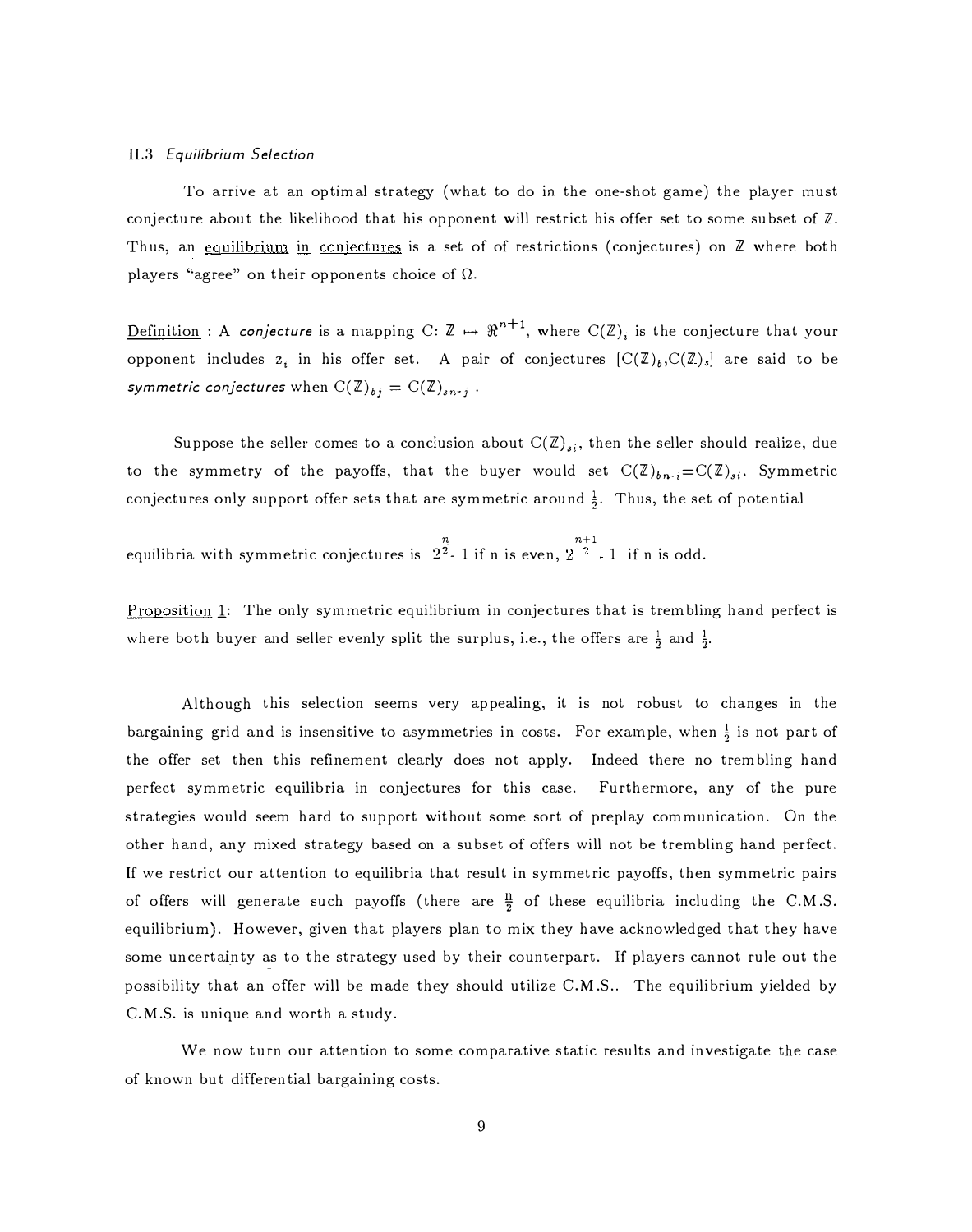## II.4 Comparative Statics

Using the C.M.S equilibrium we shall now investigate its expected profit/efficiency properties for differential cost structures and offer grids.

Corollary 1: The probability that the seller (buyer) submits the lowest (highest) offer is increasing and concave in costs.

Corollary 2: Expected profits are increasing and concave in c  $(\partial \pi / \partial c > 0$  and  $\partial^2 \pi / \partial c^2$ . Thus, the efficiency of the C.M.S. equilibrium increases as cost is increased.

Figure 2 shows the efficiency of the C.M.S. equilibria for various values of c and n respectively. While the results seem intuitive given the structure of the mechanism, the following corollary provides a counterintuitive result of the C.M.S.,equilibrium.



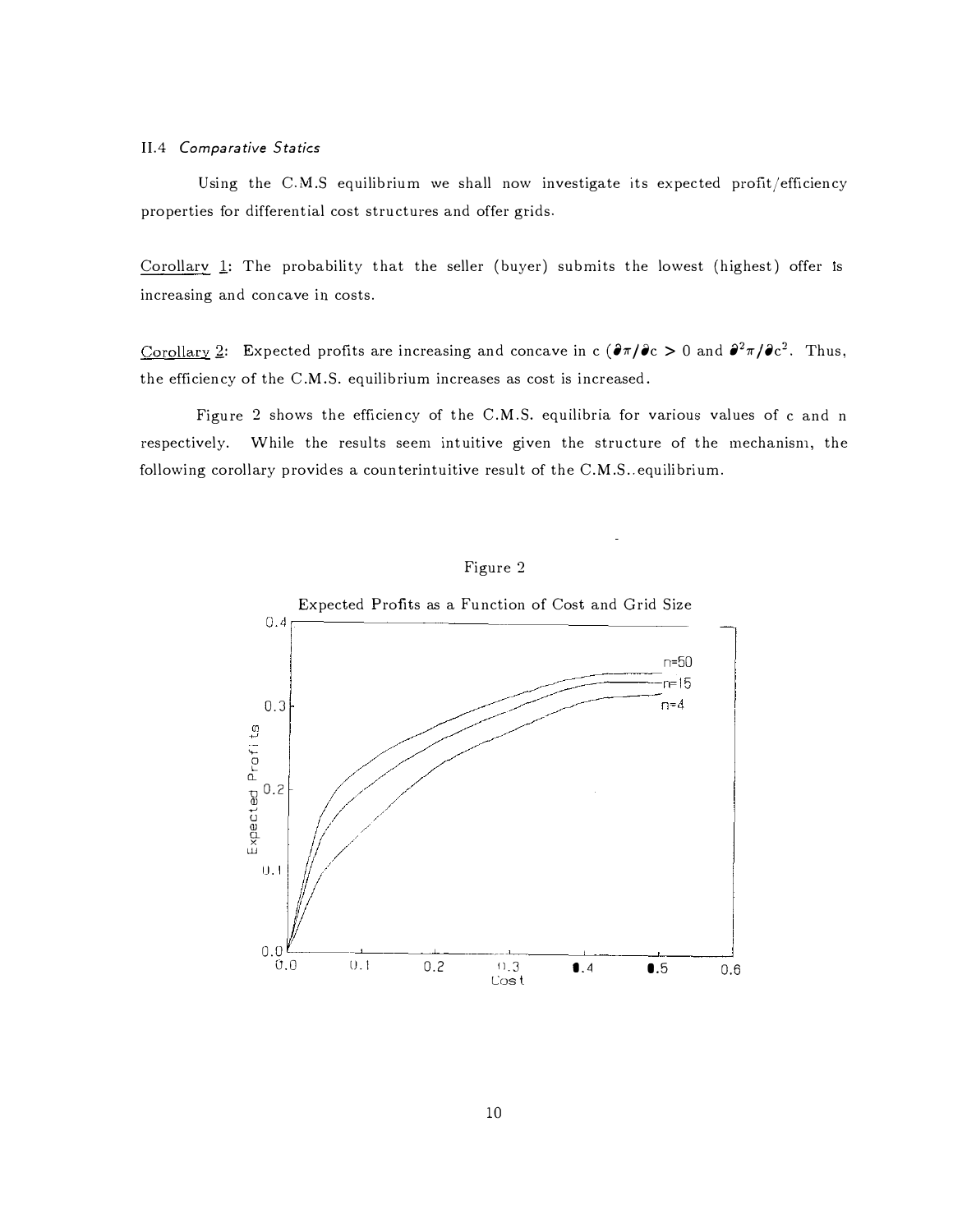Corollary 3: Let c, be bargaining cost of the seller and  $c<sub>b</sub>$  the cost of the buyer. Then, for  $c_s>c_b$  ( $c_s< c_b$ ) we have  $\pi_s>\pi_b$  ( $\pi_s<\pi_b$ )--if the failure cost of the seller is larger than that of the buyer then all symmetric mixed strategy equilibria are such that the expected profits of the seller are greater than those of the buyer.

The logic of the result in Corollary 3 follows from the fact that each player's equilibrium mixed strategy depends on the failure cost of his counterpart; if your rival has a lower failure cost than you, then in order to make him indifferent you must place a larger probability on your most stubborn offer. This result could be a feature of the one-shot nature of the game, or the fact that we have an environment with complete information. We will examine these issues later. We end this section with an analysis of the two offer case.

Buyer

Example : the two offer case

| The payoff matrix for the seller is: |                                                                            |  |
|--------------------------------------|----------------------------------------------------------------------------|--|
|                                      | Seller $\begin{bmatrix} 0 & 0 & 1 \\ 0 & 0.5 \\ 1 & 0 & 0.5 \end{bmatrix}$ |  |
|                                      |                                                                            |  |

In equilibrium, the seller offers 1 with probability  $\frac{1}{1+2c_b}$  and 0 with probability  $\frac{2c_b}{1+2c_b}$ . The buyer offers 0 with  $\frac{1}{1+2c_s}$  and 1 with probability  $\frac{2c_s}{1+2c_s}$ . Hence the probability that a bargain is struck is  $1-\left(\frac{1}{(1+2c_s)(1+2c_s)}\right)$ ; expected profits are  $\frac{c_s}{1+2c_s}$  for each player. The ( comparative statics are illuminating: as c falls the probability of failure rises and in the limit when there no bargaining costs there are no bargains. Expected profits also fall as c falls and in the limit (costs are zero) profits are zero. Another case of interest is where  $c_s=c_b=\frac{1}{2}$  (costs are equal to the surplus), here the probability of failure remains high  $(\frac{3}{4})$  and expect profits are only  $\frac{1}{4}$ . Hence, even when cost are equal to total surplus, fully half the surplus is consumed--in an expected sense--by bargaining.

#### III. The Dynamic Game

Several problems have emerged from the analysis of the symmetric one-shot game. First, the expected profit of playing the game increases with costs. Second, the player with a higher cost obtains larger profits than the player with lower cost. One possible source of our counterintuitive result may have to do with the restriction that the game end after one period.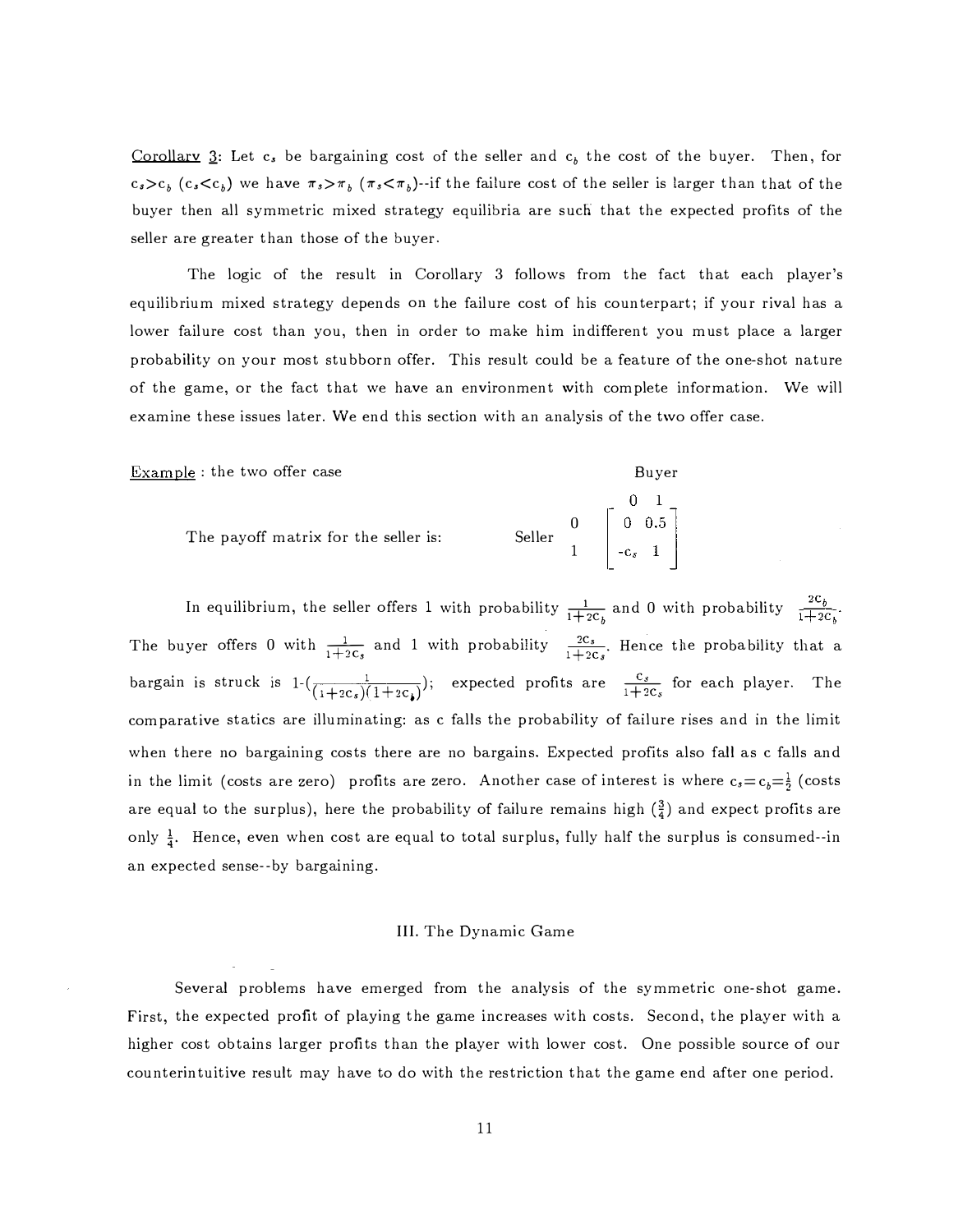This section builds upon the previous ones and investigates the question of bargaining failures in a dynamic context. We will maintain that C.M.S. are chosen when anything is possible (recall that any collection of points or subset of [0,1] will yield an equilibrium in the one-shot game). One may wish to focus on pure strategies, but since in the discrete case the number of bargaining points is arbitrary, it is not clear how the coordination problem would be<br>solved. Given the significant probability of failure in the one-shot game equilibria, it is Given the significant probability of failure in the one-shot game equilibria, it is important to investigate how extending the length of play affects the efficiency of trading. Going from one period to a repeated game often allows simplification of the problem because delay may be used to communicate information, however this is not likely to be the case here because there is nothing to communicate. That is, in the complete information context, there is no information concerning individual payoffs to be discovered from failure or delay in reaching an agreement.

# Ill.l The Model

The dynamic version of the game is similar to the one described in Section II except that if the buyer price is lower than the seller price, the bargain fails and each player must pay c before the next round of offers are made. We will consider both the finite horizon game with a known ending point and the infinite horizon game (both with discounting).

In the finite horizon case, working backwards from any period  $(t)$ , the buyer and seller will play a game that is similar in payoff to the matricies in Section III, where the entries above the diagonal are the same but the entries below the diagonal are replaced by:  $V = \delta \cdot \Pi^{t-1}$ . c, where  $II^{t-1}$  is the expected value of the game in period t and  $\delta$  is the discount rate. Theorem 1 tells us that for each subset of  $\mathbb Z$  there exists a unique equilibrium to this game.

Infinite horizon games are more appealing than games with known-ending points because of the the nature of the process we seek to describe. In this game no surplus is consumed by failure, the mirage of profits remains the same, independent of the number of times the players have failed to come to a bargain. In equilibrium, expected profits must be strictly positive because each player can accept a zero share of the surplus. Any player who agrees to play this-game will not want to stop until a bargain occurs. Thus, the only rational reasons for the game to end is a bargain, death, or some other unexpected event. Therefore, the assumption of an uncertain end to the game, or that the game will go on until the players strike a bargain is the most intuitive.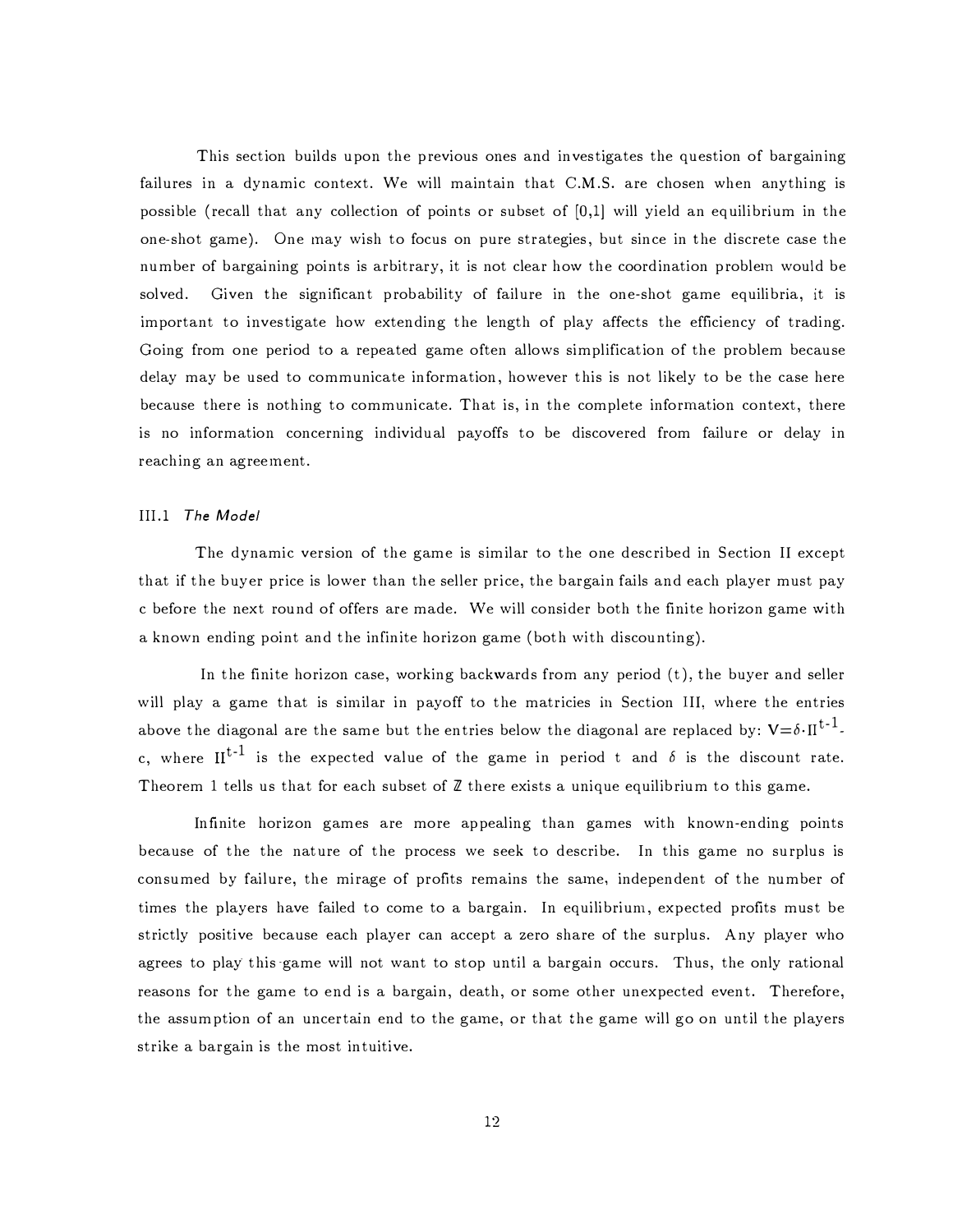A <u>strategy</u> for the seller will be a function  $P_s^t : \mathbb{Z} \times \mathbb{N} \rightarrow [0,1]$  where  $P_s(z_i,t) = p_s^t$ where  $p_{s,i}^{t}$  is the probability that the seller offers  $z_{i}$  in period t. Thus,  $\forall$  t we must have  $\sum p_{si}^t = 1$  and  $p_{si}^t \ge 0$ . Similarly, a <u>strategy</u> for the buyer will be a function  $P_{b}^t: \mathbb{Z} \times \mathbb{N} \mapsto [0,1]$ representing the probability that the buyer offers  $z_j$  in period t.

# V.2 Equilibrium and Equilibrium Selection

A <u>sequential equilibrium</u> in this game is a pair of sequences of functions  $(\rho_s^{(t)*}, \rho_b^{(t)*})$ ,<br>where  $\rho_s^{(t)*} = \{P_s^{t*}, P_s^{t-1*} \dots\}$  and  $\rho_b^{(t)*} = \{P_b^{t*}, P_b^{t-1*} \dots\}$  such for each t,  $P_s^{t*}$  maximizes:

$$
\pi_s \left( P_s^t \right) = P_s^t \mathcal{A}(\rho_s^{(t-1)*}, \rho_b^{(t-1)*}) \left( P_b^{t*} \right)^T
$$
  

$$
\sum_{k=1}^t P_s^t = 1 \text{ and } P_s^t \geq 0
$$

subject to  $\sum p_{si}^{t} = 1$  and  $p_{si}^{t} \ge 0$ 

and  $P_b^{t*}$  maximizes,

maximizes,  
\n
$$
\pi_{\mathbf{i}} (P_b^t) = P_s^{t*} \mathbb{B} (\rho_s^{(t-1)*}, \rho_b^{(t-1)*}) (P_b^t)^T
$$
\nsubject to 
$$
\sum p_{\mathbf{i}i} = 1 \text{ and } p_{\mathbf{i}i} \ge 0
$$

*Note*:  $\mathcal{A}(\rho_s^{(t-1)*}, \rho_b^{(t-1)*})$  is defined to be the matrix of payoffs for the seller that is identical to the matrix  $A$  defined in Section III, except that below the diagonal the entries are the discounted expected returns minus c, if the players use  $\rho_s^{(t-1)*}$  and  $\rho_b^{(t-1)*}$ .  $\mathbb{B}(\rho_s^{(t-1)*}, \rho_b^{(t-1)*})$ is defined similarly.

The sequences  $\rho_s^t$  and  $\rho_b^t$  are the mixed strategies of the players that are best responses for each subgame in the dynamic game. The strategies at time t are dependent on future actions because future actions drive the expected future profits and thus the continuation value of the game. Unlike the one-shot game where failure to agree lead to a loss there is no reason for the continuation value of the game (V) to be negative if discounted expected profits are higher than c. Thus, some individual rationality constraints may become binding because individuals have no incentive to demand less than the continuation value of the game. Intuitively, for a given set of offers  $\Omega$ , higher continuation values in period t decrease the expected returns of period  $t+1$ . Lower expected profits in period  $t+1$  decrease the continuation value of period  $t+2$  which will increase the expected return in period  $t+3$  and so on. Thus the set of individually rational offers may change abruptly over time, a fact that poses further equilibrium selection problems.

Given that there may be different sets of acceptable offers at different times, we must select from the set of C.M.S. sequential equilibria the one which seems most plausible for each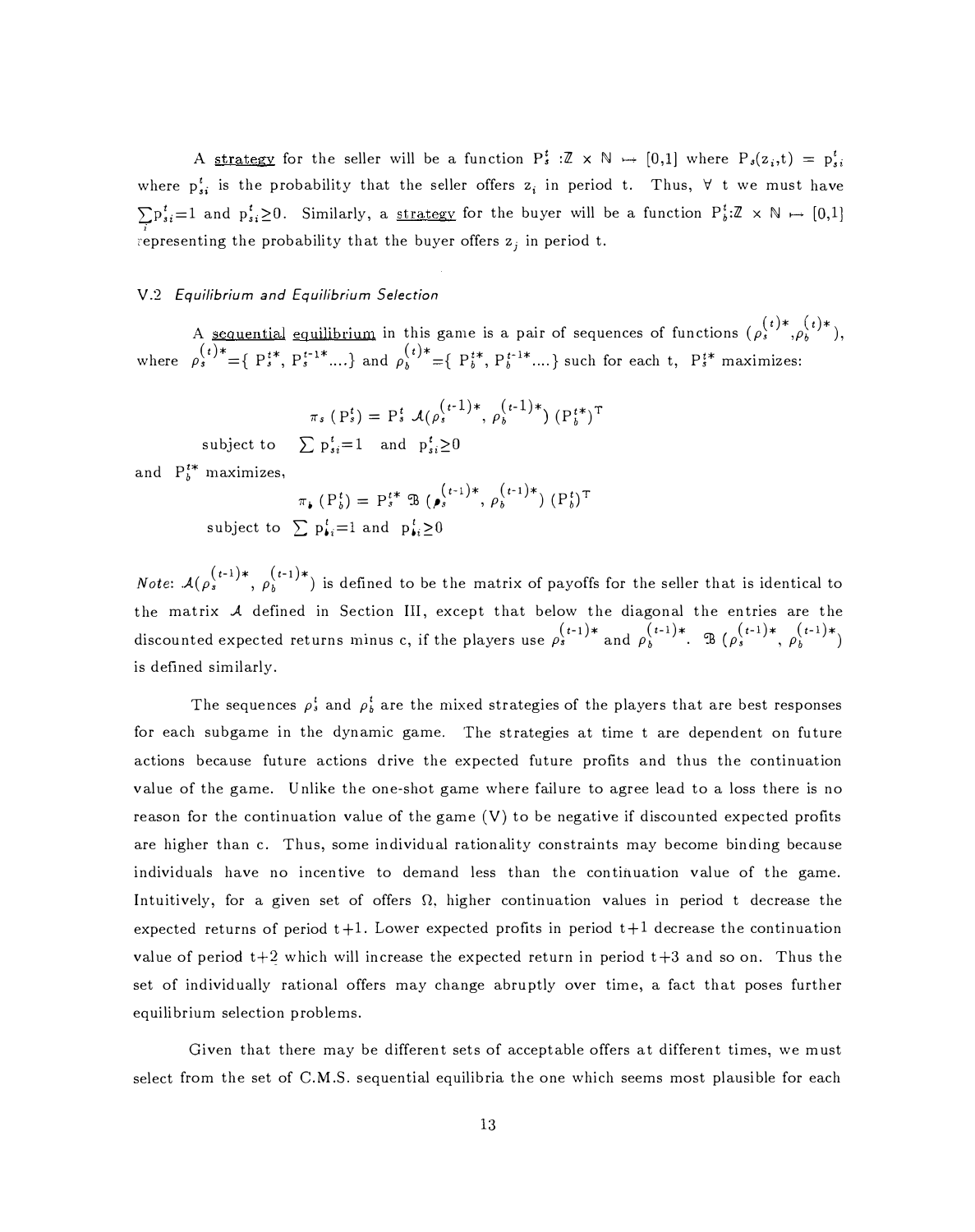period. If the set of individually rational offers shrinks for each period of backward induction, it is natural to eliminate the offers that would never be accepted. If the set of individually rational offers expands, the question arises as to which of the C.NI.S. equilibria will be selected. vVe select the C.M.S. sequential equilibria with the largest cardinality. This equilibrium has the property that any offer which is individually rational to accept in period t will be offered in period t with some (however low) positive probability. Moreover, the fact that in the future an offer will be unacceptable, or that it has been unacceptable in the past, should not influence today's decisions. As a result the C.M.S. are the intuitive extension of the equilibria examined in the one-shot game. Selecting the C.M.S. implies that if  $\frac{m+1}{n} > v > \frac{m}{n}$ , then  $\Omega_t = \{\frac{m+1}{n}, \dots, \frac{m}{n}\}$ .  $\frac{m+2}{n}$ , ...,  $\frac{n-m-1}{n}$ ,  $\frac{n-m-2}{n}$ .

It is easy to show that there is a function which maps continuation values into equilibrium mixed strategies. Thus, for either the finite or infinite horizon game we can rewrite<br>our equilibrium definition in terms of continuation values instead of probabilities. Let our equilibrium definition in terms of continuation values instead of probabilities.  $II(n,m,V)$  be the expected profit from the C.M.S. equilibrium of the one-shot game with a grid of finesse  $\frac{1}{n}$ , smallest individually rational offer  $\frac{m}{n}$ , continuation value V.

Definition: An *infinite horizon steady state C.M.S. sequential equilibrium* to the bargaining game is a pair of values  $(V^*, V^*)$  such that :

$$
V_s^* = \delta \cdot II_s(n.m, V_s^*) - c \text{ ; where } \frac{m}{n} > V_s^* > \frac{m-1}{n},
$$

and

$$
V_b^* = \delta \cdot II_b z(n,m,V_b^*) - c \text{ where } \frac{m}{n} > V_b^* > \frac{m-1}{n}.
$$

We should note that this definition is not exhaustive of C.M.S. sequential equilibria. In fact any pair of sequences  $V_s^* = {V_s^0, \ldots V_s^T}$ ;  $V_b^* = {V_b^0, \ldots V_b^T}$  is an equilibrium if and only if  $V_i^{t+1} = \delta \cdot \Pi(n,m,V_i^t)$ -c for t in [0,T-1] and i=s,b. and  $V_i^0 = \delta \cdot \Pi(n,m,V_i^T)$ -c.

 $\prod_{i=1}^{n-m}$ Proposition 2. Over the interval  $[-\infty, \frac{m}{n}]$ ,  $H(n,m,V)=\prod_{i=m}^{n-m}$  $j=m$ <br>in  $V$  $\frac{2n-2j-2nV}{2n-(2j-1)-2nV}$   $(\frac{n-m}{n}-V) +V$ :

i) is continuous in V, ii) is decreasing in V, iii) is concave in V, and iv) has a limit of  $\frac{m}{n}$  when  $V \to \frac{m}{n}$  and equals  $\frac{1}{2}$  when  $V \to -\infty$ .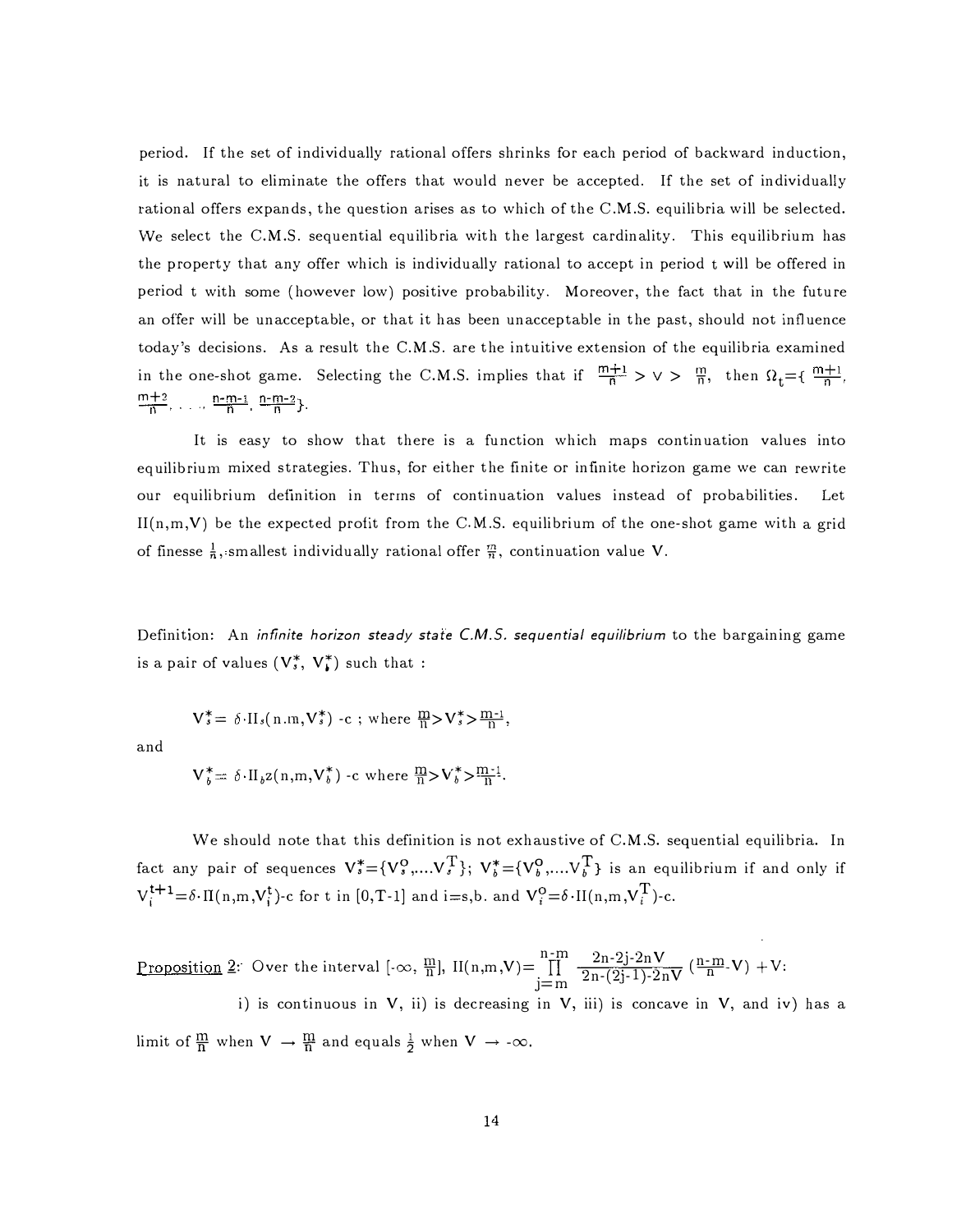In other words the profit function is very well behaved. Proposition 2 will be enough to guarantee that the infinite horizon equilibria exist. However, before discussing that issue we turn to the analysis of the finite horizon problem.

# III. 3 Equilibrium, Efficiency, and Convergence in the Finite Horizon Game

The significant probability of failure found in the one-shot game suggest that it may be individually rational for individuals to consume a greater part of the surplus attempting to appropriate the rest. This section makes clear that the incentives for stubbornness remain strong in most dynamic situations. Notice that if  $\frac{1}{2}$  is not part of the bargaining grid there will not exist a fully efficient symmetric equilibrium. So as not to entirely rule out efficient equilibria outright, we shall assume throughout that  $\frac{1}{2}$  is part of the offer grid.

Lemma 3: If  $c > \frac{1}{h}$  there exist no C.M.S. equilibrium such that the ganie achieves full efficiency, regardless of the number of periods played.

The interpretation of Lemma 3 is rather simple. Mixed strategies imply a positive probability of failure, however, inefficiency in a dynamic game may not be significant provided that the costs of failure are small enough because future profits constrain the subset of individually rational offers  $\Omega_t^*$ . If future profits are high enough a unique individually rational offer may subsist, however the range of costs where an efficient solution may occur is arbitrarily small even if players are perfectly patient.

#### Proposition 3:  $\forall$  n and  $\delta > 0$  there exists  $\hat{c}$  such that  $\delta \cdot II(n,0,-\hat{c})$ - $\hat{c} > 0$ .

Thus in any two period game the players will randomize on a different set in the first period than in the second. If c and  $\delta$  are small enough it is not rational for the seller to accept an offer of 0 because his continuation value is positive. Thus, let c' be a solution to  $\delta \cdot \text{II(n,0,-1)}$  $c'$ ) =  $c'$ ; such a solution exists since II(n,0,-c) is bounded above and  $\delta$  is less than 1. Furthermore, since II(n,0,-c) is strictly concave and  $c' < \frac{1}{2}$ ,  $c'$  is unique.

Theorem 5: For n=2, the game achieves full efficiency in two periods if  $c < c'$ . For n>2, the game does not achieve full efficiency in two periods.

Taken together, Lemma 3 and Theorem 5 suggest that except for n=2 (where the discontinuities are most severe) the efficiency of the game will depend on bargaining costs. If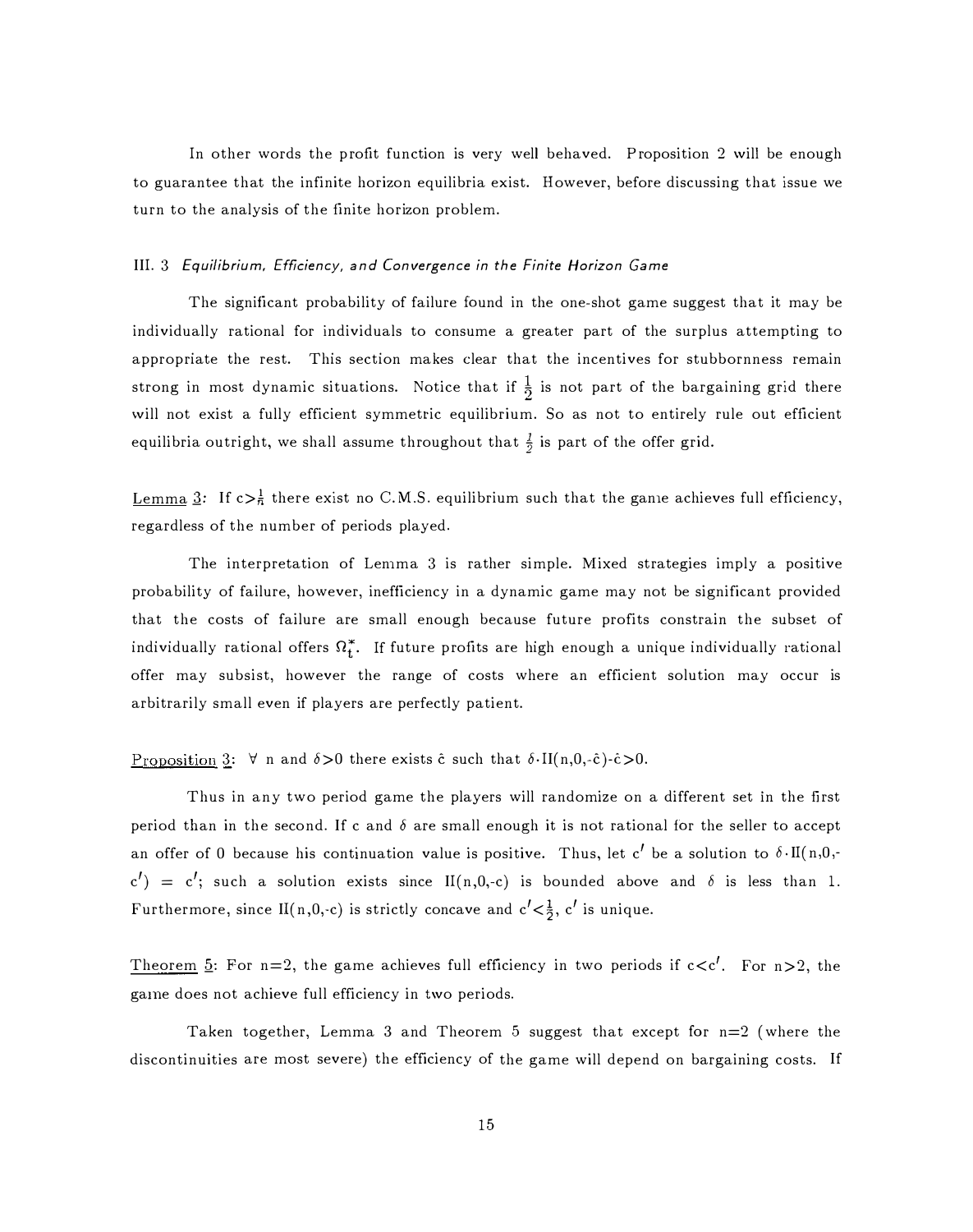costs are high  $(c>c')$  the one-shot game is more efficient than any multistage sealed-bid double auction. If costs are small  $(c < \frac{1}{n})$  then the game may achieve full efficiency if the horizon is long. In the intermediate case  $(c' > c > \frac{l}{n})$  the game will not achieve full efficiency and expected profits \vill not be larger than the one-shot game provided the horizon is short.

Beyond the question of efficiency, the model forces us to confront the problem of convergence. Built into the discrete problem are a set of discontinuities that may lead to chaotic continuation values. Within the interval  $[0,c']$  there exist costs such that the finite game forces each player to dramatically alter his strategy from one period to the next, even if many periods of play remain and players are not perfectly patient. As Figure 3 shows, for  $n=10$ ,  $c=0.28$ ,  $\delta=1.0$  and  $t=1$  to T=600, each period of play has a specific continuation value and these values follow a chaotic pattern. A finite game will converge to the infinite horizon steady state based on  $\Omega_m$  if and only if  $\frac{m}{n} > V' > \frac{m-1}{n}$  and  $\frac{m}{n} > V'$ <sup>++1</sup> $> \frac{m-1}{n}$ . This condition does not hold in general; thus it is not possible to give either conditions for chaotic behavior or convergence simply based on n, c and  $\delta$ . Indeed, for a wide range of costs the process fails to stabilize. Figure 4 provides a graph of expected profits for various cost at 100 and 200 periods to the end  $(T=600)$ . For costs between .15 and .30 the process exhibits major discontinuities in expected profits.

The chaotic nature of the strategies displayed in Figure 3 could in fact be related to the convergence of the finite game to an infinite horizon equilibrium which is not a one period steady state but rather a pair of sequences. This possibility remains unexplored, because of the complexity of the strategies involved. Moreover, as the next section will show, many infinite-horizon-steady-state equilibria exist making the exploration of even more complex equilibria uninteresting. If the finite game had always converged to one of these, it would have resolved an equilibrium selection problem. That is not the case so we nust look elsewhere for an appropriate equilibrium.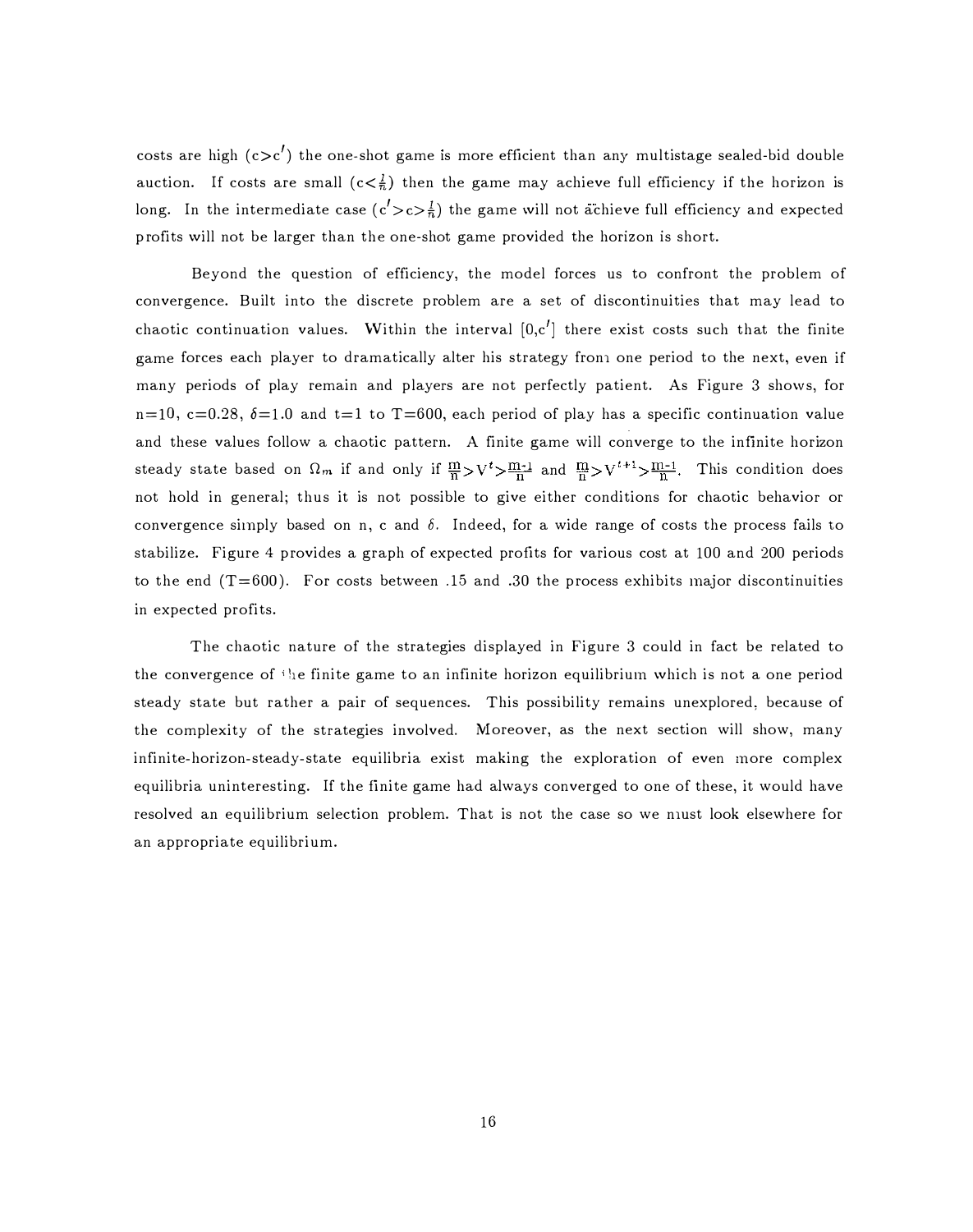



Continuation Values 200 periods from Horizon (n=10, c=.28,  $\delta$ =1 and T=600)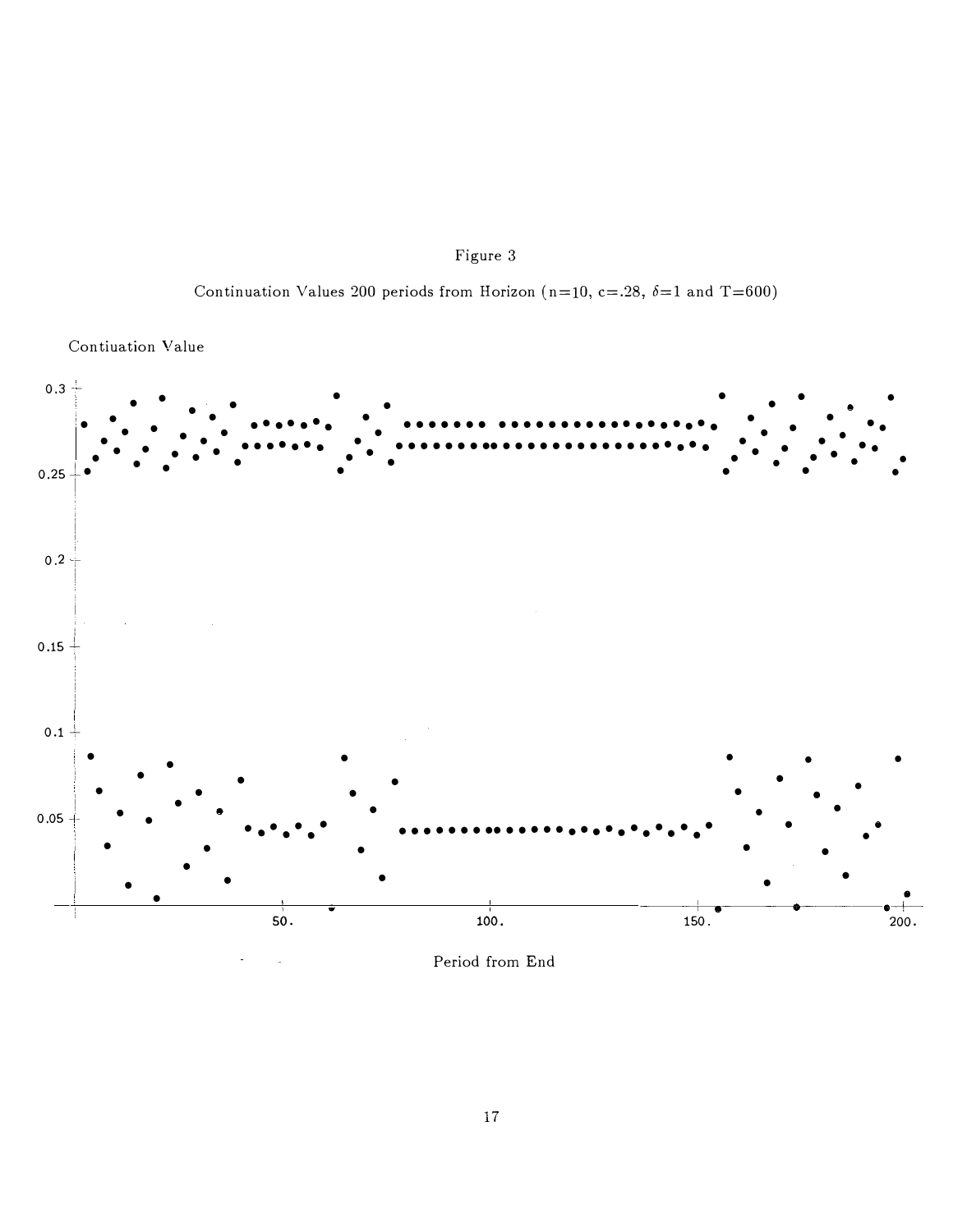





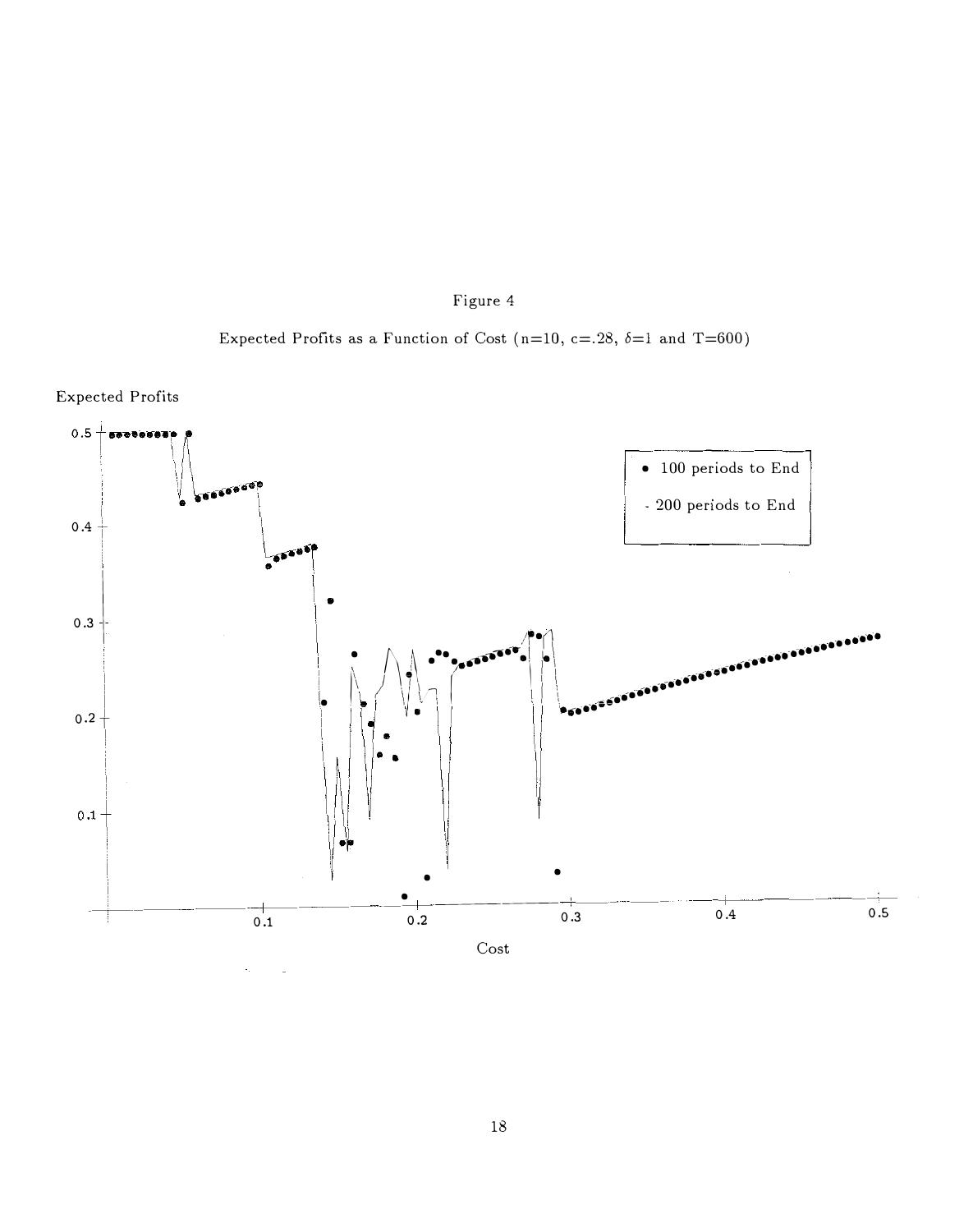#### III.4 Equilibrium and Efficiency in the Infinite Horizon Game

Infinite horizon equilibria are simply the steady states for continuation values. Recall that  $c'$  is the cost such that the continuation value of the game is zero if one period remains. For the infinite horizon game to be more efficient than the one-shot game the continuation value of the game must be positive. Thus  $c'$  allows us to characterize the efficiency of the infinite horizon equilibrium when costs are "high".

Proposition 4: For every n,  $\delta$  and  $c>c'$  there exist a unique V<sup>\*</sup> and thus a unique infinite horizon equilibrium to the bargaining game.

The bargaining game does not achieve full efficiency in an infinite horizon for  $c > c'$ . In addition, for  $c>c'$  the dynamic game is less efficient than the one-shot game. The result is not surprising since the one-shot game is the equivalent of committing not to return to the bargaining table in case of failure. As a result, equilibrium strategies inust be less stubborn, and hence the probability of failure falls.

Theoren<sub>1</sub> 6: If  $c < c'$ , at least one infinite horizon equilibrium exists. Furthermore, the number of infinite horizon equilibria is at most  $\frac{n}{2} + i$ .

Given c, a C.M.S. infinite horizon steady state equilirium based on  $\Omega_m$  will exist only if  $d \cdot \Pi(n,m,V) \cdot c \ge \frac{m-1}{n}$ . Since  $\Pi(n,m,V)$  is maximized over the interval  $[\frac{m-1}{n},\frac{m}{n}]$  at the point  $V=\frac{m-1}{n}$ , a necessary condition for the existence of such equilibria is  $\Pi(n,m,\frac{m-1}{n})$ -c> $\frac{m-1}{n}$ .

# Proposition 5:

If , for a given c,  $\Pi(n,m,\frac{m-1}{n})-c<\frac{m-1}{n}$  then  $\Pi(n,n+1,\frac{m}{n})-c<\frac{m}{n}$ . Thus, for a given c, if a C.M.S. infinite horizon steady state equilibrium based on  $\Omega_m$  does not exists then no such equilibrium based on  $\Omega_{m+1}$  will exist.

Proposition 6: If  $c < \frac{3}{5n}$  then the infinite horizon game and the finite horizon game have an efficient C.M.S. equilibrium .

We conclude this section will analysis of the two offer case for the infinite horizon game.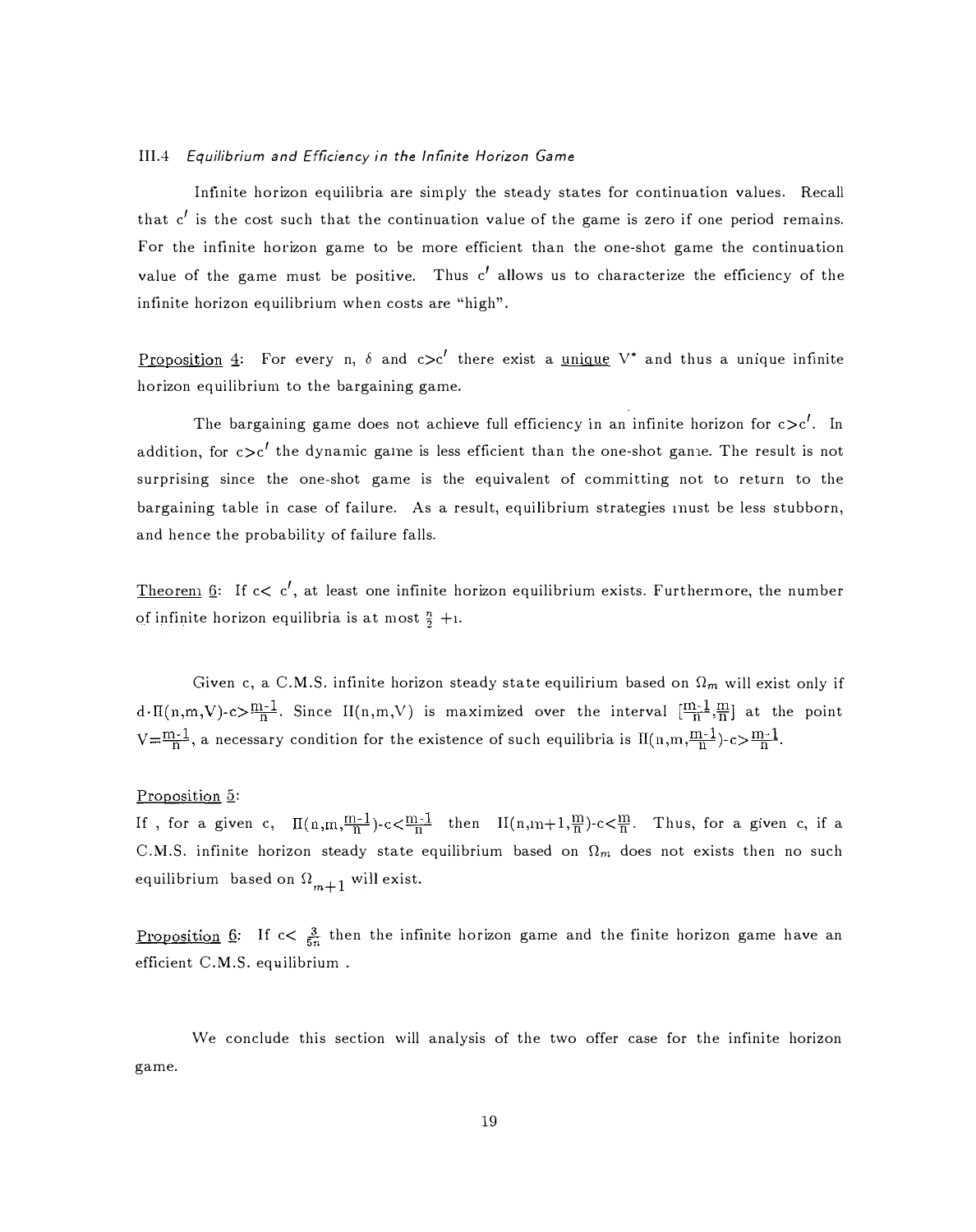Example (Two offer case):

or

The seller would like to maximize (at  $t = 0$ ):

$$
V_s^0(p) = pq(0.5) + (1-p)q + (1-p)(1-q)(\delta \cdot V_{s-c}^1)
$$
\n(3.1)

where p is the probability that the seller offers 0 and q is the probability that the buyer offers 1, and  $V^1$  is the continuation value of the game if there is a bargaining failure. Differentiating (3.1) yields

$$
\frac{\partial V_s^0}{\partial p} = q(0.5) - q - (1 - q)(\delta V_s^1 - c) = 0
$$

$$
-\frac{q}{2(1-q)} = \delta \cdot V_s^1 - c \tag{3.2}
$$

Equation  $(3.3)$  leads to the conclusion that the discounted continuation value of the game  $(\delta \cdot \mathbf{V}_s^1)$  must always be <u>less than</u> c. Now, in equilibrium p=q and  $\mathbf{V}_s^1 = \mathbf{V}_s^0$  so that substituting (3.2) into (3.1) we find:

$$
-\delta q^2 + q(1 + \delta + 2c) - 2c = 0 \tag{3.3}
$$

Equation (3.3) is a quadratic equation (in q) that is negative at  $q=0$  and positive at  $q=1$ ; the maximum of the function occurs at  $q = \frac{1+\delta+2c}{2\delta} > 1$ . Thus, (3.4) is strictly increasing on the interval  $[0,1]$  and therefore there is a unique solution to this problem. We now state sonic results we can derive directly from  $(3.3)$ :

(1) As costs (c) increase the probability of failure  $(1 - q)^2$  falls so the game ends sooner.

Reason: 
$$
\partial q/\partial c = \frac{(2 \cdot 2q^*)}{(1 + \delta + 2c \cdot \delta 2q^*)}
$$
 > 0  $\rightarrow$  q increases and thus (1 - q)].

(2) As the discount rate rises the probability of failure increases.

$$
\underline{\text{Reason}}: \partial q/\partial \delta = \frac{(q^{*2} \cdot q^{*})}{(1 + \delta + 2c \cdot \delta 2q^{*})} < 0
$$

(3) When  $\delta = 0$  we return to the one-shot game and  $q = \frac{2c}{1 + 2c}$ .

Thus, in the complete information game (with an infinite horizon and two offers) the unique symmetric equilibrium has delay ( $q < 1$ ) and this delay rises as the cost of bargaining falls and the impatience of the players rises. Unless there is a more "suitable" negotiating mechanism or institution there may be no way for the players to resolve their differences instantaneously. Most of the surplus is in fact consumed in the bargaining process.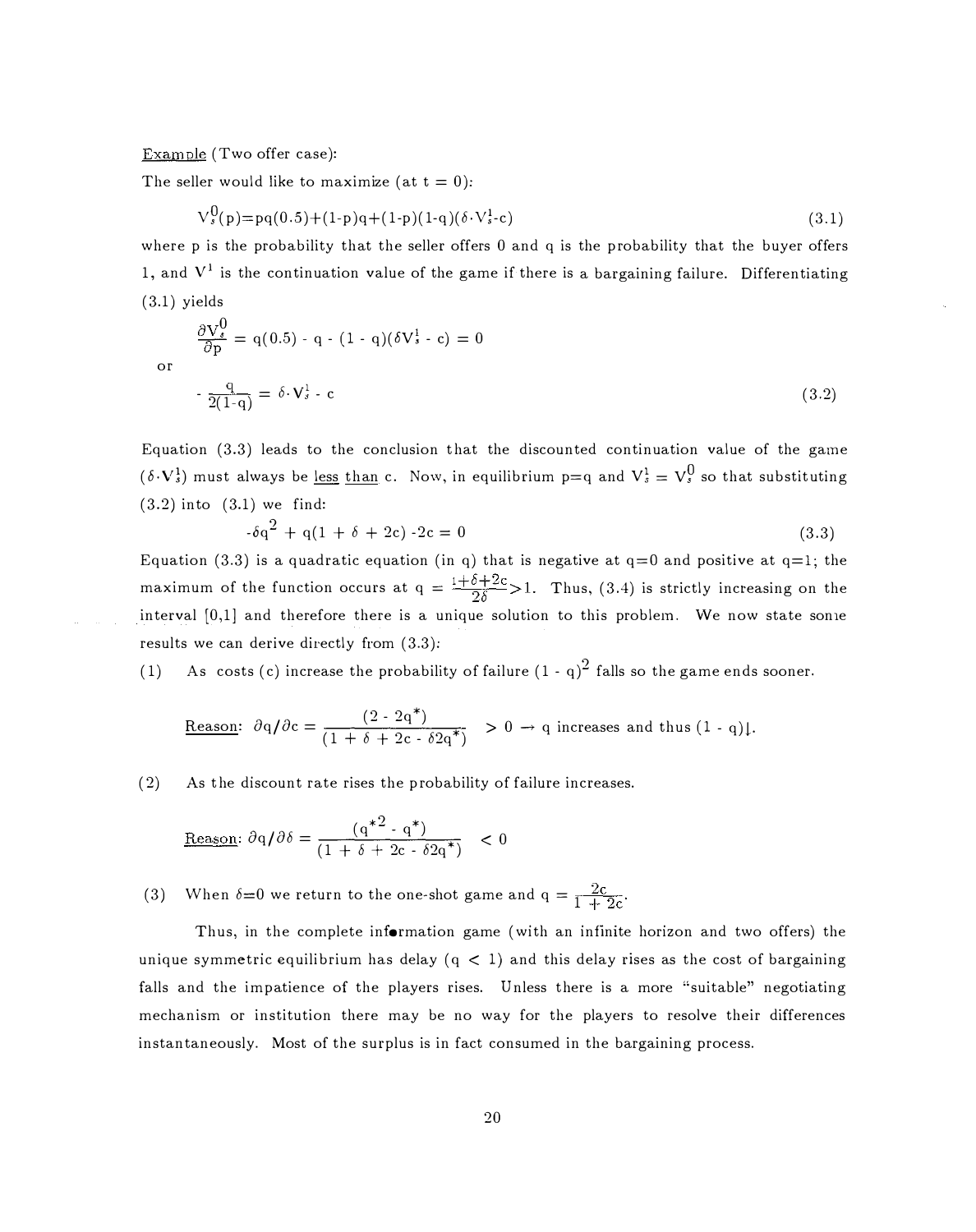#### IV. Asymmetric and Uncertain Costs

The symmetric cost case, although informative, cannot provide the whole answer to the issue of negotiation failure. Clearly cost are not strictly symmetric. One disturbing phenomenon in this setting is that profits increase with costs. Thus, the higher cost player has a higher expected profit than the lower cost player. We now extend the model in Section II by having each player's cost drawn independently from a common distribution.

# IV.1 The Model

Suppose c is drawn from a common density function  $f(\cdot)$ , with cumulative density  $F(\cdot)$ on the support  $[c,\bar{c}]$ . A strategy for the seller is a function  $P_s:[c,\bar{c}]\times\mathbb{Z}\rightarrow [0,1]$  where  $P_s(c,z_i)$  =  $p_{si}(c)$  and  $p_{si}(c)$  is the probability that a seller of type c offers  $z_i$ . Similarly, a strategy for the buyer is a function  $P_b : [c,\bar{c}] \times \mathbb{Z} \mapsto [0,1]$  where  $p_{bj}(c)$  is the probability that a buyer of type c bids  $z_i$ .

# IV.2 Equilibrium

The profits for a buyer of type  $\hat{c}$  of offering  $\frac{1}{n}$  given the strategy of the seller are:

$$
\pi_{ib}(c|\hat{c}) = \sum_{j=0}^{i} p_{sj}(c) \frac{2n-2i-j}{2n} \sum_{j=i+1}^{n} p_{sj}(c) \hat{c}, \text{ and thus the expected profits from offering } \frac{i}{n} \text{ are:}
$$
\n
$$
\pi_{ib}(P_s|\hat{c}) = \sum_{j=0}^{i} \frac{2i+n-j}{2n} \left\{ \int_{c}^{\overline{c}} p_{sj}(c) f(c) dc \right\} - \hat{c} \cdot \sum_{j=i+1}^{n} \int_{c}^{\overline{c}} p_{sj}(c) f(c) dc \qquad (4.1)
$$

For a seller of type c<sup> $\prime$ </sup> the expected profits of an offer of  $\frac{n-j}{n}$  can be described by:

$$
\pi_{js}(P_b | c') = \sum_{i=j}^{n} \frac{2j + n-j-i}{2n} \left\{ \int_{c}^{\overline{c}} p_{bi} (c) f(c) dc \right\} - c' \cdot \sum_{i=0}^{j-1} \int_{c}^{\overline{c}} p_{bi} (c) f(c) dc \quad (4.2)
$$

Thus, an equilibrium is a pair of functions  $P_b^*(c)$ ,  $P_s^*(c)$  such that  $P_b^*(c)$  maximizes  $P_b(c)$  $\Pi(P_s^*(c))$ , where  $\Pi(P_s^*(c))$  is a 1xn vector whose i<sup>th</sup> entry is  $\pi_{ib}(P_s|c)$ ;  $P_s^*(c)$  maximizes  $P_s(c)$  $\Pi({\rm P}^{\textstyle{*}}_{\textstyle{b}}(\textbf{c}))$  , where  $\Pi({\rm P}^{\textstyle{*}}{}_{\textstyle{b}}(\textbf{c}))$  is a  $1\text{xn}$  vector whose  ${\rm j}^{\textstyle{{\rm th}}}$  entry is  $\pi_{\textstyle{sj}}({\rm P}_{\textstyle{b}}||\textbf{c})$ .

Since  $\pi_{ik}(P_s|\hat{c})$  and  $\pi_{js}(P_b|\hat{c}')$  are linear functions of  $\hat{c}$  and  $\hat{c}'$  respectively, equations  $(4.1)$  and  $(4.2)$  can be rewritten as:

$$
\pi_{ib}(\hat{c}) = \hat{A}_i - \hat{B}_i \cdot \hat{c}
$$
\n(4.3)

$$
\pi_{js}(c') = A'_j \cdot B'_j \cdot c'
$$
\n(4.4)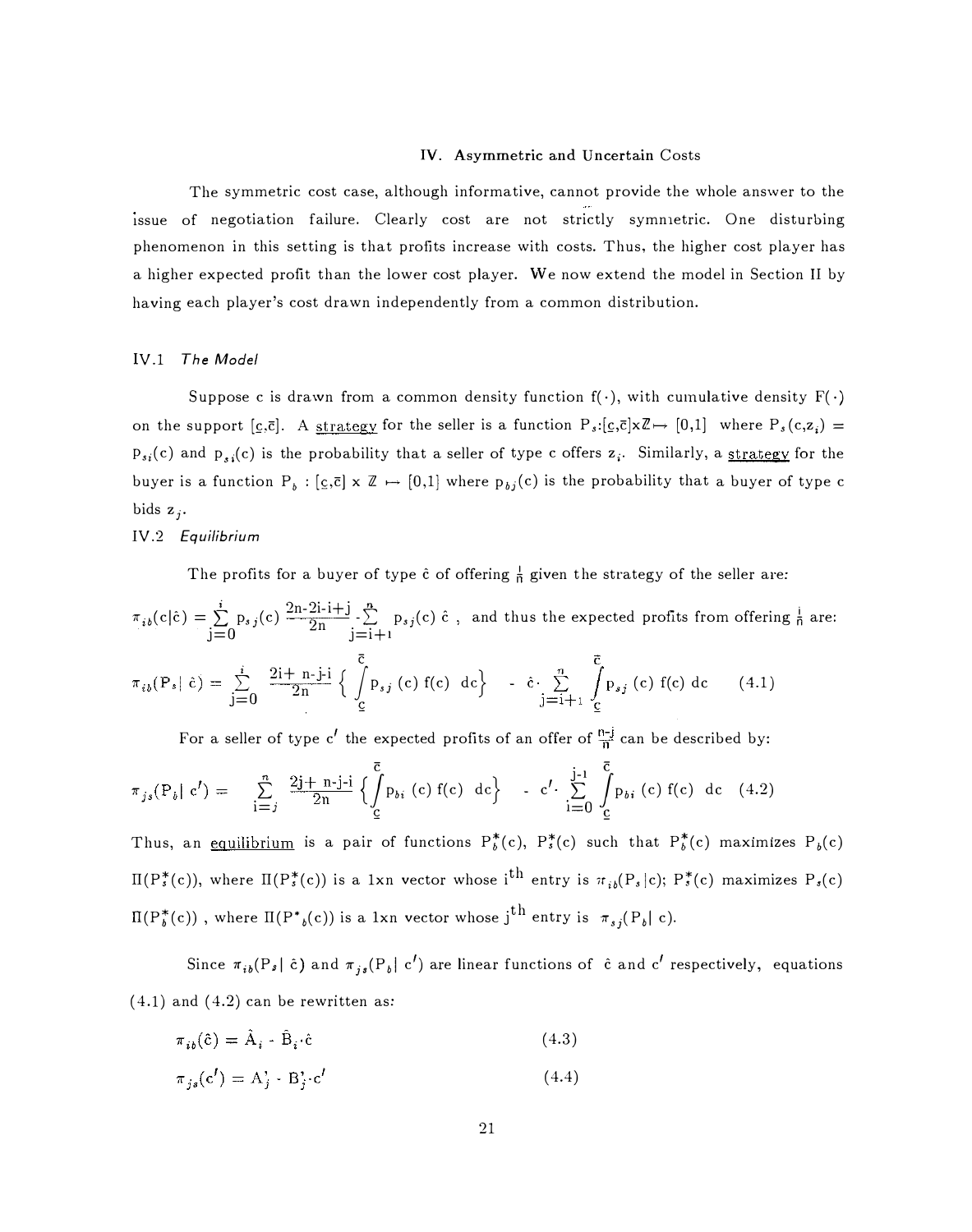Notice that  $\pi_{ib}(\cdot)$  and  $\pi_{js}(\cdot)$  are linearly decreasing functions of c. If  $\pi_{is}(c) < \pi_{js}(c)$ and  $i$  i) then a seller of type c will have a dominant strategy of playing i with zero probability, and all sellers with higher cost will have sanie dominant strategy. If  $f(\cdot)$  is continuous, then for almost every c one  $\pi_{s_i}(c)$  will be larger than all the other  $\pi_{s_i}(c)$ , so almost all players will have pure strategies.

<u>Proposition 7:</u> The best response function is decreasing in c; if  $\pi_i(c) > \pi_k(c)$  for k>i, then  $\forall$  ĉ  $> c, \pi_i(\hat{c}) > \pi_k(\hat{c})$  for k>i.

Thus, if a player of type c niakes a demand of  $\frac{i}{n}$ , all players of type  $\hat{c} > c$  will make a demand of no more than  $\frac{1}{6}$ . Hence, we can restrict our attention to strategies where the demanded share of the surplus decreases with cost. Such strategies are completely defined by a vector of "cut-off points",  $\Gamma = [\gamma_1, \gamma_2, \ldots, \gamma_n]$  where  $\epsilon \leq \gamma_i \leq \bar{\epsilon}$  for the buyer and a vector of "cut-off points",  $\Lambda = [\lambda_1, \lambda_2, ..., \lambda_n]$  where  $\underline{c} \leq \lambda_i \leq \overline{c}$  for the seller. A seller (buyer) with a cost of c between  $\lambda_i$  and  $\lambda_{i+1}$  will den1and  $\frac{i}{\bar{n}}$ . Thus, a cut-off point will be a function  $\lambda_i : \Re^{\bar{n}} \mapsto \Re$  and thus  $\Lambda: \Re^n \mapsto \Re^n$ .

We note that best responses do not require that every offer be submitted with positive probability, so that offers may be skipped. However, the buyer and seller profit functions are continuous in c and the best response function is the maximum of  $\pi_{ib}(\dot{c})$  over  $\Omega$ . Since the maximum of continuous function is continuous,  $\lambda_i^*(\cdot)$  is continuous. Thus, an equilibrium to the asymmetric information game is defined as a pair of functions  $(\Lambda^*, \Gamma^*)$  such that  $\Lambda^*$  $\Gamma'$ )= $\Lambda'$  and  $\Gamma^*(\Lambda') = (\Gamma')$ . We shall say that a <u>symmetric equilibrium</u> to this game occurs iff  $\Lambda^*(\Lambda') = \Lambda'.$ 

#### Proposition 8:

- A) Symmetric equilibria exist.
- B)  $\forall$  f( $\cdot$ ) and every pair of symmetric offers  $\exists$  a unique equilibrium
- C) In any symmetric equilibrium  $\pi_h(c) > \pi_s(c')$  if  $c < c'$ .

Theorem 7: If c is drawn from a uniform distribution over the interval [c,c], c > 0, then  $\exists$  a unique equilibrium set of cut-off points  $\{\lambda_1^*, \dots, \lambda_n^*\}$  such that  $c < \lambda_1^* < \dots < \lambda_n^* < \bar{c}$ .

Part 3 of Proposition 8 shows that, unlike the certainty case, higher cost players obtain lower expected returns from the game. However, failures in the negotiation process do not appear to be caused by the uncertainty of bargaining costs. Delay occurs because players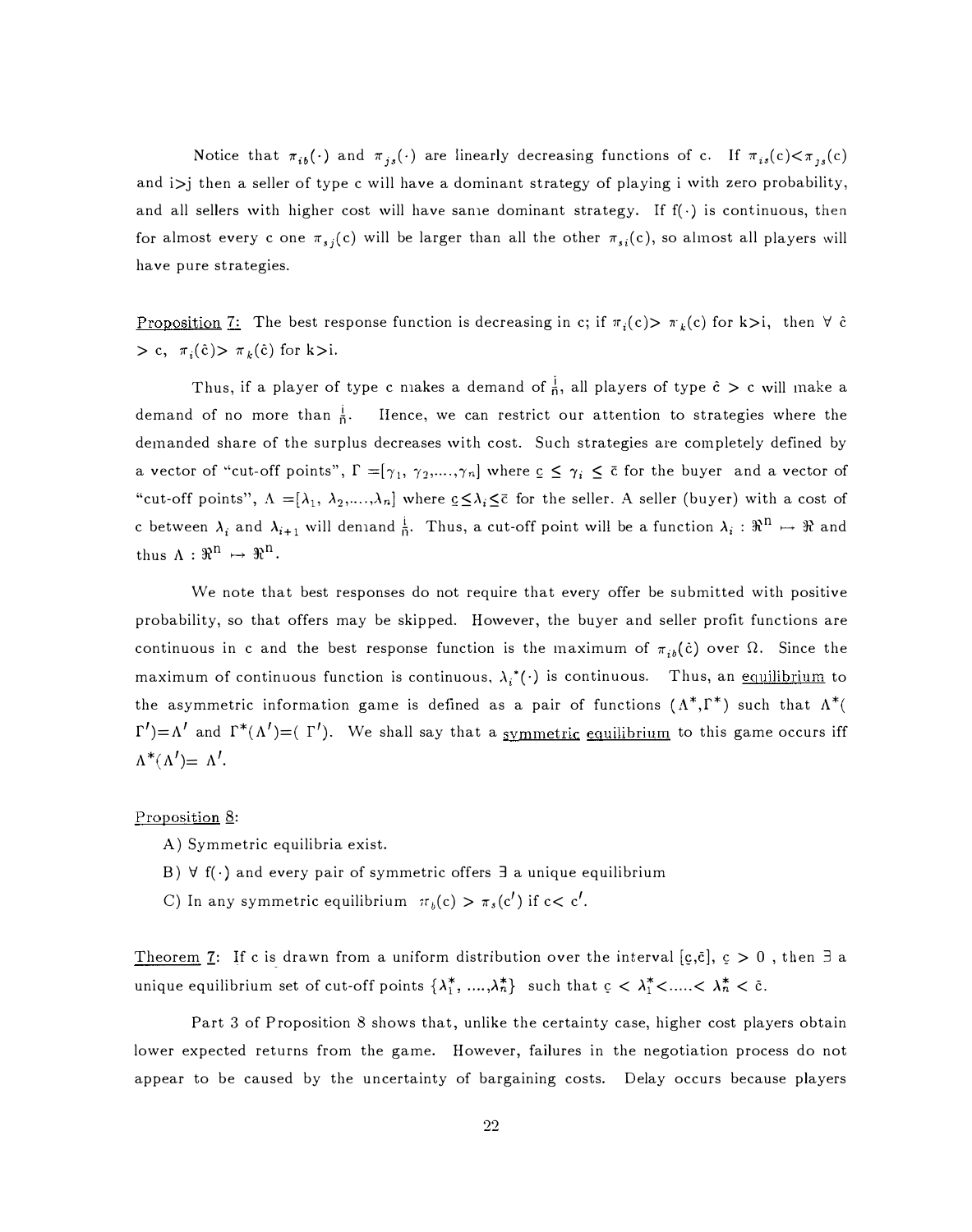compete for a larger share of the surplus. Hence the process still results in inefficient outcomes. It is clear that these same results will hold for the special case in which one of the players cost is known to all with certainty while the other player draws his cost from a known nondegenerate distribution.

#### VII. Conclusion

This paper has attempted to analyze bilateral bargaining under the sealed-bid double auction when there is complete information concerning individual payoffs and bargaining costs. Unfortunately, in this environment there exists a multiplicity of equilibria. All of the equilibria suffer from unsatisfactory properties; the pure strategy equilibria require coordination and are not sensitive to bargaining costs (including focal equilibria--equal split); mixed strategy equilibria are not trembling hand perfect. Because the traders are arguing over surplus, it is rational to accept any offer, thus we focused on completely mixed strategy equilibria but find that such equilibria require that the negotiator with the higher bargaining cost receive higher profits.

Allowing the bargaining process to be dynamic does not entirely solve the problems of the one-shot game. The continuation value of the game and thus the offers in the dynamic game can demonstrate chaotic behavior because of the discontinuities of the bargaining grid. Moreover when the failure costs are less than half the surplus, there may exist multiple infinite horizon C.M.S. equilibria. When costs are nore than half the surplus, however, the dynamic game is well behaved (the finite game converges to the unique steady state equilibrium) but the multistage game equilibria are less efficient than one-shot game equilibrium.

These results seem rather negative and not very reassuring. Yet, unlike the Stahl-Rubinstein model we find that there is significant probability of delay, a property of the equilibrium which is consistent with empirical reality. As bargaining costs fall, the mixed strategy equilibrium approaches a pure strategy in which failure occurs with probability one. This suggests that failure costs play an important role in bringing the parties closer to agreement, and that one should focus on the determinants of bargaining costs to understand the success or failure of negotiations. In the dynamic version of this game efficiency can be increased (provided  $c < c'$ ) and inefficiency conditions are parameter sensitive. Thus, the comparative static results of the model have some appeal. Recently, Currie and McConnell [1990] have supplied a comparative (empirical) study of compulsory arbitration with right to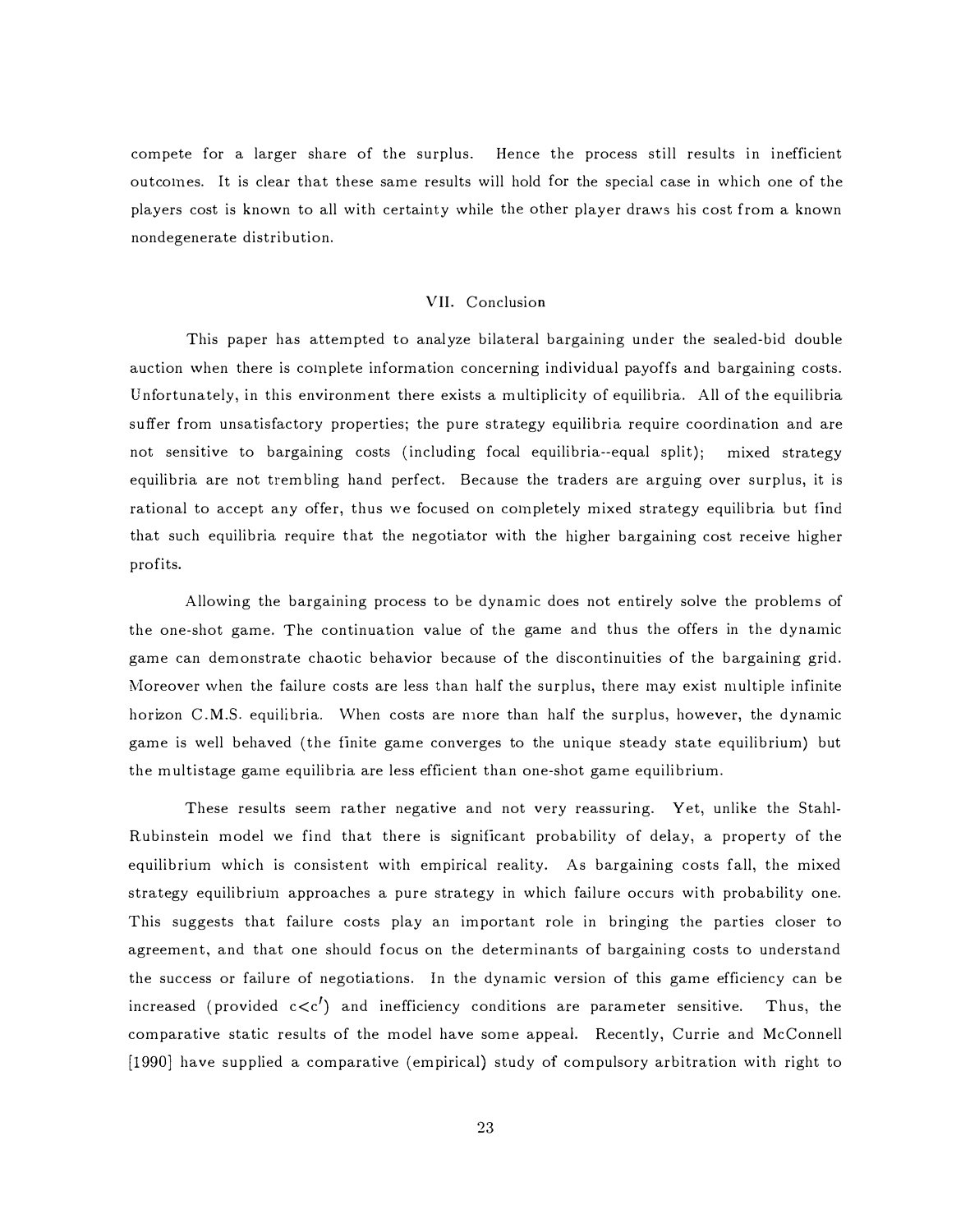strike rules and found that while arbitration increases the number of disputes, the total delay costs are lower under arbitration with no significant difference in the final wage package. These results suggest that bargaining costs and delays are significant factors in bargaining. We have made bargaining costs exogenous in our model, but it is clear that these costs are artifacts of the bargaining institution and as such should be explicitly inodel as part of the game. We leave this point as a next step in the research of the sealed-bid double auction.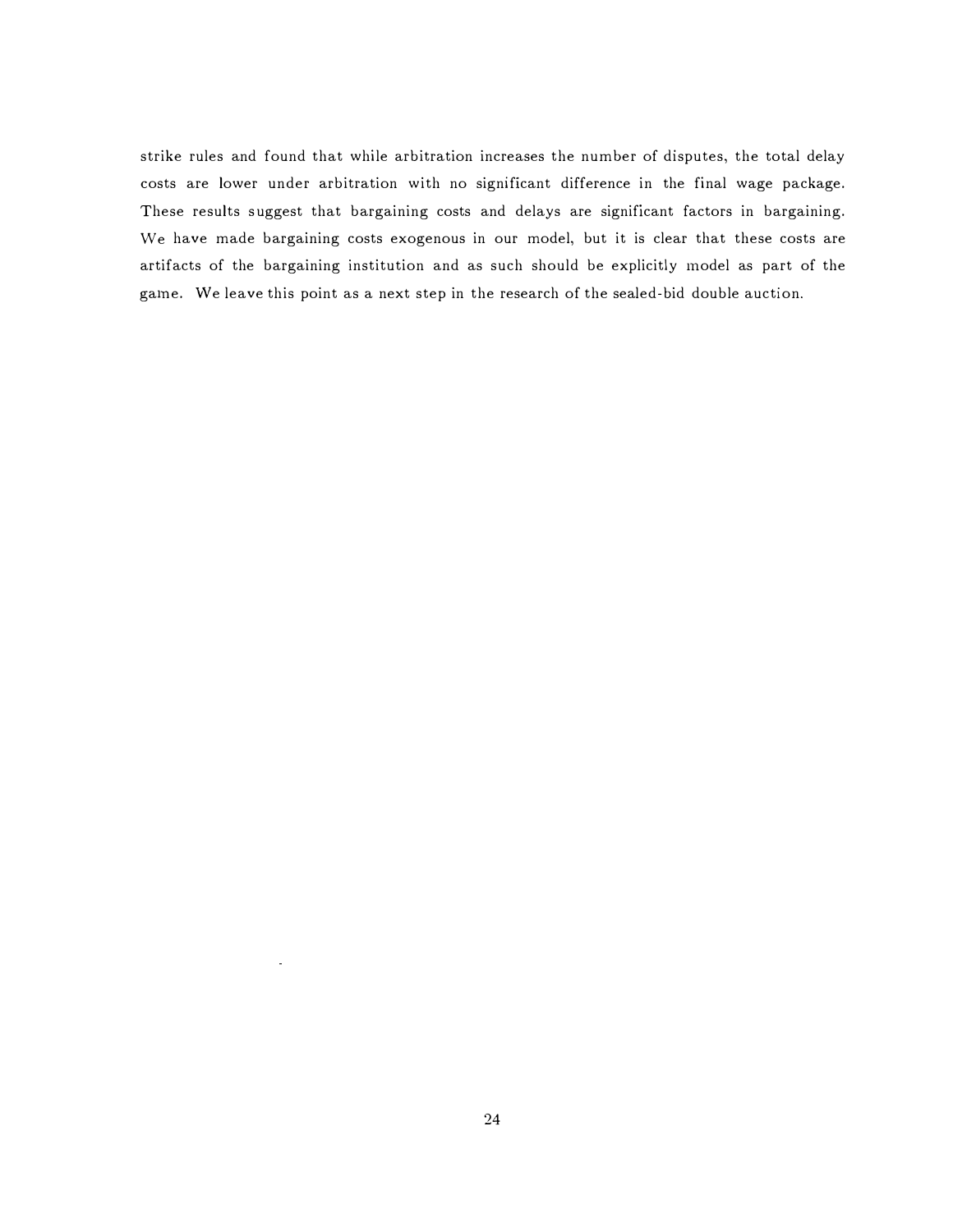# Appendix

Proofs

# Proof of Theorem 1:

All that is required is to show that  $A_{\Omega}$  is invertible because that will lead to a unique solution for P<sub>b</sub>. Note that  $A_{\Omega}$  is a matrix with an upper triangle of positive constants and a lower triangle with -c. The determinant of  $A_{\Omega}$  will be a polynomial of degree  $|\Omega|$ -1. In particular, the determinant of  $\mathcal{A}_{\Omega}^{} \left( \det [\mathcal{A}_{\Omega}^{}] \right)$  is given by:

$$
\det[\mathcal{A}_{\Omega}] = \sum_{\pi} (sgn \pi) a_{1\pi(1)} \cdots a_{m\pi(m)}, \tag{A}
$$

where m= $|\Omega|$  and  $\pi$  are a permutations on the elements of  $\mathcal{A}_{\Omega}$ . We shall now show that det[ $\mathcal{A}_{\Omega}$ ] > 0. The permutation  $\pi(i)=i$  results in the product of the diagonal elements, D $\geq$ 0. Next, the permutation where two of the elements of  $\mathcal{A}_{\Omega}$  are reversed, i.e.  $\pi(i)=j$  and  $\pi(j)=i$ , results in an odd number of inversions  $-(sgn \pi) = -1$ . From Equation A, this term in the sum is given by  $(-1) \cdot c \cdot b(\pi)$  where  $b(\pi)$  is a nonnegative number. At least one of the two elements permutations will be strictly positive. Continuing with the permutations where three element positions are reversed the sgn  $\pi$  for these will 1. These permutations will be given by  $(1) \cdot$ - $(c)^2$  $b^2(\pi)$  where  $b^2(\pi)$  is a nonnegative number. At least one of these will be strictly positive. We can continue this argument to obtain elements of the form  $(-1)^{\alpha(\pi)} \cdot (-c)^{\beta(\pi)} \cdot b^{m}(\pi)$  where b<sup>m</sup>( $\pi$ )>0, and  $\alpha(\pi)$  and  $\beta(\pi)$  are either both odd or both even. Thus, det[ $\mathcal{A}_{\Omega}$ ] will be the sum of nonegative terms (at least one of which is strictly positive) so that  $det[\mathcal{A}_{\Omega}] > 0$ .  $\mathbb{B}_{\Omega}$  has the same properties as  $A_{\Omega}$ . .

Since the above arguement holds for any subset  $\Omega$  of  $\mathbb Z$  we have  $2^n$  -1 Nash equilibria to this game.D

# Algorithm for Computing  $P_s^*$ :

The difference in expected profits to the buyer from offering  $z_i$  versus  $z_{i+1}$  is:  $\pi_i^{\ b}$  $\frac{1}{2n} \sum_{j=0}^{n-i-1} p_j^s$ . The incentive compatibility constraints require that the expected profits of all offers must be equal when players mix. Thus  $\pi_i^b$  -  $\pi_{i-1}^b = 0$ , which is equivalent to:  $p_{n-1}^s = \frac{1}{(2n-2i+2nc)} \sum_{i=0}^{n-i-1} p_i^s$ . Note that if  $c = \frac{i}{n}$  the equation is undefined but we assumed that c was positive. We can write down what the equilibrium probabilities are solely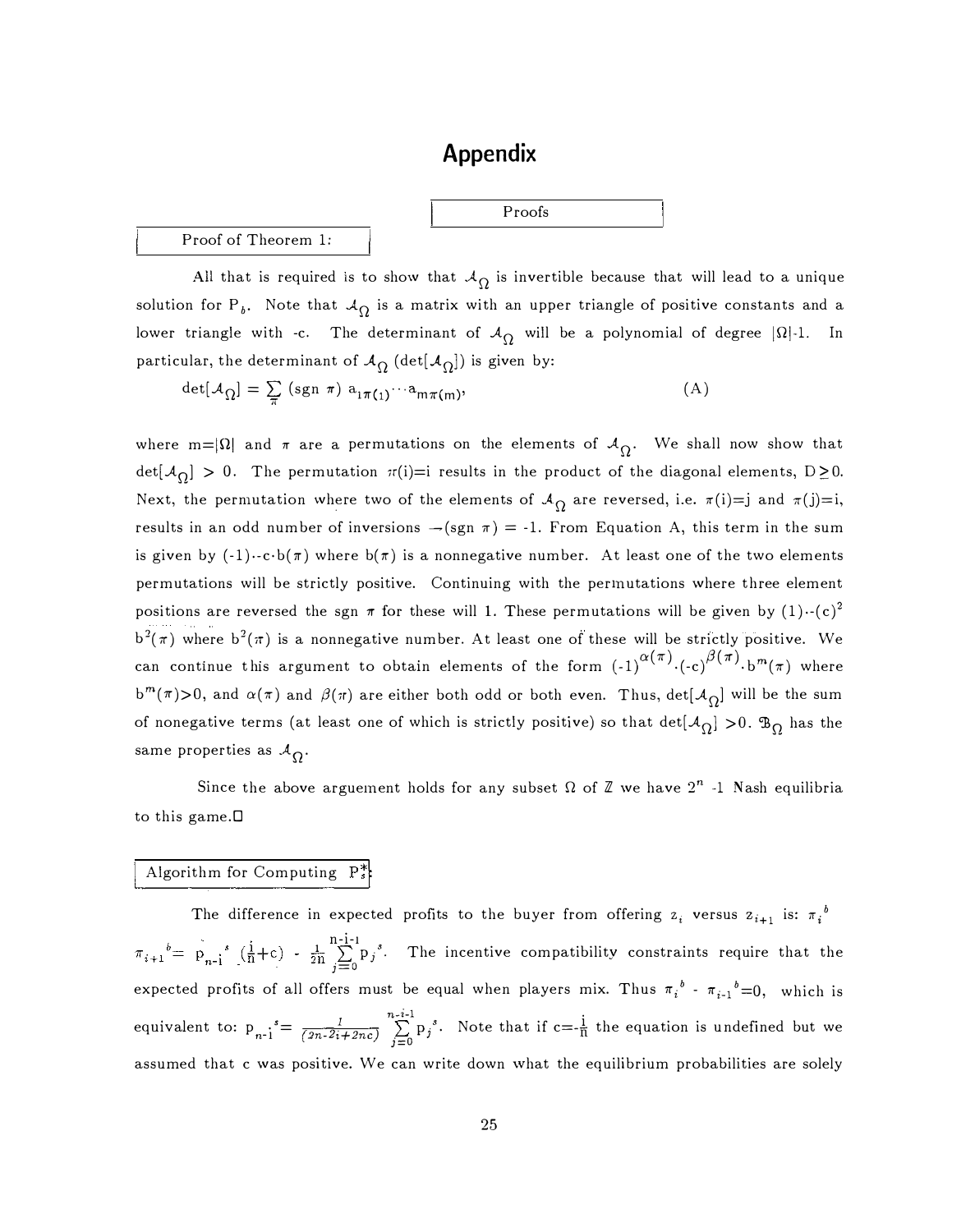as a function of  $p_n$   $\!s\!$  as follows:

$$
p_0^s = p_0^s
$$
  
\n
$$
p_1^s = \frac{1}{(2n-2+2nc)}
$$
  $p_0^s$   
\n
$$
p_2^s = \frac{1}{(2n-4+2nc)}
$$
  $p_0^s$   $+p_1^s$  or  $p_2^s = \frac{1}{(2n-4+2nc)} \frac{2n-1+2nc}{2n-2+2nc}$   $p_0^s$ 

similarly

$$
p_{\jmath}{}^{s} = \frac{1}{2n \cdot 6 + 2nc} \frac{2n \cdot 3 + 2nc}{2n \cdot 4 + 2nc} \frac{2n \cdot 1 + 2nc}{2n \cdot 2 + 2nc} p_{0}{}^{s}
$$

by induction

$$
p_i^s = \frac{1}{2n-2i+2nc} \prod_{j=1}^{i-1} \frac{2n-(2j-1)+2nc}{2n-2j+2nc} p_0^s.
$$

Now we can solve for  $p_{\bullet}$  because all the probabilities must add up to one or  $\prod_{j=1}^{n} \frac{2n-(2j-1)+2nc}{2n-2j+2nc}$  $p_{\bullet}=1$ . Hence  $p_{\bullet}=\prod_{j=1}^{n}\frac{2n-2j+2nc}{2n-(2j-1)+2nc}$  which is always defined for  $c>0$ .  $\mathcal{I}_{\mathcal{A}}$ 

Example of 
$$
F^*
$$
 for  $F^*(0)=a>0$ 

We can obtain the following equations to solve for our distribution  $F^*$ :

$$
I = \int_{0}^{y} f^{*}(x)[1 - \frac{x+1}{2}]dx + \frac{a}{2}
$$
  

$$
I = \int_{0}^{y} f^{*}(x)[1 - \frac{x+1}{2}]dx - c\int_{y}^{1} f^{*}(x) dx + a[1 - \frac{y}{2}]
$$

so that

$$
\int_{0}^{\infty} \mathbf{F}^{*}(\mathbf{s}) \, \mathrm{d}\mathbf{s} = 2l \cdot \mathbf{a} \quad \text{and}
$$

$$
F^*(y) = \frac{l + c \cdot a(\frac{y}{2})}{(1 + c \cdot y)} \qquad \frac{1}{2(1 + c \cdot y)} \int_{0}^{y} F^*(s) ds
$$

Thus obtaining two equations and two unknowns  $(a,l)$ :  $\frac{l+c}{l+c} = a$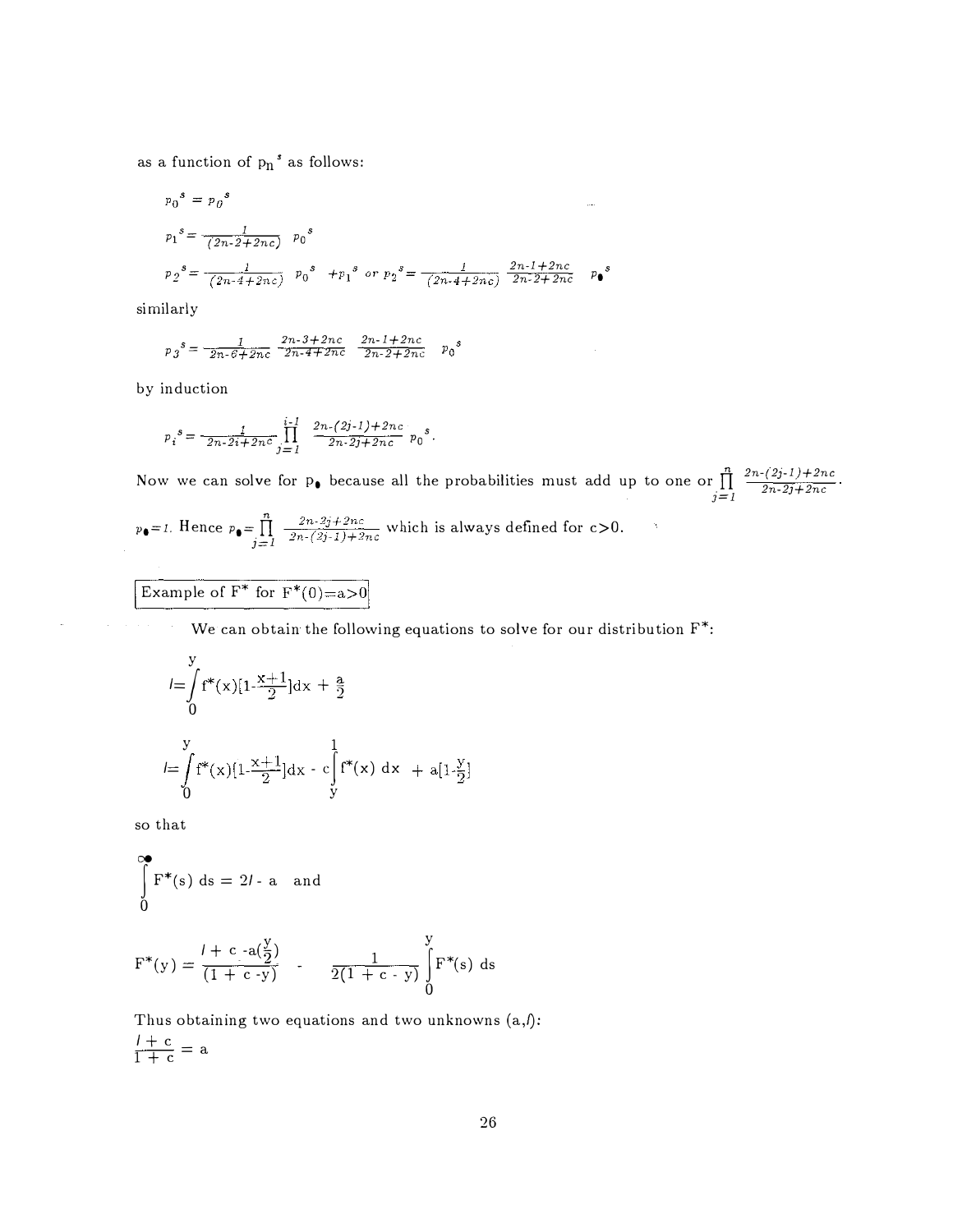$$
\int_{0}^{1} F^*(s) ds = 2l + a
$$

which has only one solution:  $a = l = 1$ , but this cannot be an equilibrium.

## Proof of Proposition 1:

We know that  $\Omega = {\frac{1}{2}}$  is a symmetric equilibrium in conjecture. When a buyer contemplates his equilibrium strategy given that the other player plays a given equilibrium strategy based on  $\Omega$  he is indifferent between making all offers in  $\Omega$ . If we assume that his opponent can tremble between a mixed strategy over  $\Omega$  and making any offer  $\omega \in \Omega$  the buyer strictly prefers offering  $\omega$  with probability one. In fact  $\omega$  is a best response to any equilibrium strategy as long as  $\omega \in \Omega$ . Hence, given  $\Omega$ , only those equilibria where both player adopt pure strategies are trembling hand perfect. Among the pure strategy equilibria only  $\Omega = \{\frac{1}{2}\}\$ is symmetric in conjectures.D

Proof of Corollary 1:

It is obvious that 
$$
\frac{\partial^2 p_0}{\partial c^2} > 0.
$$
  
\n
$$
\frac{\partial^2 p_0}{\partial c^2} = 4p_0 \Big\{ \Big\{ \sum_{i=0}^{n-1} \frac{1}{(2i+2c)(2i+1+2c)} \Big\}^2 - \sum_{i=0}^{n-1} \frac{4i+1+4c}{(2i+2c)^2(2i+1+2c)^2} \Big\}
$$
  
\n
$$
= 8p_0 \Big\{ \Big\{ \sum_{i=0}^{n-1} \frac{1}{(2i+2c)(2i+1+2c)} \sum_{j=i+1}^{n-1} \frac{1}{(2i+2c)(2i+1+2c)} \sum_{i=1}^{n-1} \frac{2i+2c}{(2i+2c)^2(2i+1+2c)^2} \Big\} = Q_i.
$$
  
\n
$$
Q_i < 0 \text{ iff } \frac{1}{(2i+2c)(2i+1+2c)} \sum_{j=i+1}^{n-1} \frac{1}{(2i+2c)(2i+1+2c)} < \frac{2i+2c}{(2i+2c)^2(2i+1+2c)^2}
$$
  
\nor  $A_i \equiv (2i+1+2c) \sum_{l=i+1} \prod_{j \neq l} (2j+2c)(2j+1+2c) < \prod_{j=i+1}^{n-1} (2j+2c)(2j+1+2c) \equiv B_i$ 

Notice that  $Q_{n-1}$ <0 and

 $A_{n-2} = (2n-3+2c) (2n-4+2c) < (2n-1+2c) (2n-2+2c) = B_{n-2}$ 

Assume  $A_i < B_i$  then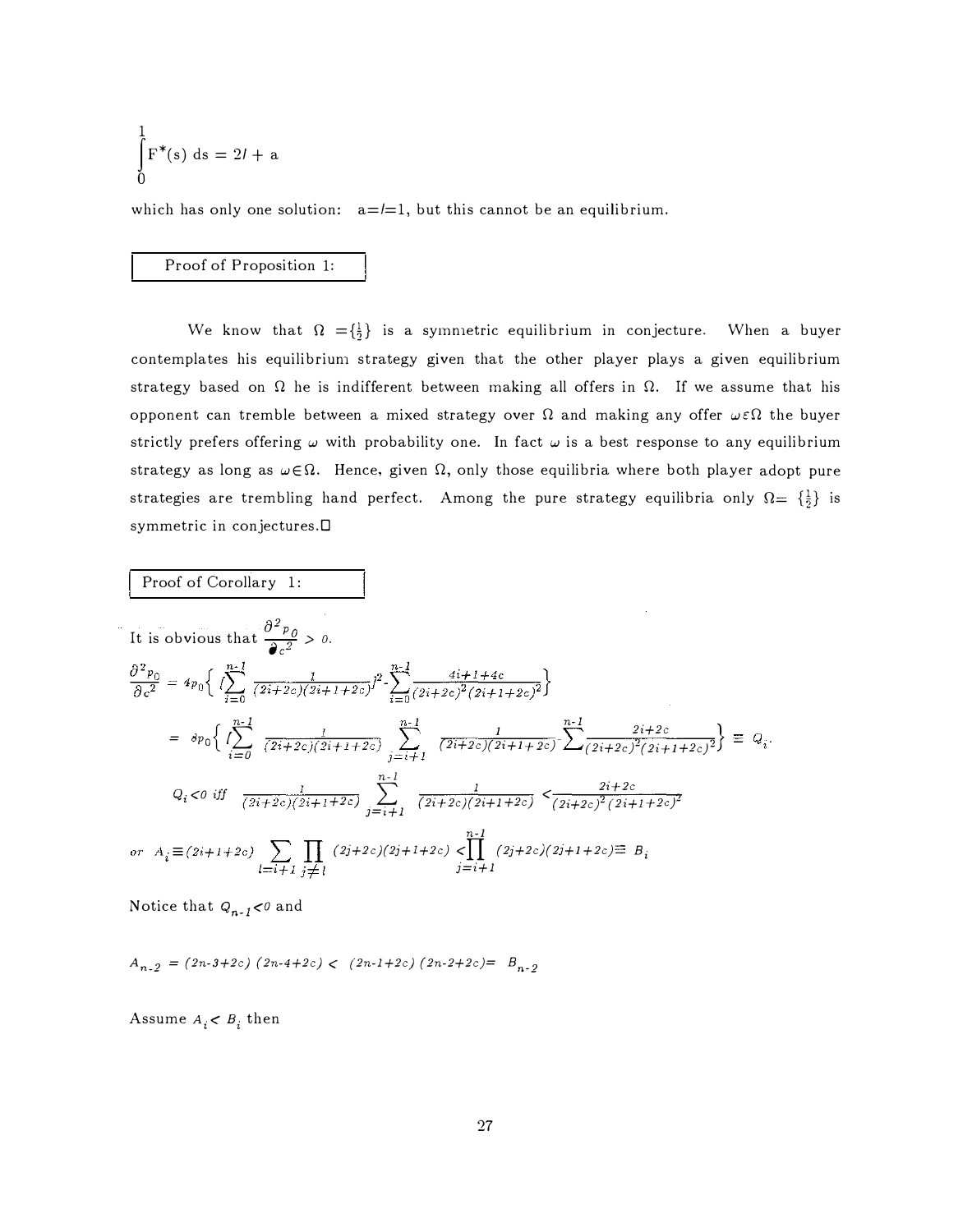$$
B_{i-1} = (2i + 2c) (2i + 1 + 2c) \prod_{j=i+1}^{n-1} (2j + 2c)(2j + 1 + 2c) = (2i + 2c) (2i + 1 + 2c)B_i
$$
  
\n
$$
A_{i-1} = (2i - 1 + 2c) \sum_{l=i} \prod_{j \neq l} (2j + 2c)(2j + 1 + 2c)
$$
  
\n
$$
A_{i-1} = (2i - 1 + 2c) \left\{ (2i + 2c)(2i + 1 + 2c) \sum_{l=i+1} \prod_{j \neq l} (2j + 2c)(2j + 1 + 2c) + \prod_{j=i+1}^{n-1} (2j + 2c)(2j + 1 + 2c) \right\}
$$
  
\n
$$
= (2i - 1 + 2c) \left\{ (2i + 2c)A_i + \prod_{j=i+1}^{n-1} (2j + 2c)(2j + 1 + 2c) \right\}
$$
  
\n
$$
= (2i - 1 + 2c) \left\{ (2i + 2c)A_i + B_i \right\}
$$

 $\hspace{1.6cm}<\hspace{1.2cm} (2i \cdot 1 + 2c) \hspace{1.2cm} (2i+1+2c) \hspace{1.2cm} B_i \hspace{1.2cm}<\hspace{1.2cm} B_{i-1} \hspace{1.2cm} \text{because} \hspace{1.2cm} 2i \cdot 1 \geq 1. \hspace{1.2cm} \text{Thus,} \hspace{1.2cm} A_{i-1} < B_{i-1} \hspace{1.2cm} \text{and} \hspace{1.2cm} \text{hence} \hspace{1.2cm} Q_i < 0 \hspace{1.2cm} \forall \hspace{1.2cm} i$ 

 $\label{eq:2.1} \frac{1}{\sqrt{2\pi}}\int_{0}^{\infty}\frac{1}{\sqrt{2\pi}}\int_{0}^{\infty}\frac{1}{\sqrt{2\pi}}\int_{0}^{\infty}\frac{1}{\sqrt{2\pi}}\int_{0}^{\infty}\frac{1}{\sqrt{2\pi}}\int_{0}^{\infty}\frac{1}{\sqrt{2\pi}}\int_{0}^{\infty}\frac{1}{\sqrt{2\pi}}\int_{0}^{\infty}\frac{1}{\sqrt{2\pi}}\int_{0}^{\infty}\frac{1}{\sqrt{2\pi}}\int_{0}^{\infty}\frac{1}{\sqrt{2\pi}}\int_{0}^{\infty}\$ 

Therefore, 
$$
\frac{\partial^2 p_0}{\partial c^2} = \sum_{j=0}^{n-1} Q_j < 0 \quad \Box
$$

[ Proof of Corollary 2:

For the seller we have

$$
p_i = \frac{1}{(2n-2i+1+2c)} \prod_{j=i+1}^{n} \frac{2n-2j+2c}{(2n-2j+1+2c)} \quad \text{and} \quad p_{i-1} = \frac{(2n-2i+2c)}{(2n-2i-1+2c)} p_i
$$
\n
$$
\frac{\partial p_{i-1}}{\partial c} = \frac{\partial p_i}{\partial c} \frac{(2n-2i+2c)^2}{(2n-2i+1+2c)(2n-2i-1+2c)} + 2p_i \frac{(2n-2i+1+2c)(2n-2i+2c)}{(2n-2i-1+2c)^2}
$$
\n
$$
\frac{\partial p_i}{\partial c} \frac{(2n-2i+2c)^2}{(2n-2i+1+2c)(2n-2i-1+2c)} + \frac{2p_i}{(2n-2i-1+2c)^2}
$$
\nSo  $\frac{\partial p_i}{\partial c} > 0$  implies  $\frac{\partial p_{i-1}}{\partial c} > 0$ . Buyer expected profits are given by:  
\n
$$
\Pi^b{}_0 = \sum_{i=0}^n (0.5 - \frac{i}{n})p^s{}_i \quad \text{so that} \quad \frac{\partial \Pi^b{}_0}{\partial c} = \sum_{i=0}^n (0.5 - \frac{i}{n}) \frac{\partial p^s{}_i}{\partial c}
$$
\nWe know  $\exists$  j be such that  $\frac{\partial p^s{}_i}{\partial c} < 0$  if  $i \geq j$  and  $\frac{\partial p^s{}_i}{\partial c} > 0$  if  $i < j$ , hence,  
\n
$$
(0.5 - \frac{i}{n}) \frac{\partial p^s{}_i}{\partial c} < (0.5 - \frac{i}{n}) \frac{\partial p^s{}_i}{\partial c} \text{ if } i > j \text{ and } (0.5 - \frac{i}{n}) \frac{\partial p^s{}_i}{\partial c} > (0.5 - \frac{j-1}{n}) \frac{\partial p^s{}_i}{\partial c} \text{ if } i < j - 1.
$$
\nSince  $\sum_{i=0} p^s{}_i = 1$  we have  $\sum_{i=0} \frac{\partial p^s{}_i}{\partial c} = 0 \rightarrow \sum_{i=0}^{j-1} \frac{\partial p^s{}_i}{\partial c} = -\sum_{i=0}^{j-1} \$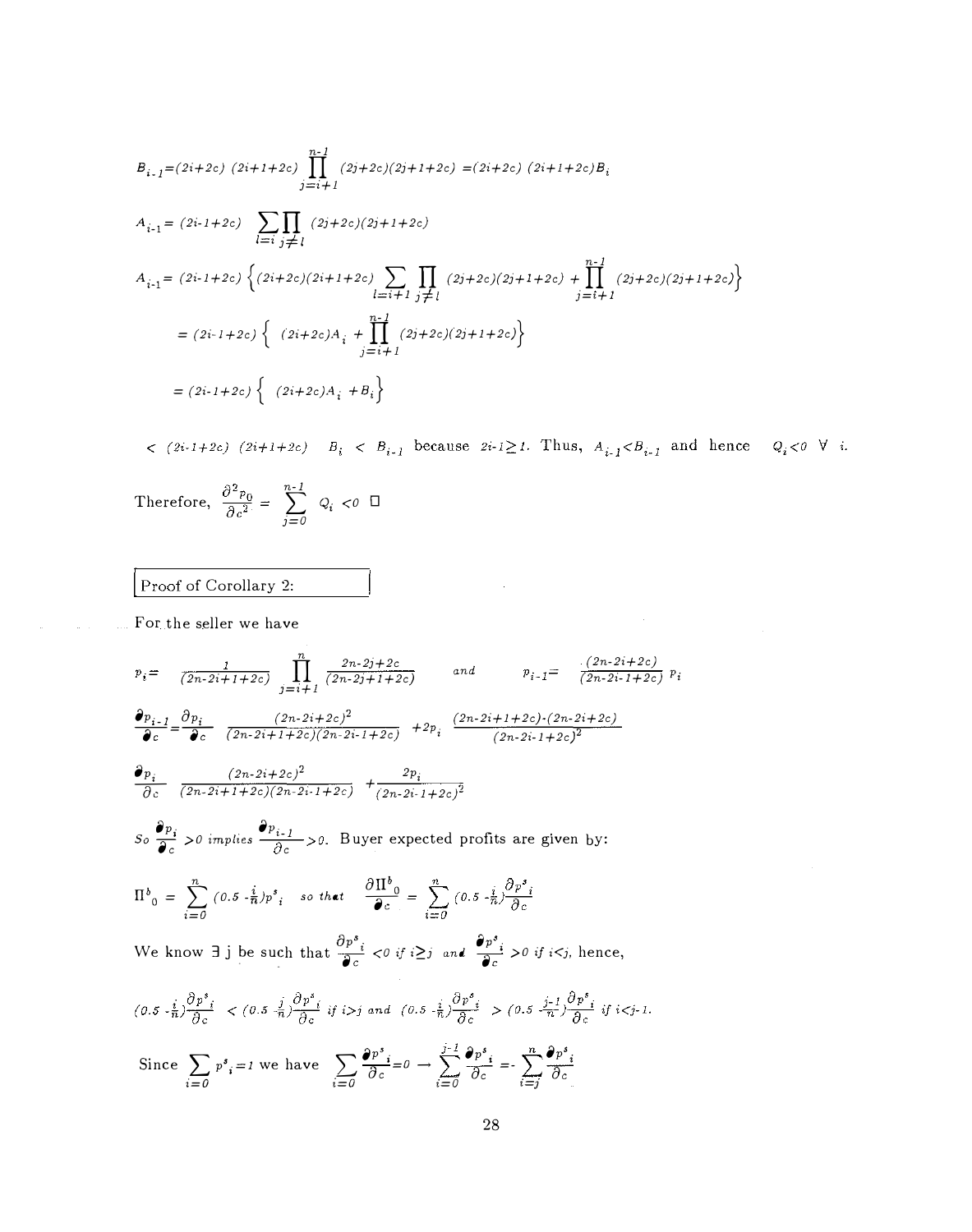$$
\frac{\partial \Pi^{b}_{\;0}}{\partial c} = \sum_{i=0}^{n} (0.5 \cdot \frac{i}{n}) \frac{\partial p^{s}_{\;i}}{\partial c} > \sum_{i=0}^{j-1} \frac{\partial p^{s}_{\;i}}{\partial c} (0.5 \cdot \frac{j-1}{n}) \cdot \sum_{i=0}^{j-1} \frac{\partial p^{s}_{\;i}}{\partial c} (0.5 \cdot \frac{j}{n}) = \sum_{i=0}^{j-1} \frac{\partial p^{s}_{\;i}}{\partial c} \frac{j}{n} > 0. \text{ We now show}
$$

that expected profits are concave in c.

We shall show that  $\frac{\partial p_i}{\partial c} > 0$  implies  $\frac{\partial^2 p_i}{\partial c^2} < 0$ 

$$
\frac{\partial p}{\partial c} = 2p_i \Big\{ \sum_{i=1}^{n-1} \frac{1}{(2n-2j+2c)(2n-2j+1+2c)} - \frac{1}{(2n-2i+1+2c)} \Big\} = 2 p_i [A-B] \text{ and}
$$
\n
$$
\frac{\partial^2 p}{\partial c^2} = 4p_i \Big\{ \sum_{j=i+1}^{n-1} \frac{1}{(2i+2c)(2i+1+2c)} - \frac{1}{(2n-2i+1+2c)} \Big\}^2 - \sum_{j=i+1}^{n-1} \frac{4i+1+4c}{(2i+2c)^2(2i+1+2c)^2} + \frac{1}{(2n-2i+1+2c)^2} \Big\}
$$
\n
$$
= 4p_i \Big\{ [A-B]^2 + B^2 - D \Big\} = 4p_i \Big\{ A^2 + 2B^2 - 2AB - D \Big\}
$$

since  $\frac{\partial p_i}{\partial c} > 0$   $\to A > B$  and hence  $2B^2$  -2AB <0 (by the same argument as in the concavity of  $p_{\bullet}$ 

$$
D > A^2
$$

$$
\text{so } \frac{\partial^2 p}{\partial c^2} < 0 \text{ if } \frac{\partial p_i}{\partial c} > 0. \text{ Notice that } \frac{\partial p_{i-1}}{\partial c} = \frac{\partial p_i}{\partial c} \frac{(2n-2i+2c)^2}{(2n-2i+1+2c)(2n-2i-1+2c)} + \frac{2p_i}{(2n-2i+1+2c)^2}
$$

$$
\frac{\partial^2 p_{i-1}}{\partial c^2} = \frac{\partial^2 p_i}{\partial c^2} \frac{(2n-2i+2c)^2}{(2n-2i+1+2c)(2n-2i-1+2c)} + \delta \frac{\partial p_i}{\partial c} \frac{1}{(2n-2i-1+2c)^2} - \delta \frac{p_i}{(2n-2i-1+2c)^3}
$$

so that 
$$
\frac{\partial^2 p_i}{\partial c^2} < 0 \rightarrow \frac{\partial^2 p_{i-1}}{\partial c^2} < 0
$$

Now

$$
\Pi^{b}_{\bullet} = \sum_{i=0}^{n} (0.5 \cdot \frac{i}{n}) p^{s}_{i} \rightarrow \frac{\partial \Pi^{b}_{\bullet}}{\partial c} = \sum_{i=0}^{n} (0.5 \cdot \frac{i}{n}) \frac{\partial p^{s}_{\bullet}}{\partial c} \rightarrow \frac{\partial^{2} \Pi^{b}_{\bullet}}{\partial c^{2}} = \sum_{i=0}^{n} (0.5 \cdot \frac{i}{n}) \frac{\partial^{2} p^{s}_{\bullet}}{\partial c^{2}}.
$$

$$
\exists \ j \ such \ that \ \frac{\partial^2 p^s{}_i}{\partial c^2} > 0 \ \ if \ i \geq j \ \ and \ \frac{\partial^2 p^s{}_i}{\partial c^2} < 0 \ \ if \ i < j \ , \ so \ that \ \left(0.5 - \frac{i}{n}\right) \frac{\partial^2 p^s{}_i}{\partial c^2} \ \ < \ \left(0.5 - \frac{j}{n}\right) \frac{\partial^2 p^s{}_i}{\partial c^2} \ \ if \ i > j \ \ and \ \frac{\partial^2 p^s{}_i}{\partial c^2} < 0 \ \ and \ \frac{\partial^2 p^s{}_i}{\partial c^2} < 0 \ \ and \ \frac{\partial^2 p^s{}_i}{\partial c^2} < 0 \ \ and \ \frac{\partial^2 p^s{}_i}{\partial c^2} < 0 \ \ and \ \frac{\partial^2 p^s{}_i}{\partial c^2} < 0 \ \ and \ \frac{\partial^2 p^s{}_i}{\partial c^2} < 0 \ \ and \ \frac{\partial^2 p^s{}_i}{\partial c^2} < 0 \ \ and \ \frac{\partial^2 p^s{}_i}{\partial c^2} < 0 \ \ and \ \frac{\partial^2 p^s{}_i}{\partial c^2} < 0 \ \ and \ \frac{\partial^2 p^s{}_i}{\partial c^2} < 0 \ \ and \ \frac{\partial^2 p^s{}_i}{\partial c^2} < 0 \ \ and \ \frac{\partial^2 p^s{}_i}{\partial c^2} < 0 \ \ and \ \frac{\partial^2 p^s{}_i}{\partial c^2} < 0 \ \ and \ \frac{\partial^2 p^s{}_i}{\partial c^2} < 0 \ \ and \ \frac{\partial^2 p^s{}_i}{\partial c^2} < 0 \ \ and \ \frac{\partial^2 p^s{}_i}{\partial c^2} < 0 \ \ and \ \frac{\partial^2 p^s{}_i}{\partial c^2} < 0 \ \ and \ \frac{\partial^2 p^s{}_i}{\partial c^2} < 0 \ \ and \ \frac{\partial^2 p^s{}_i}{\partial c^2} < 0 \ \ and \ \frac{\partial^2 p^s{}_i}{\partial c^2} < 0 \ \ and \ \frac{\partial^2 p^s{}_i}{\partial c^2} < 0 \ \ and \ \frac{\partial^2 p^s{}_i}{\partial c^2} < 0 \ \ and \ \frac{\partial^2 p^s{}_i}{\partial c^2} < 0 \ \ and \ \frac{\partial^2 p^s{}_i}{\partial c^2} < 0 \ \ and \ \
$$

$$
(0.5-\frac{i}{n})\frac{\partial^2 p^s}{\partial c^2} > (0.5-\frac{j-1}{n})\frac{\partial^2 p^s}{\partial c^2} \text{ if } i < j. \text{ Again } \sum_{i=0} p^s_i = 1 \text{ so } \sum_{i=0} \frac{\partial^2 p^s}{\partial c^2} = 40, \text{ so that } \sum_{i=0} \frac{j-1}{\partial c^2} \frac{\partial^2 p^s}{\partial c^2} = -\frac{1}{2} \frac{\partial^2 p^s}{\partial c^2} \text{ and } \sum_{i=0} \frac{j-1}{\partial c^2} \frac{\partial^2 p^s}{\partial c^2} = 0
$$

 $\sum_{i=j}^n \frac{\partial^2 p^s_i}{\partial c^2}$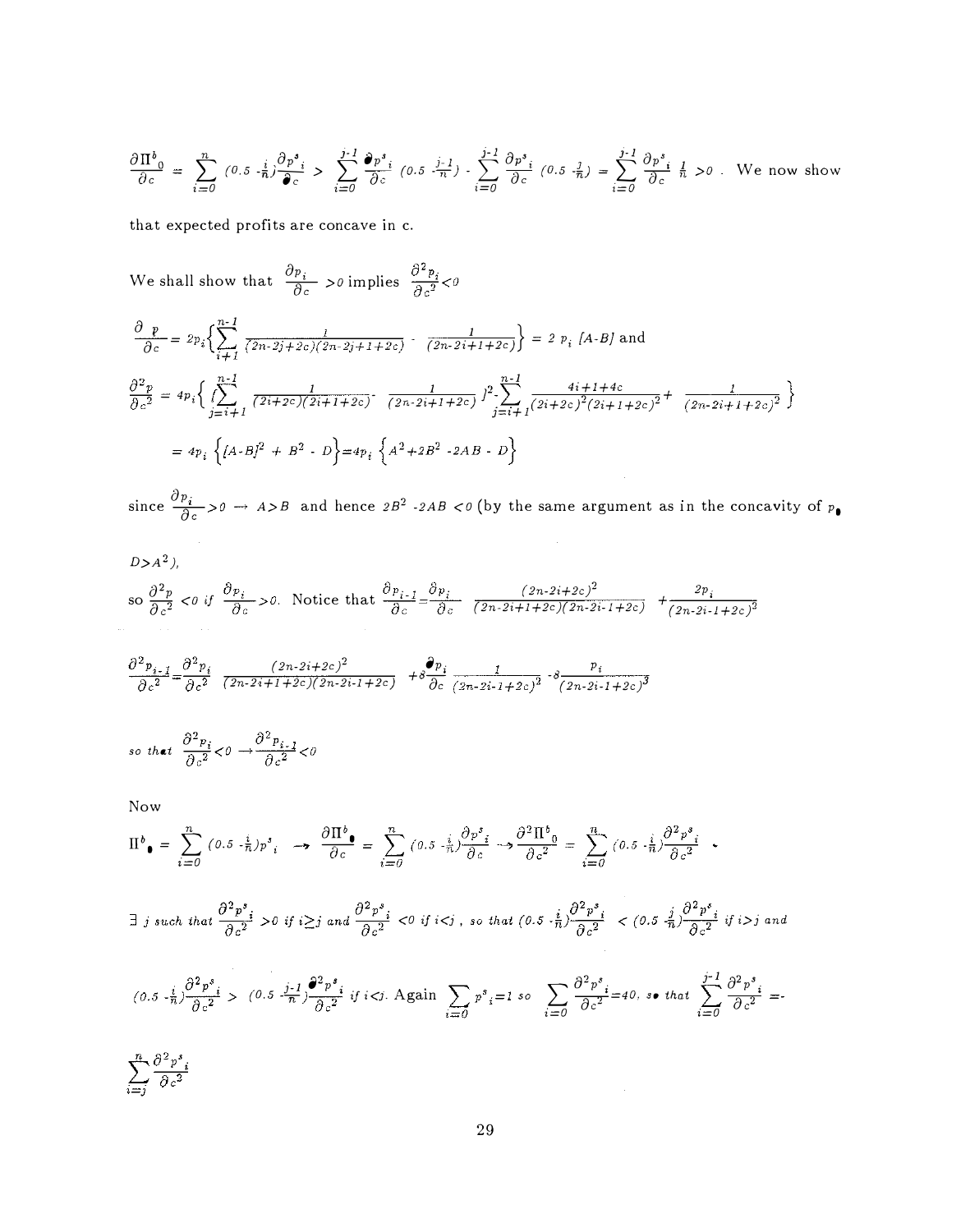**O** 

Hence 
$$
\frac{\partial^2 \Pi^b}{\partial c^2} = \sum_{i=0}^n (0.5 \cdot \frac{i}{n}) \frac{\partial^2 p^s}{\partial c^2} < \sum_{i=0}^{j-1} \frac{\partial^2 p^s}{\partial c^2} (0.5 \cdot \frac{j-1}{n}) - \sum_{i=0}^{j-1} \frac{\partial^2 p^s}{\partial c^2} (0.5 \cdot \frac{j}{n}) =
$$

$$
\sum_{i=0}^{j-l} \frac{\partial^2 p^s_i}{\partial c^2} \quad \frac{l}{n} < 0 \quad \Box
$$

## Proof of Corollary 3:

Since profits are increasing in c it follows directly that the player with the higher cost will obtain a larger expected profit relative to the player with the smaller bargaining cost.D

# Proof of Proposition 2:

We can characterize expected profits of this game as follows: II  $(n, n, V) = (1-p_m)V + p_m \frac{n-m}{n}$ 

rearranging terms leads to  $\Pi$  (n,m,V)=V + pm( $\frac{\text{n-m}}{\text{n}}$ -V), but , we have,  $\frac{2n-2j-2nV}{2n-(2j-1)-2nV}$ . Thus

$$
\Pi (n,m,V) = \prod_{j=m}^{n-m} \frac{2n-2j-2nV}{2n-(2j-1)-2nV} ( \tfrac{n-m}{n} - V ) + V
$$

i) The profit function will be continuous if  $p_m$  is continuous. Since  $p_m$  a product of ratios whose numerators and denoninators are all continuous in  $V$ , with denominators that are strictly positive for all V less than  $m/n$ ,  $p_m$  is continuous in V.

ii) Let us first evaluate the first partial of  $p_m$  with respect to V

$$
\frac{\partial \mathbf{p}_{m}}{\partial V} = \frac{\left(\prod_{j=1}^{n} (2n - (2j - 1) - 2n)V)\right)\left(\sum_{j=1}^{n} \prod_{j=1} (2n - 2i - 2nV)\right)}{\left(\prod_{j=1}^{n} 2n - (2j - 1) - 2nV\right)^{2}} \quad \frac{j=1}{j=1} \quad \frac{j=1 \neq j}{j=1} \quad \frac{\prod_{j=1}^{n} (2n - (2j - 1) - 2nV)^{2}}{\left(\prod_{j=1}^{n} 2n - (2j - 1) - 2nV\right)^{2}} \quad \frac{\prod_{j=1}^{n} (2n - (2j - 1) - 2nV)^{2}}{\left(\prod_{j=1}^{n} 2n - (2j - 1) - 2nV\right)^{2}} \quad \frac{\partial \mathbf{p}_{m}}{\partial V} = 2n \quad \frac{\sum_{j=1}^{n} (\prod_{j=1}^{n} 2n - (2j - 1) - 2nV)^{2}}{\left(\prod_{j=1}^{n} 2n - (2j - 1) - 2nV\right)^{2}} \quad \frac{\partial \mathbf{p}_{m}}{\partial V} = -2n \quad \mathbf{p}_{m} \sum_{j=1}^{n-1} \frac{1}{(2j+1) - 2nV)(2j - 2nV)} < 0.
$$

The same method can be used to show that for all other offers in  $[\frac{m}{\rm n},\frac{{\rm n}\cdot{\rm m}}{\rm n}]$ 

$$
\frac{\partial \mathbf{p}_i}{\partial \mathbf{V}} > 0 \text{ for } i > 1
$$

Now recall that by incentive compatibility  $\pi_n = \pi_0$ . Note that the coefficients of the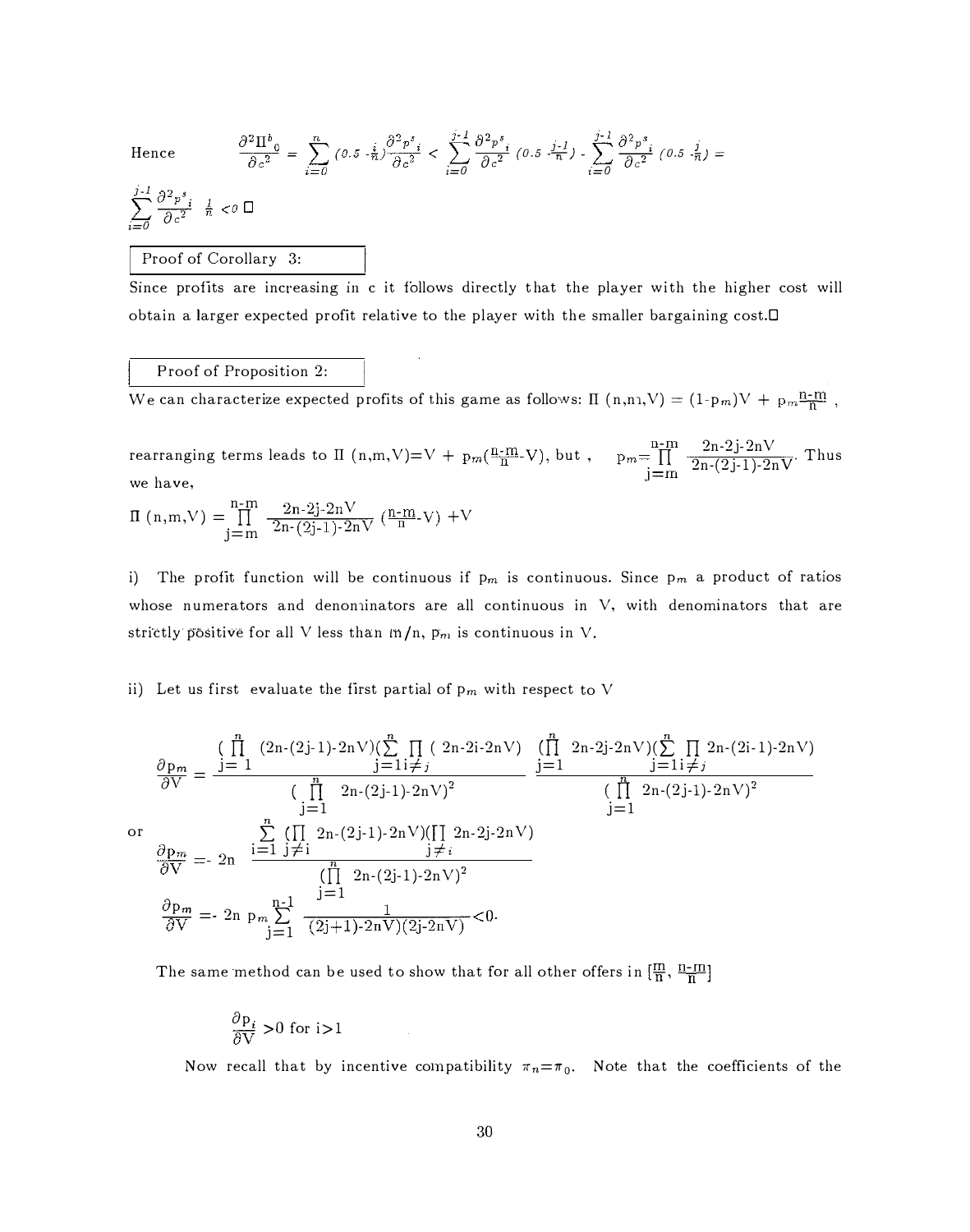first row of the payoff matrix are all positive, independent of the value of v. Moreover  $p_m$  is the coefficient of the last entry in each row. In the first row the last entry is always  $\frac{1}{2}$ corresponding to buyer sending 1 and seller sending 0. In the first row all entries are in  $[0,\frac{1}{2}]$ ; putting less weight on  $\frac{1}{2}$  while increasing the weight of all other offers must decrease profits. Thus  $p_m$  decreases when V goes up, and so do profits.

iii) This follows directly from the fact that  $\frac{\partial^2 \text{II}(n,m,\text{V})}{\partial c^2} < 0$  (see Corollary 1).

 $\prod_{i=1}^{n-m}$ iv) When  $V=m/n$  we have  $II(n,m,V) = \prod_{i=m}^{n-m}$ product (j=n-m) is zero so that  $II(n,m,V)$   $\frac{j+m}{m}$  $\frac{n-j-m}{n-j-1-m}$   $(\frac{n-2m}{n}) + \frac{n}{m}$ . The last term of this

Recall that 
$$
p_m = \prod_{j=m}^{n-m} \frac{2n-2j-2nV}{2n-(2j-1)-2nV}
$$
. Now as V goes to minus infinity  $\frac{2n-2j-2nV}{2n-(2j-1)-2nV}$  goes to 1

for each j. So  $p_{m+1}$  goes to 1 this implies that  $\pi_m(V)$  goes to  $\frac{1}{2}$  when v goes to - $\infty$ . Because we look at mixed strategy equilibria the profits of offering  $\frac{m}{n}$  are equal to expected profits.  $\square$ 

# Proof of Lemma 3:

The game achieves full efficiency if and only if the players each send  $\frac{1}{2}$ . If they fully randomize this can only occur if all the other offers are dominated or if  $V = \delta \Pi \cdot c > \frac{1}{2} \cdot \frac{1}{n}$ . Now, II(n,m,V)<  $\frac{1}{2}$  because of individual rationality (since the seller offers  $\frac{m}{n}$  with positive probability and the expected profits from such an offer are at most  $\frac{1}{2}$ . In a mixed strategy equilibrium, expected profits are equal for all offers, thus profits are at most  $\frac{1}{2}$ ). So for the game to achieve full efficiency c cannot be greater than  $\frac{1}{n}$ .

### Proof of Proposition 3:

First evaluate II(n,0,-c) -c at  $c=\frac{1}{n}$ . It is easy to show that  $p_0(\frac{1}{n})>\frac{1}{2}$  so II(n,0, $\frac{1}{n}$ ) -c  $>\frac{n-3}{2n}$ . In fact,  $\delta \cdot \text{II}(n,0,\frac{1}{n})$  -c>0 for  $\delta > \frac{2}{n-1}$ . Because profits are linear in  $\delta$ ,  $\left[\frac{2}{n-1}, 1\right] \subseteq \Delta(n)$ .

Proof of Theorem 5: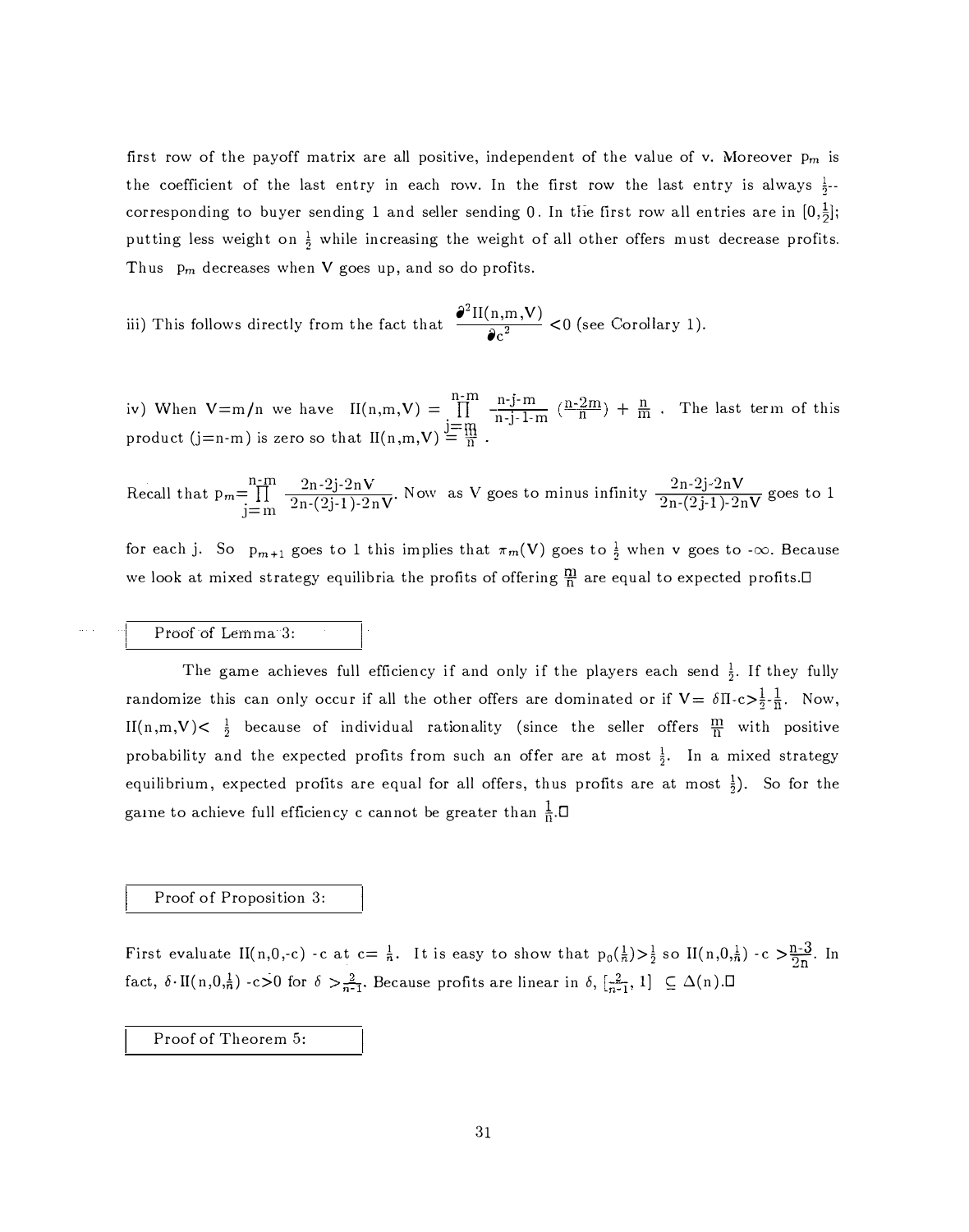The proof involves four steps. We must eliminate the possibility that  $V>\frac{n-1}{2n}$  in the second period. So we must investigate whether it is possible for II(n,0-c) than  $\frac{n-1}{2n}$  -c.

- 1) if  $c > \frac{1}{n}$  use Corollary 3.
- 2) for  $n>3$  if  $c<\frac{1}{n}$  then  $p_0 < \frac{1}{2}$  and  $p_0(n,\frac{1}{n}) < p_0(4,\frac{1}{4})$  for  $n>4$ . Now,  $p_0(4,\frac{1}{4}) \approx 0.2251$
- $< 0.5$  so  $\text{II}(n,0,-c)$  -c= $(1-p_0(n,\frac{1}{n}))$ -c +  $p_0(n,\frac{1}{n})$ -c  $\lt \frac{1}{2}$   $\frac{3}{2}$ c. Thus,  $\frac{1}{2}$   $\frac{3}{2}$ c  $> \frac{1}{2}$   $\frac{1}{n}$  iff c  $\lt \frac{2}{3n}$ . So the

two period game will not achieve full efficiency if c is less than  $\frac{2}{3n}$ .

3) if  $c < \frac{1}{2n}$  note that  $p_0(n, \frac{1}{2n}) < p_0(4, \frac{1}{8}) < \frac{3}{10}$  for all  $n > 4$ . Thus II(n,0,-c) -c  $\lt_{\frac{3}{10}}$ -  $\frac{17}{10}$ c but  $\frac{3}{10}$ - $\frac{17}{10}$ c $\lt \frac{1}{2}$ - $\frac{1}{n}$  for all c $>0$  if n $>4$ 

If 
$$
n=4\frac{1}{2}
$$
,  $\frac{1}{n}=\frac{1}{4}$  and  $\frac{3}{10}$ ,  $\frac{17}{10}c > \frac{1}{4}$  iff  $c < \frac{1}{34} < \frac{1}{32} = \frac{1}{8n}$ 

 $p_0(4,\frac{1}{32})$  <0.09 so for  $c < \frac{1}{32}$ 

II(n,0,c)  $-c < \frac{1}{10}$   $\frac{19}{10}$ c which is always less that  $\frac{1}{4}$ . Again if  $c < \frac{1}{2n}$  the two period game does not acheive full efficiency.

4) All that remains unaccounted for are the  $c \in [\frac{1}{2n}, \frac{2}{3n}]$ 

Note again that 
$$
p_0(n, \frac{2}{3n}) < p_0(4, \frac{2}{12}) < \frac{1}{3}
$$
 for all n>4.  
\n $c > \frac{1}{2n}$  thus  $II(n, c) - c < \frac{1}{3} \cdot \frac{5}{6n}$   
\n $\frac{1}{3} \cdot \frac{5}{6n} - \frac{1}{2} + \frac{1}{n} = -\frac{1}{6} + \frac{1}{6n} < 0$  for all n>1.

Thus for all n>3 the game never achieves full efficiency in two stages. For n =3,  $\frac{1}{2}$  is not in the offer set so the game cannot achieve full efficiency over symmetric mixed strategies.  $\Box$ 

# Proof of Proposition 4:

We shall show that  $\Pi^1>\Pi^1>\Pi^2$ . Note that  $\Pi^1(n,c)=\Pi^1(n,\vee)=\Pi^1(n,\delta\cdot\Pi^{t+1}(n.c)\cdot c)$ . Now note that  $\delta \cdot \Pi^{t+1}(n,c) > 0$  so V >-c which implies that  $\Pi^t(n,c) < \Pi^1(n,c)$  because profits are increasing in costs and therefore decreasing in V and for t>2  $II^{t-1}(n,c) < II^{1}(n,c)$ . This leads to  $V(c,II^{t-1})$  $V(H^1)$  and thus  $\Pi^t(n,c) > H^2(n,c)$ . So  $H^\infty$ must belong to  $[H^2,\ H^1]$  if it exists. A solution exists because  $\Pi(n,0,V)$  is continuous for  $\Re^+$ . Uniqueness is easy because  $\Pi(n,V)$  is strictly increasing in c and thus decreasing in V. Thus there must exist a V such that  $V=II(n,0,V)$ . c.D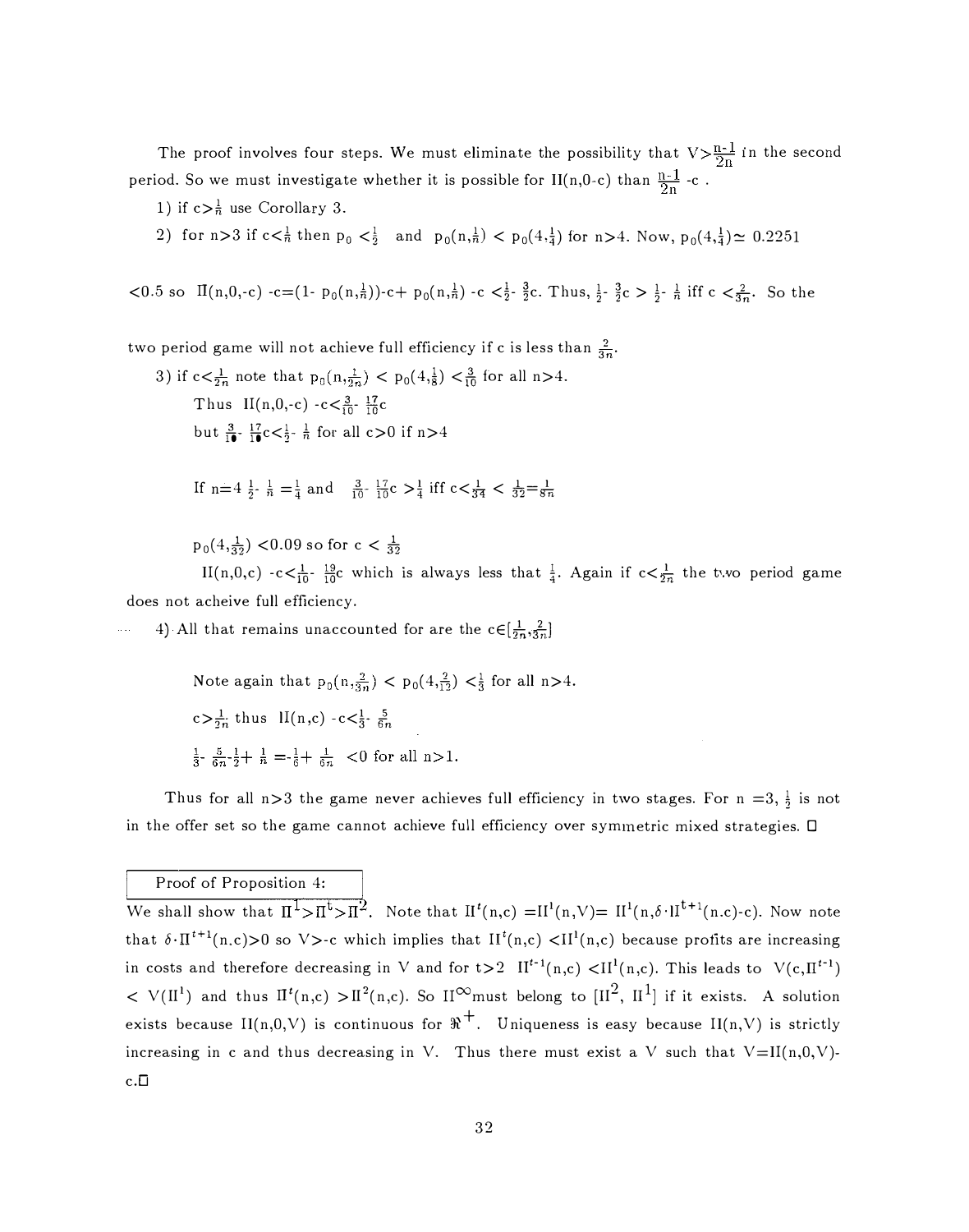### Proof of Theorem 6:

The proof of the Theorem follows from our equilibrium selection. Note first that given a cost c players will use the nixed strategy based on  $\Omega_m$  if and only if  $\frac{m}{n}$  >  $\vee$  >  $\frac{m-1}{n}$ ; in this range  $\Pi(n,m,V)$  is a continuous decreasing function of V thus  $\delta H(n,m,V)$ -c will also be a decreasing continuous function of V. So there is at most one solution to the problem  $\delta H(n,m,V)-c-V=0$ which is the fixed point condition for an infinite horizon equilibrium. A solution to the problem will exist if  $\delta \cdot$ II(n,m,  $\frac{m-1}{n}$ )-c  $>$   $\frac{m-1}{n}$  but II(n,m,  $\frac{m-1}{n}$ ) <1/2 so a solution may not exist except for m=0. There may also exist solutions for m=k, (k $\in \{\frac{1}{n}; \ldots, \frac{1}{2}\}$  provided that c<  $n-k+1$   $\cap$  $\overline{2n}$ .

## Proof of Proposition 5:

$$
\Pi(n,m,\frac{m-1}{n}) = (1-p_m(\frac{m-1}{n}))^{\frac{m-1}{n}} + p_m \frac{n-m}{n}
$$

$$
\Pi(n, m, \frac{m-1}{n}) = \frac{m-1}{n} + p_m(\frac{m-1}{n})\frac{n-2m+1}{n}
$$

$$
\Pi(n, m+1, \frac{m}{n}) = \frac{m}{n} + p_{m+1}(\frac{m}{n})\frac{n-2m-1}{n}
$$

$$
p_{m+1}(\frac{m}{n}) = \prod_{m+1}^{n-m+2} \frac{2i \cdot 2m}{(2i+1 \cdot 2m)} = \frac{2}{3} \cdot \frac{4}{5} \cdot \frac{6}{7} \dots \frac{2n \cdot 4m+4}{2m \cdot 4m+5}
$$
  

$$
p_m(\frac{m-1}{n}) = \prod_{m}^{n-m+1} \frac{2i \cdot 2m}{(2i+1 \cdot 2m)} = \frac{2}{3} \cdot \frac{4}{5} \cdot \frac{6}{7} \dots \frac{2n \cdot 4m+4}{2m \cdot 4m+5} \cdot \frac{2n \cdot 4m+6}{2n \cdot 4m+7} \frac{2n \cdot 4m+8}{2n \cdot 4m+9}
$$

Let  $k=n-2m$  so that

$$
p_{m+1}(\frac{m}{n}) = p_m(\frac{m-1}{n}) \cdot \frac{2k+7}{2k+6} \cdot \frac{2k+9}{2k+8}
$$
  
\nIf  $\Pi(n, m, \frac{m-1}{n}) = \frac{m-1}{n} + p_m(\frac{m-1}{n}) \frac{k+1}{n} < \frac{m-1}{n} + c$  and  $p_m(\frac{m-1}{n}) \frac{k+1}{n} > p_{m+1}(\frac{m}{n}) \frac{k-1}{n}$  then  
\n $\Pi(n, m+1, \frac{m}{n}) = \frac{m}{n} + p_{m+1}(\frac{m}{n}) \frac{k-1}{n} < \frac{m}{n} + c$   
\nor  $\frac{2k+7}{2k+6} \cdot \frac{2k+9}{2k+8} k \cdot 1 < k+1$ , or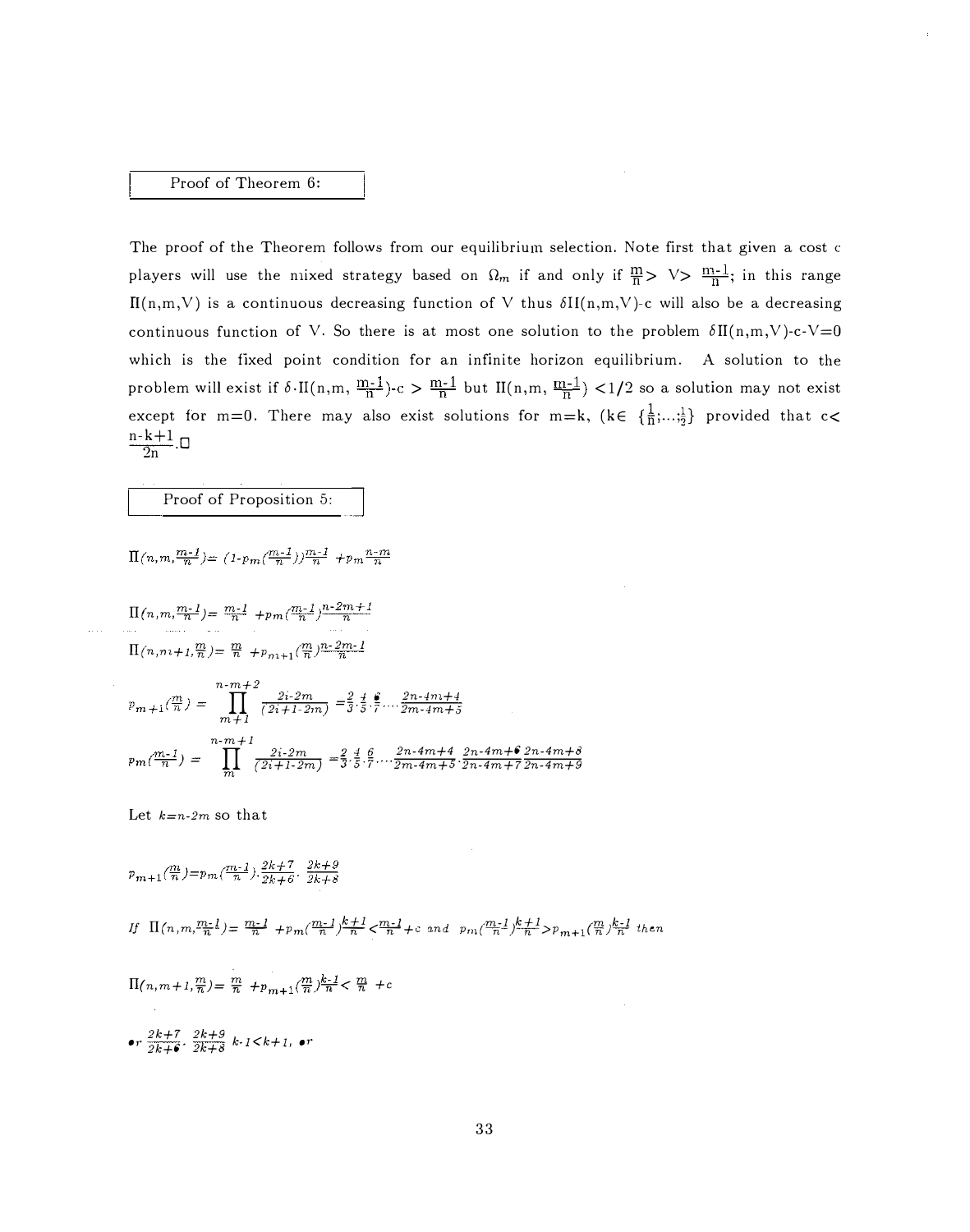$(2k+7)(2k+9)(k-1) < (2k+6)$   $(2K+8)(k+1)$  which is equivalent to

 $4k^3+28k^2$  +41k -63 <  $4k^3+32k^2$  +76k +48  $\Box$ 

#### Proof of Proposition 6:

Let us look at the case where only three offers are still rational  $(\Omega = {\frac{n-2}{2n}}; \frac{1}{2}; \frac{n+2}{2n}), V$  $\frac{11-4}{2n}$  and d=1). Then II(V,c) =  $p_0(V) \cdot (\frac{n+2}{2n} - V) + V$ . For an efficient C.M.S. Equilibrium it must be rational for the seller to refuse any offer less than  $\frac{1}{2}$ . So II(V,c)-c must be greater than  $\frac{n-2}{2n}$ , or  $p_0(V) \cdot (\frac{n+2}{2n}V) + V$  -c  $> \frac{n-2}{2n}$ . Because Proposition 2 showed that II(V,c) is decreasing in V, we only need to evaluate II(V) at  $(\frac{R-4}{2R})$ , that yields the condition:  $p_0(\frac{n-4}{2n}) \cdot (\frac{n+2}{2n} \cdot \frac{n-4}{2n}) + \frac{n-4}{2n} \cdot c > \frac{1}{2} \cdot \frac{1}{n}$ . That condition is equivalent to  $(3 \cdot p_0(\frac{n-4}{2n}) \cdot 1) \cdot (\frac{1}{n}) > c$ . Now

 $p_0(\frac{n-4}{2n}) = \frac{8}{15}$ , that implies that c must be less than  $\frac{3}{5n}$  for the game to have a C.M.S.E. that is efficient. It is easy to check that if  $\Omega$  is of cardinality greater than 3 then c must be even smaller. D

# Proof of Proposition 7:

The best response function is decreasing in c iff  $c>c'$  and  $\forall$  j>i  $\pi_{bi}(c') \geq \pi_{bi}(c')$  innplies  $\pi_{bi}(c) \geq \pi_{bi}(c).$ 

Assume that  $c > c'$  and  $\frac{1}{n}$  is a best response for a player of type  $c'$  or:

 $\pi_{bi}(c') \geq \pi_{bj}(c')$  or  $\hat{A}_i$  -  $\hat{B}_i \cdot c' \geq \hat{A}_j$  -  $\hat{B}_j \cdot c' \forall j$ . Furthermore  $\forall j>i$   $\hat{A}_i > \hat{A}_j$  and  $\hat{B}_i > \hat{B}_j$ . But,  $\pi_{bi}(c') \geq \pi_{bj}(c')$  and  $\hat{A}_i > \hat{A}_j$  and  $\hat{B}_i > \hat{B}_j$  imply  $\hat{B}_j - \hat{B}_i \leq (\hat{A}_i - \hat{A}_j)c'$ . However, if c>c<sup>1</sup> then  $\hat{B}_j$  -  $\hat{B}_i \leq (\hat{A}_i - \hat{A}_j)c$ , so the best response of a player of type c will be less than or equal to  $\frac{1}{n}$ .

Proof of Proposition 8

A) let C be the set defined by  $\gamma_i \leq \gamma_j$  iff  $i>j$  and  $c \leq \gamma_j \leq \tilde{c}$ . Clearly C is bounded and C is closed because it contains its boundary. Moreover it is easy to show that C is convex.  $\Gamma^*(\cdot)$ maps C into C continuously. Therefore a fixed point exists. Note that this does not prove that C.M.S. equilibria exist for every  $\Omega$  and every distribution function.

B) the possible o fers are now 0 and 1 and thus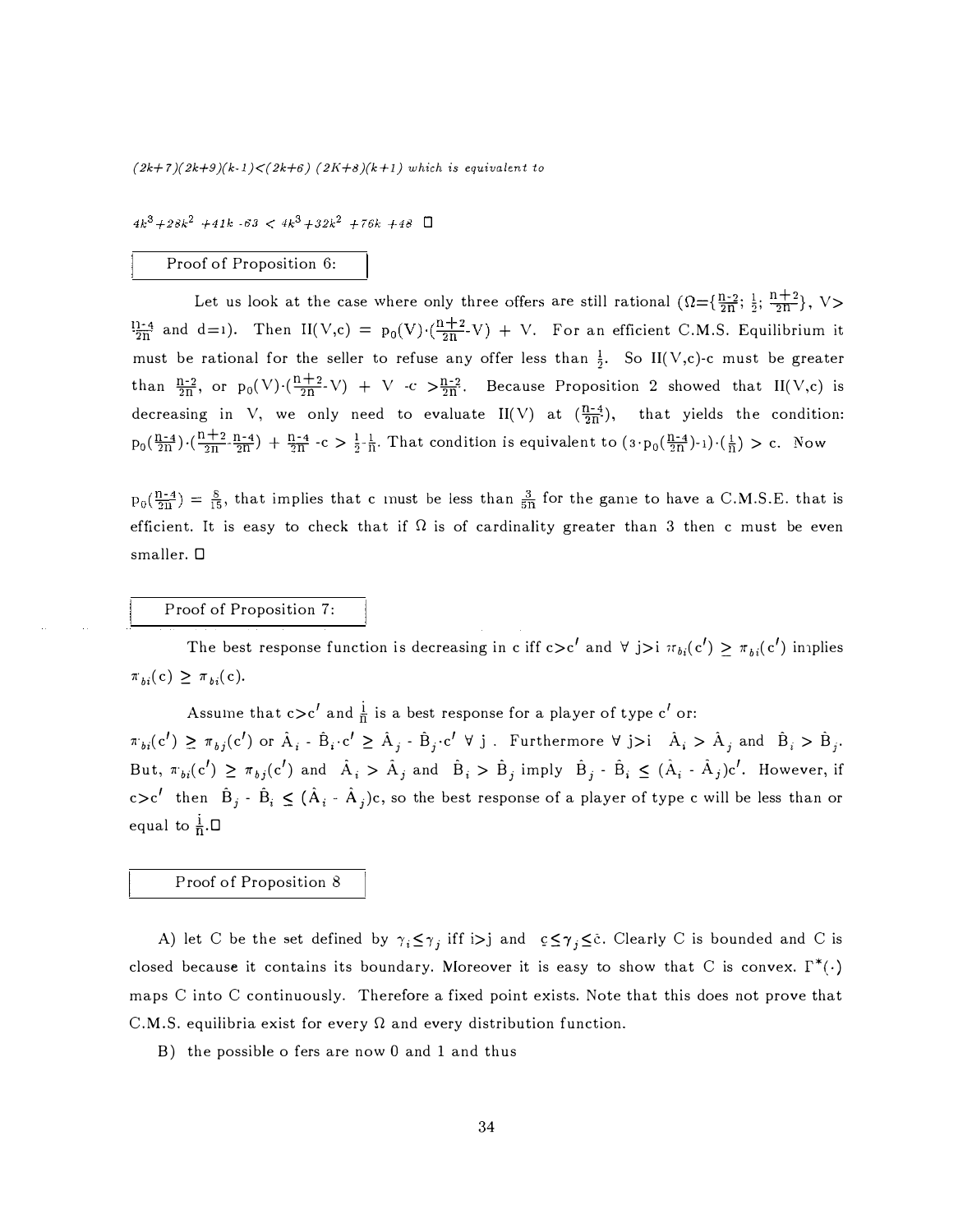$$
\pi_{1b}(P_s | \tilde{c}) = 1 \{ \int_{\tilde{c}}^{\tilde{c}} p_{s0}(c) f(c) dc - \hat{c} \int_{\tilde{c}}^{\tilde{c}} p_{s1}(c) f(c) dc \}
$$

$$
\pi_{0b}(P_s | \tilde{c}) = 0.5 \{ \int_{\tilde{c}}^{\tilde{c}} p_{s0}(c) f(c) dc \}
$$

however, in equilibrium bbest responses are monotonic so  $\exists \lambda$  such that

$$
\pi_{1b}(\mathbf{P}_s | \hat{\mathbf{c}}) = \mathbf{1}\mathbf{F}(\lambda) - \hat{\mathbf{c}}[\mathbf{1}\cdot\mathbf{F}(\lambda)]
$$

$$
\pi_{0b}(\mathbf{P}_s | \hat{\mathbf{c}}) = 0.5\mathbf{F}(\lambda)
$$

At a cost of  $\lambda$  the buyer and the seller are indifferent between the offers they make so that:<br> $\Gamma(\lambda)$ ,  $\Gamma(\lambda)$ ,  $\Gamma(\lambda)$ ,  $\Gamma(\lambda)$ ,  $\Gamma(\lambda)$  $F(\lambda) - \lambda[1-F(\lambda)] = 0.5F(\lambda) \rightarrow$  $F(\lambda) = \frac{\lambda}{\lambda + 0.5}$ . Since  $F(\lambda) \uparrow$  and  $F(\rho) = 0$ ;  $F(\hat{c}) = 1$  and  $\frac{\lambda}{\lambda + 0.5}$  is decreasing in 1 (and less

than 1 at  $\bar{c}$ ) a unique solution will exist.

C) follows directly from Propostion 7.0

# Proof of Theorem <sup>7</sup>

In equilibrium the set of cut-off points must be such that a player's difference in expected profit from offering i versus i+l is 0. Thus, with a uniform distribution we must solve the following set of  $i=1,...n$  equations:

$$
(\lambda_{\mathbf{i}} - \lambda_{\mathbf{i}-1})\lambda_{\mathbf{i} - 1} + 1 - (\tilde{\mathbf{c}} - \lambda_{\mathbf{i}})\frac{1}{2\mathbf{n}} = 0
$$
 (i)  
\n
$$
\lambda_{\mathbf{a}} = \mathbf{c}
$$
 Using equation (1) of the n equations allows to

where  $\lambda$  $_0 = c$ . Using equation (1) of the n equations allows to solve for  $\lambda_n$  in terms of  $\lambda_1$ . and obtain:

$$
\phi_{n}(\lambda_{1}) = \frac{c - \lambda_{1}}{2n(\lambda_{1} - c)}
$$

and at  $\lambda_1 = \frac{\bar{c}(1 + 2n\epsilon)}{(1 + 2n\epsilon)} = a^* < \bar{c}$  we have  $\phi_n(a^*) = \bar{c}$ .

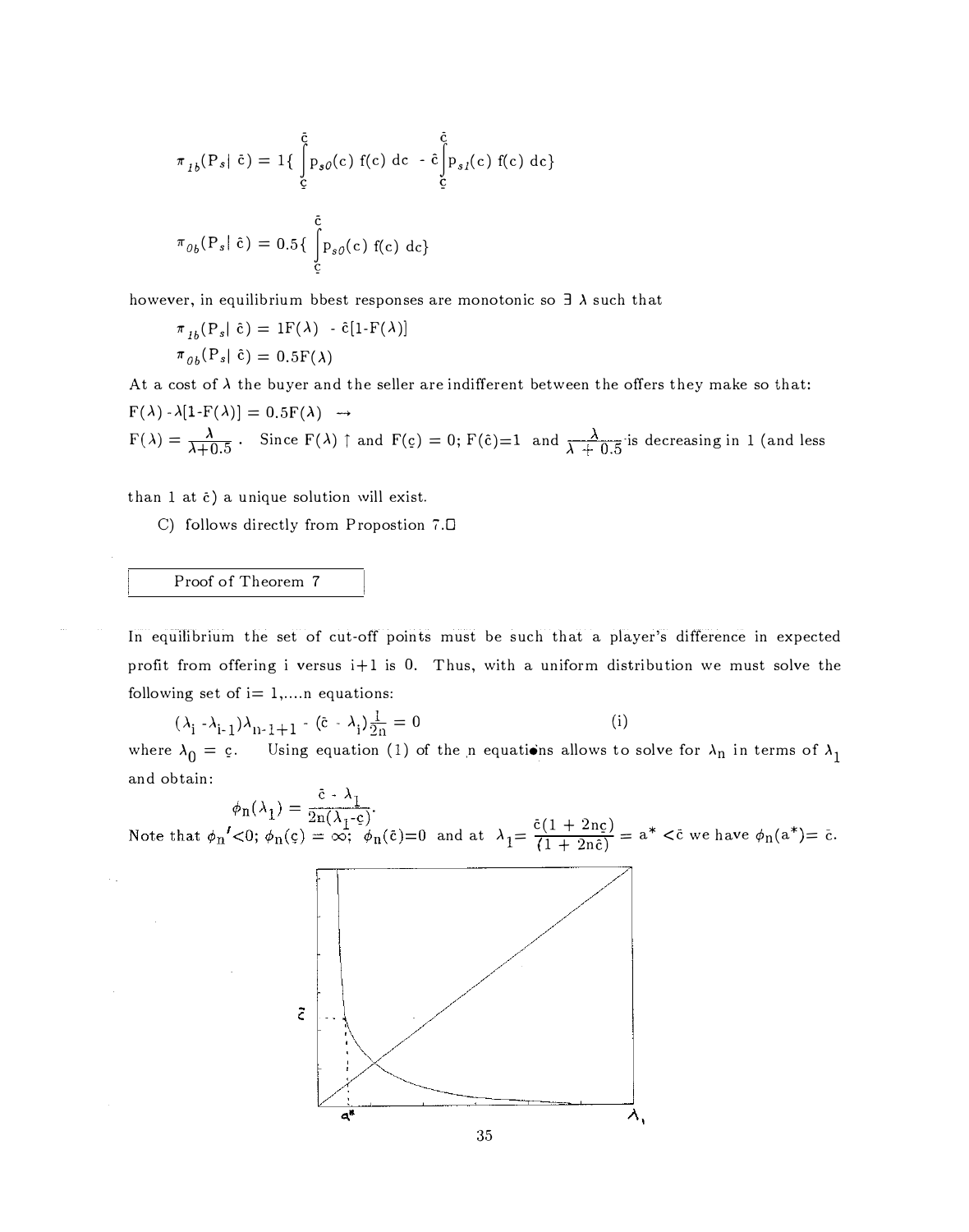Next we go to equation n and plug in  $\pmb{\phi}_\text{n}()$  and solve for  $\lambda_{\text{n-}1}^-$ in terms of  $\lambda_1^{}$ :

$$
\phi_{n-1}(\lambda_1) = \phi_n(\lambda_1) \cdot \frac{\bar{c} \cdot \phi_n(\lambda_1)}{2n\lambda_1}
$$

Notice that  $\phi_{n-1}'{<}0; \; \phi_{n-1}(\epsilon)$  $\lambda_1 > a^*$ .



Going to equation  $(2)$  we find:

$$
\phi_2(\lambda_1) = \frac{\phi_{n-1}(\lambda_1)\lambda_1 + \frac{\tilde{c}}{2n}}{\phi_{n-1}(\lambda_1) + \frac{1}{2n}}.
$$

It is easy to show that  $\phi_2(\lambda_1) > \lambda_1$  ( for  $\lambda_1<$ c), and  $\phi_2(\mathrm{a}^*) <$  c. With these terms and conditions we can continue this process to find:

 $\lambda_1 < \phi_i < \phi_{i+1} < \overline{c}$ . For n odd we will end at the  $\frac{n+1}{2}$  equation and find:

$$
\phi^*(\lambda_1) = (\phi_{\frac{n+1}{2}}(\lambda_1) - \phi_{\frac{n+1}{2}-1}(\lambda_1))\phi_{\frac{n+1}{2}}(\lambda_1) - (1 - \phi_{\frac{n+1}{2}}(\lambda_1))\frac{1}{2n} = 0.
$$

Now, when  $\lambda_{\dot 1}=\c{c},$   $\phi^*=\infty;$  when  $\phi_{\rm n+1}(\lambda_{\dot 1})=\phi_{\rm n+1}$  ( $\lambda_{\dot 1}),$   $\phi^*< 0,$  after which  $\phi^{*}>0$  with  $\frac{n+1}{2}$   $\frac{n+1}{2}$ -1

 $\phi(\tilde{\mathrm{c}}) > 0.$  Thus, there are two  $\lambda_1$ 's that solve the above equation--but only one solves allows for  $\lambda_i < \lambda_{i+1}$ . The proof is similar for n even.  $\Box$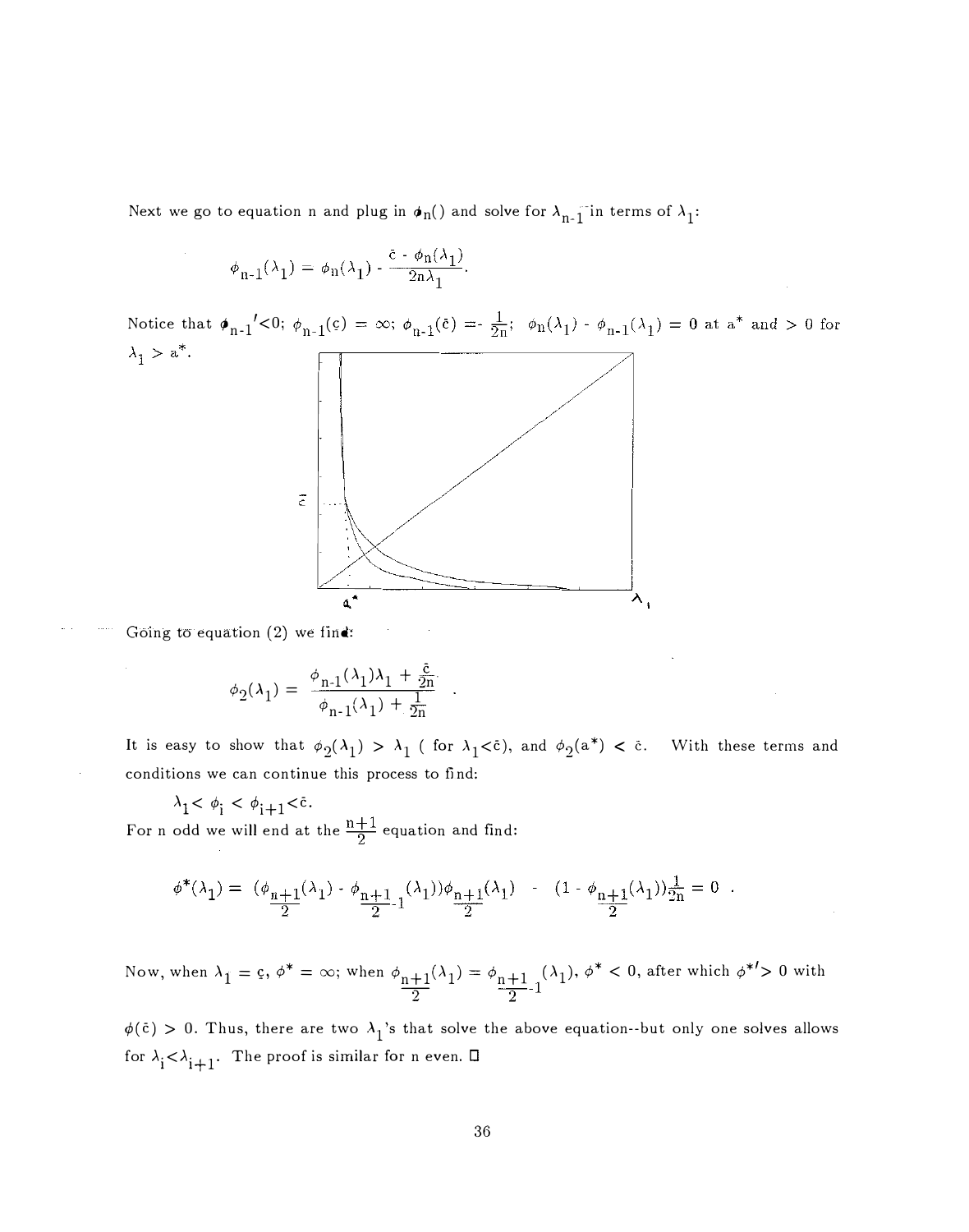